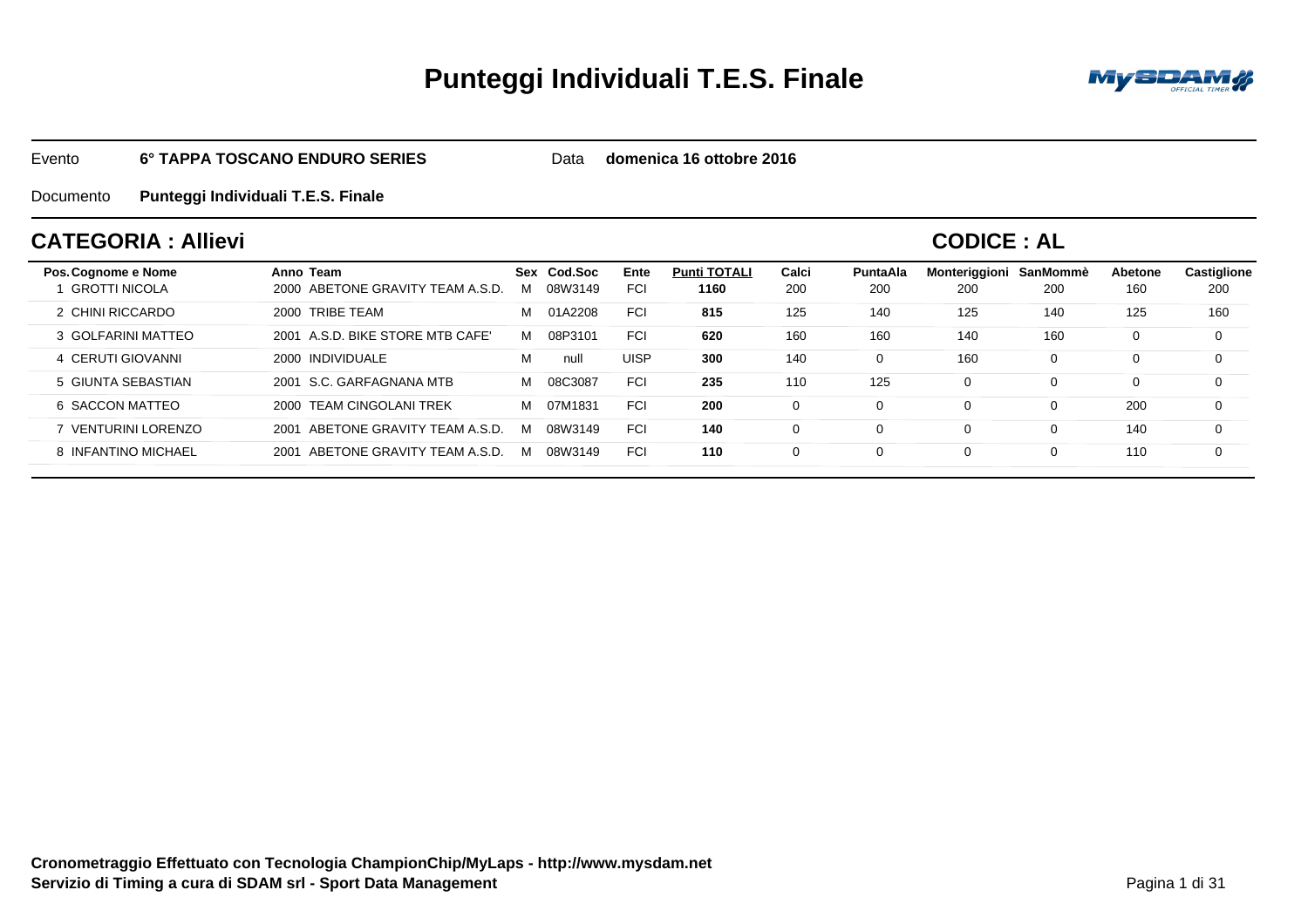Data **domenica 16 ottobre 2016**

Documento**Punteggi Individuali T.E.S. Finale**

#### **Pos.Cognome e Nome Anno TeamCATEGORIA : Donna EliteEnteSex**

### **CODICE : DE**

| Pos. Cognome e Nome | Anno Team                 | Cod Soc<br>Sex | Ente | <b>Punti TOTALI</b> | Calc       | <b>PuntaAla</b> | Monteriggioni SanMommè |     | Abetone | Castiglione |
|---------------------|---------------------------|----------------|------|---------------------|------------|-----------------|------------------------|-----|---------|-------------|
| BONANNI FRANCESCA   | 1994 TEAM SPEED POINT     | 08Y2958        | FC.  | 1160                | 160        | 200             |                        | 200 | 200     | 200         |
| WIDMANN VERONIKA    | 1993 A.B.C. EGNA NEUMARKT | 21H0104        | FCI  | 200                 | <b>200</b> |                 |                        |     |         |             |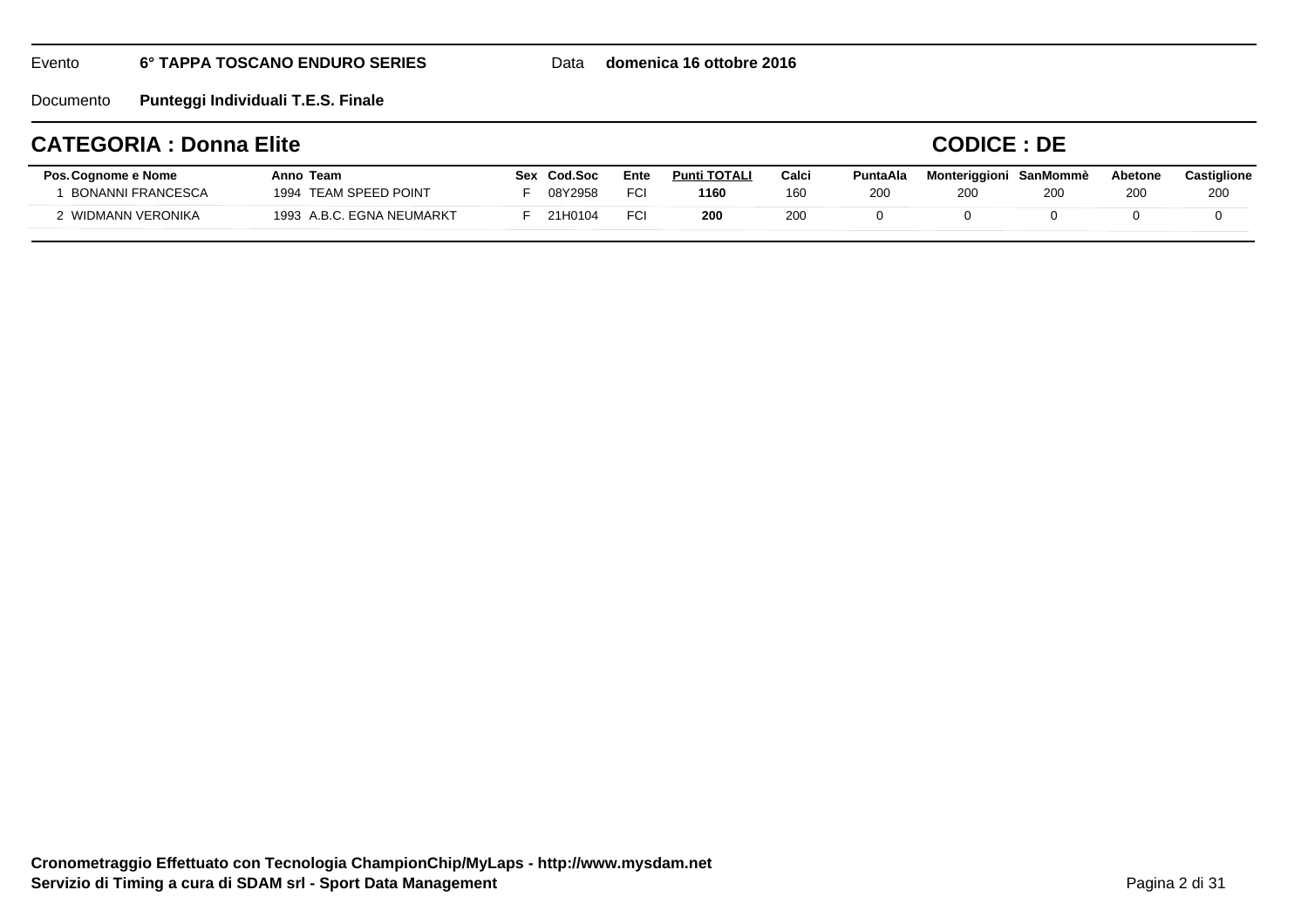Data **domenica 16 ottobre 2016**

Documento**Punteggi Individuali T.E.S. Finale**

## **CATEGORIA : EBIKE**

**CODICE : EB**

| Pos. Cognome e Nome        | Anno Team                         |   | Sex Cod.Soc | Ente        | <b>Punti TOTALI</b> | Calci       | <b>PuntaAla</b> | Monteriggioni | SanMommè | Abetone  | Castiglione |
|----------------------------|-----------------------------------|---|-------------|-------------|---------------------|-------------|-----------------|---------------|----------|----------|-------------|
| <b>BELLUOMINI ANDREA</b>   | 1973 M6G BIKESTORE RACING TEAM    | м | 08K3138     | <b>FCI</b>  | 685                 | 0           | 125             | 200           | 0        | 160      | 200         |
| 2 COCCHI ALBERTO           | 1982 TOSCANA TRACKS-GREEN         | M | 08T3150     | <b>FCI</b>  | 360                 | $\Omega$    |                 | 0             | 0        | 200      | 160         |
| 3 MARTINELLI PAOLO         | 1962 COMITATO PISTOIA             | м | L080019     | <b>UISP</b> | 300                 | 0           |                 | 140           | 160      | 0        | $\Omega$    |
| 4 ROSTICCI SIMONE          | 1972 MTB OPEN CLUB ASD            | M | L710298     | <b>UISP</b> | 200                 | $\Omega$    | 200             | 0             | 0        | 0        | $\Omega$    |
| 5 MAZZONI GIA PAOLO        | 1962 TEAM SCOUT/NUKEPROOF         | M | 02T2399     | <b>FCI</b>  | 200                 | 200         |                 | 0             | 0        | 0        | $\Omega$    |
| 6 GALOTA ROBERTO           | 1989 VAIANO AUTOFAN FONDRIEST     | M | 08L2715     | <b>FCI</b>  | 200                 | 0           |                 | 0             | 200      | 0        | $\Omega$    |
| GIANNETTONI RICCARDO       | 1971 TESSERA GIORNALIERA          | М | null        | null        | 160                 | 0           |                 | 160           | 0        | 0        | $\Omega$    |
| 8 SARDI GIANLUCA           | 1971 A.S.D. BIKE STORE MTB CAFE'  | м | 08P3101     | <b>FCI</b>  | 160                 | $\mathbf 0$ | 160             | 0             | 0        | $\Omega$ | $\Omega$    |
| 9 BARTALI ROBERTO          | 1968 CRAL ENTI LOCALI SIENA       | М | 0087        | CSI         | 140                 | $\Omega$    |                 | 0             | 0        | 0        | 140         |
| 10 BALDINOTTI MASSIMILIANO | 1972 MTB OPEN CLUB ASD            | м | L710298     | <b>UISP</b> | 140                 | $\Omega$    | 140             | 0             | 0        | 0        | $\Omega$    |
| <b>SCASSA FRANCO</b><br>11 | 1966 52100 MTB BY PUNTOMOTO.COM M |   | 08E3026     | <b>FCI</b>  | 125                 | 0           |                 | 0             | 0        | 0        | 125         |
|                            |                                   |   |             |             |                     |             |                 |               |          |          |             |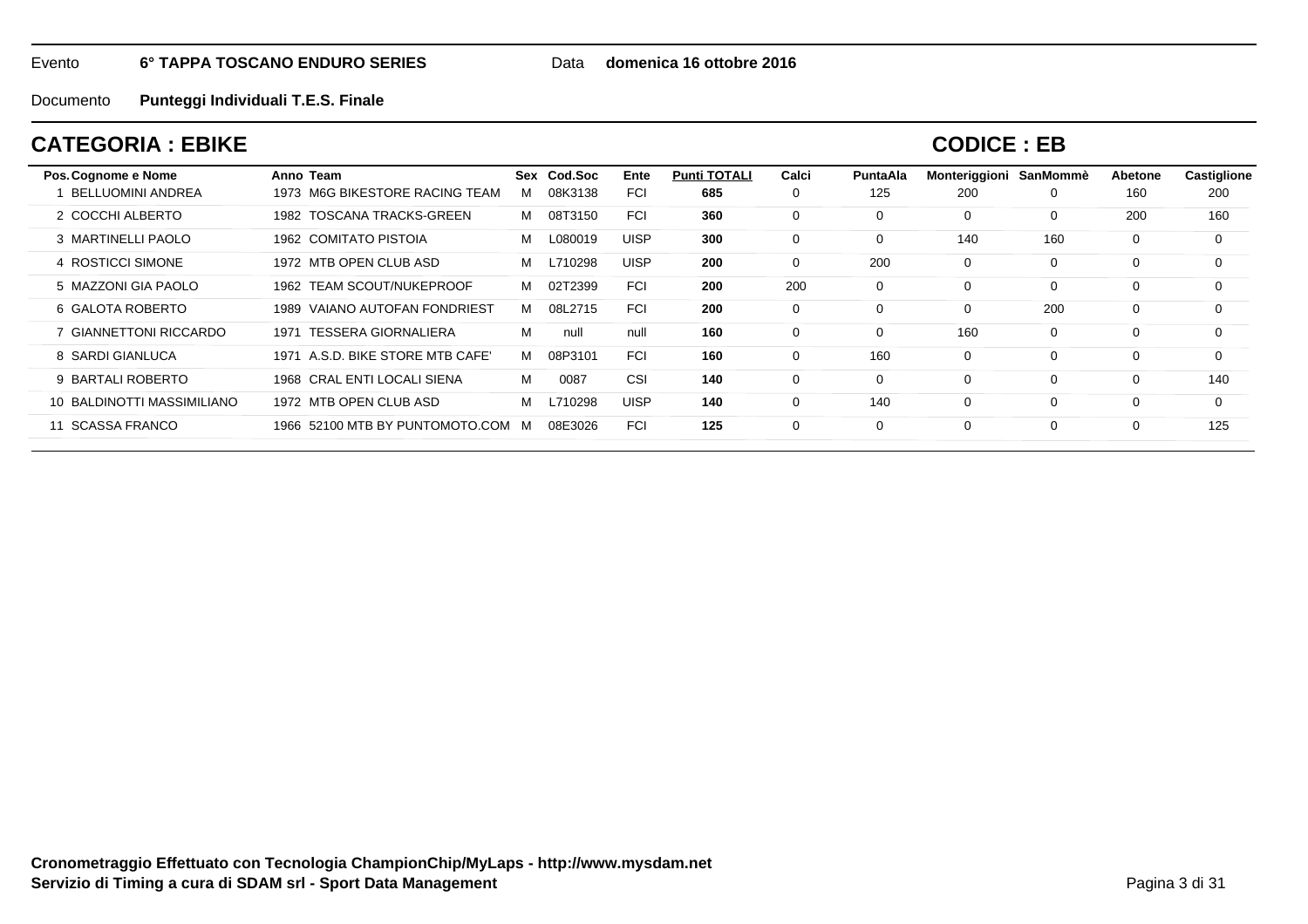Data **domenica 16 ottobre 2016**

Documento**Punteggi Individuali T.E.S. Finale**

## **CATEGORIA : Elite**

| Pos. Cognome e Nome     | Anno Team                        |   | Sex Cod.Soc | Ente       | <b>Punti TOTALI</b> | Calci    | PuntaAla | Monteriggioni | SanMommè | Abetone | <b>Castiglione</b> |
|-------------------------|----------------------------------|---|-------------|------------|---------------------|----------|----------|---------------|----------|---------|--------------------|
| BARRECA CLAUDIO         | TEAM SPEED POINT<br>1989         | м | 08Y2958     | <b>FCI</b> | 1160                | 200      | 200      | 200           | 200      | 200     | 160                |
| 2 BACCI RAFFAELE        | 1992 TEAM SPEED POINT            | м | 08Y2958     | <b>FCI</b> | 690                 | 110      | 140      | $\mathbf 0$   | 160      | 140     | 140                |
| 3 BENASSI DIEGO         | 1992 ABETONE GRAVITY TEAM A.S.D. | M | 08W3149     | <b>FCI</b> | 320                 | 0        |          | 160           |          | 160     | 0                  |
| 4 LUCCHESI GIAN LORENZO | 1990 ABETONE GRAVITY TEAM A.S.D. | M | 08W3149     | <b>FCI</b> | 300                 | 140      | 160      | $\Omega$      |          | 0       | 0                  |
| 5 ZANCHI BRUNO          | 1973 TEAM AIROH-ION-SANTACRUZ    | м | 06S0882     | <b>FCI</b> | 200                 | $\Omega$ |          | $\Omega$      |          | 0       | 200                |
| 6 YEOMANS DANIEL        | 1986 BIKE BEAT ASD               | м | 08Q3151     | UCI        | 160                 | 160      |          | $\Omega$      |          |         | 0                  |
| WIDMANN GEORG           | 1988 A.B.C. EGNA NEUMARKT        | м | 21H0104     | <b>FCI</b> | 125                 | 125      |          | $\Omega$      |          | 0       | 0                  |
|                         |                                  |   |             |            |                     |          |          |               |          |         |                    |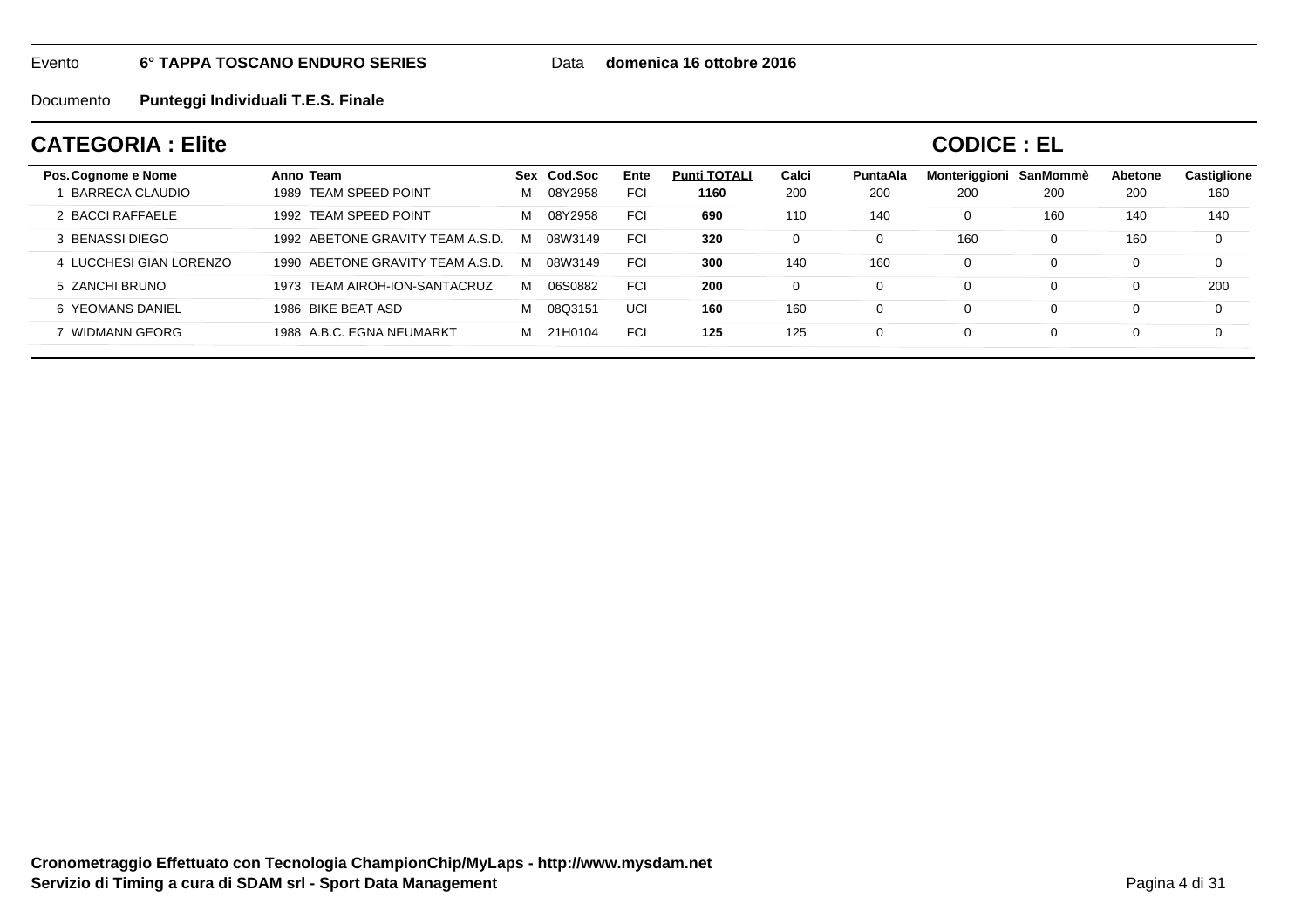### Data **domenica 16 ottobre 2016**

Documento**Punteggi Individuali T.E.S. Finale**

## **CATEGORIA : Elite Sport**

| 1 POCCIANTI MARTINO<br>1988 G.S. POCCIANTI ACD<br>L022721<br><b>UISP</b><br>1100<br>200<br>200<br>160<br>м<br>140<br>200<br>200<br>2 BICCHI IACOPO<br>1989 ASD SAM ENDURO TEAM<br>08F3126<br><b>FCI</b><br>840<br>95<br>160<br>160<br>125<br>м<br>160<br>140<br>3 PICCINI LEONARDO<br>1991 DNA TEAM<br><b>FCI</b><br>650<br>200<br>70<br>69<br>08L3106<br>61<br>140<br>110<br>м<br>95<br>4 MONNECCHI GIULIO<br>1991 ASD SAM ENDURO TEAM<br>08F3126<br><b>FCI</b><br>635<br>85<br>110<br>140<br>110<br>95<br>M<br>08F3134<br>5 GIANNELAVIGNA DANIELE<br>1995 ASD TRONKAMAKKIA TEAM<br><b>FCI</b><br>600<br>90<br>80<br>90<br>125<br>140<br>75<br>м<br>6 PUCCI LEONARDO<br>1996 BIKE BEAT A.S.D.<br>08Q3151<br><b>FCI</b><br>503<br>65<br>67<br>125<br>90<br>90<br>66<br>М<br>7 FANTONI GIULIO<br>1988 ASD SAM ENDURO TEAM<br>08F3126<br><b>FCI</b><br>489<br>52<br>75<br>85<br>67<br>м<br>85<br>125<br><b>FCI</b><br>80<br>8 PRISINZANO ALBERTO<br>1997 52100 MTB BY PUNTOMOTO.COM M<br>08E3026<br>444<br>51<br>63<br>95<br>75<br>80<br>9 PAOLI FILIPPO<br>08F3134<br><b>FCI</b><br>50<br>66<br>70<br>70<br>55<br>1990 ASD TRONKAMAKKIA TEAM<br>374<br>63<br>M<br>10 PAPAVERI FRANCESCO<br>1989 52100 MTB BY PUNTOMOTO.COM M<br>08E3026<br><b>FCI</b><br>363<br>125<br>90<br>68<br>80<br>$\mathbf 0$<br>$\mathbf 0$<br>$\mathbf{0}$<br>11 PIRAZZOLI ANDREA<br>1988 TEAM CINGOLANI TREK<br>07M1831<br><b>FCI</b><br>360<br>$\mathbf{0}$<br>$\overline{0}$<br>$\mathbf 0$<br>200<br>160<br>M<br>12 GALLI FRANCESCO<br>1993 A.S.D. BIKE STORE MTB CAFE'<br>08P3101<br><b>FCI</b><br>358<br>95<br>$\Omega$<br>м<br>68<br>110<br>$\mathbf 0$<br>85<br>13 SALTO BENEDETTO<br>1991 TEAM SPEED POINT<br><b>FCI</b><br>08Y2958<br>357<br>56<br>64<br>59<br>66<br>53<br>59<br>м<br><b>FCI</b><br>355<br>60<br>54<br>54<br>65<br>54<br>14 SANDRONI LUCA<br>1995 TEAM SPEED POINT<br>08Y2958<br>68<br>M<br><b>15 MENICONI LUCA</b><br>1995 TEAM JOLLY BIKE<br>08Q3052<br><b>FCI</b><br>298<br>37<br>50<br>59<br>49<br>55<br>м<br>48<br>16 DEL CHIARO EDOARDO<br>1997 TEAM JOLLY BIKE<br>08Q3052<br><b>FCI</b><br>291<br>28<br>49<br>42<br>47<br>61<br>64<br>М<br>17 CHIRI STEFANO<br>1989 A.S.D. SIX INCH<br><b>FCI</b><br>11U3050<br>267<br>80<br>140<br>47<br>$\mathbf 0$<br>$\Omega$<br>$\mathbf 0$<br>м<br>18 GRANDI GUGLIELMO<br>1995 I-MTB A.S.D.<br>08N2852<br><b>FCI</b><br>260<br>21<br>$\mathbf{0}$<br>67<br>52<br>67<br>м<br>53<br>19 GUSCELLI TORQUATO<br>1991 FIRENZEFREERIDE ASD<br><b>FCI</b><br>75<br>08L3064<br>258<br>61<br>42<br>80<br>$\mathbf 0$<br>0<br>м<br>20 PALLONI NICCOLO'<br>1988 VAIANO AUTOFAN FONDRIEST<br>08L2715<br><b>FCI</b><br>257<br>58<br>68<br>62<br>$\mathbf 0$<br>M<br>69<br>$\mathbf 0$<br>21 CIUCCI FEDERICO<br>1990 G.S. FRATRES FILECCHIO<br>L121217<br><b>UISP</b><br>249<br>27<br>69<br>58<br>95<br>$\mathbf 0$<br>$\mathbf 0$<br>M<br>22 RISALITI ALESSANDRO<br>1991   NANI SVIZZERI VALLERIANA<br>L081334<br><b>UISP</b><br>29<br>58<br>245<br>46<br>64<br>48<br>$\mathbf 0$<br>м<br>23 RAGGI CHRISTIAN<br>1990 TEAM JOLLY BIKE<br>08Q3052<br><b>FCI</b><br>243<br>26<br>36<br>43<br>53<br>41<br>44<br>M<br><b>FCI</b><br>24 GUIDI ANTONIO<br>1989 TEAM SPEED POINT<br>08Y2958<br>229<br>$\mathbf{0}$<br>65<br>52<br>50<br>$\mathbf 0$<br>62<br>м<br>25 PIERACCIONI TOMMASO<br>1990 TEAM SPEED POINT<br>08Y2958<br><b>FCI</b><br>226<br>53<br>56<br>62<br>55<br>$\Omega$<br>$\mathbf 0$<br>м<br>26 FOLLONI MATTEO<br>1988 TOSCANA TRACKS-GREEN<br>08T3150<br><b>FCI</b><br>226<br>62<br>$\mathbf{0}$<br>38<br>63<br>63<br>$\mathbf 0$<br>M<br>27 ROSSI STEFANO<br>1995 TEAM SPEED POINT<br>70<br>08Y2958<br><b>FCI</b><br>224<br>$\mathbf{0}$<br>$\mathbf 0$<br>64<br>$\mathbf 0$<br>90<br>м<br>M 08L2715<br><b>FCI</b><br>212<br>36<br>43<br>65<br>68<br>$\Omega$<br>$\Omega$<br>28 STOROZUK ALEKSANDER<br>1989 VAIANO AUTOFAN FONDRIEST | Pos. Cognome e Nome | Anno Team | Sex Cod.Soc | Ente | <b>Punti TOTALI</b> | Calci | <b>PuntaAla</b> | Monteriggioni SanMommè | Abetone | <b>Castiglione</b> |
|--------------------------------------------------------------------------------------------------------------------------------------------------------------------------------------------------------------------------------------------------------------------------------------------------------------------------------------------------------------------------------------------------------------------------------------------------------------------------------------------------------------------------------------------------------------------------------------------------------------------------------------------------------------------------------------------------------------------------------------------------------------------------------------------------------------------------------------------------------------------------------------------------------------------------------------------------------------------------------------------------------------------------------------------------------------------------------------------------------------------------------------------------------------------------------------------------------------------------------------------------------------------------------------------------------------------------------------------------------------------------------------------------------------------------------------------------------------------------------------------------------------------------------------------------------------------------------------------------------------------------------------------------------------------------------------------------------------------------------------------------------------------------------------------------------------------------------------------------------------------------------------------------------------------------------------------------------------------------------------------------------------------------------------------------------------------------------------------------------------------------------------------------------------------------------------------------------------------------------------------------------------------------------------------------------------------------------------------------------------------------------------------------------------------------------------------------------------------------------------------------------------------------------------------------------------------------------------------------------------------------------------------------------------------------------------------------------------------------------------------------------------------------------------------------------------------------------------------------------------------------------------------------------------------------------------------------------------------------------------------------------------------------------------------------------------------------------------------------------------------------------------------------------------------------------------------------------------------------------------------------------------------------------------------------------------------------------------------------------------------------------------------------------------------------------------------------------------------------------------------------------------------------------------------------------------------------------------------------------------------------------------------------------------------------------------------------------------------------------------------------------------------------------------------------------------------------------------------------------------------------------|---------------------|-----------|-------------|------|---------------------|-------|-----------------|------------------------|---------|--------------------|
|                                                                                                                                                                                                                                                                                                                                                                                                                                                                                                                                                                                                                                                                                                                                                                                                                                                                                                                                                                                                                                                                                                                                                                                                                                                                                                                                                                                                                                                                                                                                                                                                                                                                                                                                                                                                                                                                                                                                                                                                                                                                                                                                                                                                                                                                                                                                                                                                                                                                                                                                                                                                                                                                                                                                                                                                                                                                                                                                                                                                                                                                                                                                                                                                                                                                                                                                                                                                                                                                                                                                                                                                                                                                                                                                                                                                                                                                                |                     |           |             |      |                     |       |                 |                        |         |                    |
|                                                                                                                                                                                                                                                                                                                                                                                                                                                                                                                                                                                                                                                                                                                                                                                                                                                                                                                                                                                                                                                                                                                                                                                                                                                                                                                                                                                                                                                                                                                                                                                                                                                                                                                                                                                                                                                                                                                                                                                                                                                                                                                                                                                                                                                                                                                                                                                                                                                                                                                                                                                                                                                                                                                                                                                                                                                                                                                                                                                                                                                                                                                                                                                                                                                                                                                                                                                                                                                                                                                                                                                                                                                                                                                                                                                                                                                                                |                     |           |             |      |                     |       |                 |                        |         |                    |
|                                                                                                                                                                                                                                                                                                                                                                                                                                                                                                                                                                                                                                                                                                                                                                                                                                                                                                                                                                                                                                                                                                                                                                                                                                                                                                                                                                                                                                                                                                                                                                                                                                                                                                                                                                                                                                                                                                                                                                                                                                                                                                                                                                                                                                                                                                                                                                                                                                                                                                                                                                                                                                                                                                                                                                                                                                                                                                                                                                                                                                                                                                                                                                                                                                                                                                                                                                                                                                                                                                                                                                                                                                                                                                                                                                                                                                                                                |                     |           |             |      |                     |       |                 |                        |         |                    |
|                                                                                                                                                                                                                                                                                                                                                                                                                                                                                                                                                                                                                                                                                                                                                                                                                                                                                                                                                                                                                                                                                                                                                                                                                                                                                                                                                                                                                                                                                                                                                                                                                                                                                                                                                                                                                                                                                                                                                                                                                                                                                                                                                                                                                                                                                                                                                                                                                                                                                                                                                                                                                                                                                                                                                                                                                                                                                                                                                                                                                                                                                                                                                                                                                                                                                                                                                                                                                                                                                                                                                                                                                                                                                                                                                                                                                                                                                |                     |           |             |      |                     |       |                 |                        |         |                    |
|                                                                                                                                                                                                                                                                                                                                                                                                                                                                                                                                                                                                                                                                                                                                                                                                                                                                                                                                                                                                                                                                                                                                                                                                                                                                                                                                                                                                                                                                                                                                                                                                                                                                                                                                                                                                                                                                                                                                                                                                                                                                                                                                                                                                                                                                                                                                                                                                                                                                                                                                                                                                                                                                                                                                                                                                                                                                                                                                                                                                                                                                                                                                                                                                                                                                                                                                                                                                                                                                                                                                                                                                                                                                                                                                                                                                                                                                                |                     |           |             |      |                     |       |                 |                        |         |                    |
|                                                                                                                                                                                                                                                                                                                                                                                                                                                                                                                                                                                                                                                                                                                                                                                                                                                                                                                                                                                                                                                                                                                                                                                                                                                                                                                                                                                                                                                                                                                                                                                                                                                                                                                                                                                                                                                                                                                                                                                                                                                                                                                                                                                                                                                                                                                                                                                                                                                                                                                                                                                                                                                                                                                                                                                                                                                                                                                                                                                                                                                                                                                                                                                                                                                                                                                                                                                                                                                                                                                                                                                                                                                                                                                                                                                                                                                                                |                     |           |             |      |                     |       |                 |                        |         |                    |
|                                                                                                                                                                                                                                                                                                                                                                                                                                                                                                                                                                                                                                                                                                                                                                                                                                                                                                                                                                                                                                                                                                                                                                                                                                                                                                                                                                                                                                                                                                                                                                                                                                                                                                                                                                                                                                                                                                                                                                                                                                                                                                                                                                                                                                                                                                                                                                                                                                                                                                                                                                                                                                                                                                                                                                                                                                                                                                                                                                                                                                                                                                                                                                                                                                                                                                                                                                                                                                                                                                                                                                                                                                                                                                                                                                                                                                                                                |                     |           |             |      |                     |       |                 |                        |         |                    |
|                                                                                                                                                                                                                                                                                                                                                                                                                                                                                                                                                                                                                                                                                                                                                                                                                                                                                                                                                                                                                                                                                                                                                                                                                                                                                                                                                                                                                                                                                                                                                                                                                                                                                                                                                                                                                                                                                                                                                                                                                                                                                                                                                                                                                                                                                                                                                                                                                                                                                                                                                                                                                                                                                                                                                                                                                                                                                                                                                                                                                                                                                                                                                                                                                                                                                                                                                                                                                                                                                                                                                                                                                                                                                                                                                                                                                                                                                |                     |           |             |      |                     |       |                 |                        |         |                    |
|                                                                                                                                                                                                                                                                                                                                                                                                                                                                                                                                                                                                                                                                                                                                                                                                                                                                                                                                                                                                                                                                                                                                                                                                                                                                                                                                                                                                                                                                                                                                                                                                                                                                                                                                                                                                                                                                                                                                                                                                                                                                                                                                                                                                                                                                                                                                                                                                                                                                                                                                                                                                                                                                                                                                                                                                                                                                                                                                                                                                                                                                                                                                                                                                                                                                                                                                                                                                                                                                                                                                                                                                                                                                                                                                                                                                                                                                                |                     |           |             |      |                     |       |                 |                        |         |                    |
|                                                                                                                                                                                                                                                                                                                                                                                                                                                                                                                                                                                                                                                                                                                                                                                                                                                                                                                                                                                                                                                                                                                                                                                                                                                                                                                                                                                                                                                                                                                                                                                                                                                                                                                                                                                                                                                                                                                                                                                                                                                                                                                                                                                                                                                                                                                                                                                                                                                                                                                                                                                                                                                                                                                                                                                                                                                                                                                                                                                                                                                                                                                                                                                                                                                                                                                                                                                                                                                                                                                                                                                                                                                                                                                                                                                                                                                                                |                     |           |             |      |                     |       |                 |                        |         |                    |
|                                                                                                                                                                                                                                                                                                                                                                                                                                                                                                                                                                                                                                                                                                                                                                                                                                                                                                                                                                                                                                                                                                                                                                                                                                                                                                                                                                                                                                                                                                                                                                                                                                                                                                                                                                                                                                                                                                                                                                                                                                                                                                                                                                                                                                                                                                                                                                                                                                                                                                                                                                                                                                                                                                                                                                                                                                                                                                                                                                                                                                                                                                                                                                                                                                                                                                                                                                                                                                                                                                                                                                                                                                                                                                                                                                                                                                                                                |                     |           |             |      |                     |       |                 |                        |         |                    |
|                                                                                                                                                                                                                                                                                                                                                                                                                                                                                                                                                                                                                                                                                                                                                                                                                                                                                                                                                                                                                                                                                                                                                                                                                                                                                                                                                                                                                                                                                                                                                                                                                                                                                                                                                                                                                                                                                                                                                                                                                                                                                                                                                                                                                                                                                                                                                                                                                                                                                                                                                                                                                                                                                                                                                                                                                                                                                                                                                                                                                                                                                                                                                                                                                                                                                                                                                                                                                                                                                                                                                                                                                                                                                                                                                                                                                                                                                |                     |           |             |      |                     |       |                 |                        |         |                    |
|                                                                                                                                                                                                                                                                                                                                                                                                                                                                                                                                                                                                                                                                                                                                                                                                                                                                                                                                                                                                                                                                                                                                                                                                                                                                                                                                                                                                                                                                                                                                                                                                                                                                                                                                                                                                                                                                                                                                                                                                                                                                                                                                                                                                                                                                                                                                                                                                                                                                                                                                                                                                                                                                                                                                                                                                                                                                                                                                                                                                                                                                                                                                                                                                                                                                                                                                                                                                                                                                                                                                                                                                                                                                                                                                                                                                                                                                                |                     |           |             |      |                     |       |                 |                        |         |                    |
|                                                                                                                                                                                                                                                                                                                                                                                                                                                                                                                                                                                                                                                                                                                                                                                                                                                                                                                                                                                                                                                                                                                                                                                                                                                                                                                                                                                                                                                                                                                                                                                                                                                                                                                                                                                                                                                                                                                                                                                                                                                                                                                                                                                                                                                                                                                                                                                                                                                                                                                                                                                                                                                                                                                                                                                                                                                                                                                                                                                                                                                                                                                                                                                                                                                                                                                                                                                                                                                                                                                                                                                                                                                                                                                                                                                                                                                                                |                     |           |             |      |                     |       |                 |                        |         |                    |
|                                                                                                                                                                                                                                                                                                                                                                                                                                                                                                                                                                                                                                                                                                                                                                                                                                                                                                                                                                                                                                                                                                                                                                                                                                                                                                                                                                                                                                                                                                                                                                                                                                                                                                                                                                                                                                                                                                                                                                                                                                                                                                                                                                                                                                                                                                                                                                                                                                                                                                                                                                                                                                                                                                                                                                                                                                                                                                                                                                                                                                                                                                                                                                                                                                                                                                                                                                                                                                                                                                                                                                                                                                                                                                                                                                                                                                                                                |                     |           |             |      |                     |       |                 |                        |         |                    |
|                                                                                                                                                                                                                                                                                                                                                                                                                                                                                                                                                                                                                                                                                                                                                                                                                                                                                                                                                                                                                                                                                                                                                                                                                                                                                                                                                                                                                                                                                                                                                                                                                                                                                                                                                                                                                                                                                                                                                                                                                                                                                                                                                                                                                                                                                                                                                                                                                                                                                                                                                                                                                                                                                                                                                                                                                                                                                                                                                                                                                                                                                                                                                                                                                                                                                                                                                                                                                                                                                                                                                                                                                                                                                                                                                                                                                                                                                |                     |           |             |      |                     |       |                 |                        |         |                    |
|                                                                                                                                                                                                                                                                                                                                                                                                                                                                                                                                                                                                                                                                                                                                                                                                                                                                                                                                                                                                                                                                                                                                                                                                                                                                                                                                                                                                                                                                                                                                                                                                                                                                                                                                                                                                                                                                                                                                                                                                                                                                                                                                                                                                                                                                                                                                                                                                                                                                                                                                                                                                                                                                                                                                                                                                                                                                                                                                                                                                                                                                                                                                                                                                                                                                                                                                                                                                                                                                                                                                                                                                                                                                                                                                                                                                                                                                                |                     |           |             |      |                     |       |                 |                        |         |                    |
|                                                                                                                                                                                                                                                                                                                                                                                                                                                                                                                                                                                                                                                                                                                                                                                                                                                                                                                                                                                                                                                                                                                                                                                                                                                                                                                                                                                                                                                                                                                                                                                                                                                                                                                                                                                                                                                                                                                                                                                                                                                                                                                                                                                                                                                                                                                                                                                                                                                                                                                                                                                                                                                                                                                                                                                                                                                                                                                                                                                                                                                                                                                                                                                                                                                                                                                                                                                                                                                                                                                                                                                                                                                                                                                                                                                                                                                                                |                     |           |             |      |                     |       |                 |                        |         |                    |
|                                                                                                                                                                                                                                                                                                                                                                                                                                                                                                                                                                                                                                                                                                                                                                                                                                                                                                                                                                                                                                                                                                                                                                                                                                                                                                                                                                                                                                                                                                                                                                                                                                                                                                                                                                                                                                                                                                                                                                                                                                                                                                                                                                                                                                                                                                                                                                                                                                                                                                                                                                                                                                                                                                                                                                                                                                                                                                                                                                                                                                                                                                                                                                                                                                                                                                                                                                                                                                                                                                                                                                                                                                                                                                                                                                                                                                                                                |                     |           |             |      |                     |       |                 |                        |         |                    |
|                                                                                                                                                                                                                                                                                                                                                                                                                                                                                                                                                                                                                                                                                                                                                                                                                                                                                                                                                                                                                                                                                                                                                                                                                                                                                                                                                                                                                                                                                                                                                                                                                                                                                                                                                                                                                                                                                                                                                                                                                                                                                                                                                                                                                                                                                                                                                                                                                                                                                                                                                                                                                                                                                                                                                                                                                                                                                                                                                                                                                                                                                                                                                                                                                                                                                                                                                                                                                                                                                                                                                                                                                                                                                                                                                                                                                                                                                |                     |           |             |      |                     |       |                 |                        |         |                    |
|                                                                                                                                                                                                                                                                                                                                                                                                                                                                                                                                                                                                                                                                                                                                                                                                                                                                                                                                                                                                                                                                                                                                                                                                                                                                                                                                                                                                                                                                                                                                                                                                                                                                                                                                                                                                                                                                                                                                                                                                                                                                                                                                                                                                                                                                                                                                                                                                                                                                                                                                                                                                                                                                                                                                                                                                                                                                                                                                                                                                                                                                                                                                                                                                                                                                                                                                                                                                                                                                                                                                                                                                                                                                                                                                                                                                                                                                                |                     |           |             |      |                     |       |                 |                        |         |                    |
|                                                                                                                                                                                                                                                                                                                                                                                                                                                                                                                                                                                                                                                                                                                                                                                                                                                                                                                                                                                                                                                                                                                                                                                                                                                                                                                                                                                                                                                                                                                                                                                                                                                                                                                                                                                                                                                                                                                                                                                                                                                                                                                                                                                                                                                                                                                                                                                                                                                                                                                                                                                                                                                                                                                                                                                                                                                                                                                                                                                                                                                                                                                                                                                                                                                                                                                                                                                                                                                                                                                                                                                                                                                                                                                                                                                                                                                                                |                     |           |             |      |                     |       |                 |                        |         |                    |
|                                                                                                                                                                                                                                                                                                                                                                                                                                                                                                                                                                                                                                                                                                                                                                                                                                                                                                                                                                                                                                                                                                                                                                                                                                                                                                                                                                                                                                                                                                                                                                                                                                                                                                                                                                                                                                                                                                                                                                                                                                                                                                                                                                                                                                                                                                                                                                                                                                                                                                                                                                                                                                                                                                                                                                                                                                                                                                                                                                                                                                                                                                                                                                                                                                                                                                                                                                                                                                                                                                                                                                                                                                                                                                                                                                                                                                                                                |                     |           |             |      |                     |       |                 |                        |         |                    |
|                                                                                                                                                                                                                                                                                                                                                                                                                                                                                                                                                                                                                                                                                                                                                                                                                                                                                                                                                                                                                                                                                                                                                                                                                                                                                                                                                                                                                                                                                                                                                                                                                                                                                                                                                                                                                                                                                                                                                                                                                                                                                                                                                                                                                                                                                                                                                                                                                                                                                                                                                                                                                                                                                                                                                                                                                                                                                                                                                                                                                                                                                                                                                                                                                                                                                                                                                                                                                                                                                                                                                                                                                                                                                                                                                                                                                                                                                |                     |           |             |      |                     |       |                 |                        |         |                    |
|                                                                                                                                                                                                                                                                                                                                                                                                                                                                                                                                                                                                                                                                                                                                                                                                                                                                                                                                                                                                                                                                                                                                                                                                                                                                                                                                                                                                                                                                                                                                                                                                                                                                                                                                                                                                                                                                                                                                                                                                                                                                                                                                                                                                                                                                                                                                                                                                                                                                                                                                                                                                                                                                                                                                                                                                                                                                                                                                                                                                                                                                                                                                                                                                                                                                                                                                                                                                                                                                                                                                                                                                                                                                                                                                                                                                                                                                                |                     |           |             |      |                     |       |                 |                        |         |                    |
|                                                                                                                                                                                                                                                                                                                                                                                                                                                                                                                                                                                                                                                                                                                                                                                                                                                                                                                                                                                                                                                                                                                                                                                                                                                                                                                                                                                                                                                                                                                                                                                                                                                                                                                                                                                                                                                                                                                                                                                                                                                                                                                                                                                                                                                                                                                                                                                                                                                                                                                                                                                                                                                                                                                                                                                                                                                                                                                                                                                                                                                                                                                                                                                                                                                                                                                                                                                                                                                                                                                                                                                                                                                                                                                                                                                                                                                                                |                     |           |             |      |                     |       |                 |                        |         |                    |
|                                                                                                                                                                                                                                                                                                                                                                                                                                                                                                                                                                                                                                                                                                                                                                                                                                                                                                                                                                                                                                                                                                                                                                                                                                                                                                                                                                                                                                                                                                                                                                                                                                                                                                                                                                                                                                                                                                                                                                                                                                                                                                                                                                                                                                                                                                                                                                                                                                                                                                                                                                                                                                                                                                                                                                                                                                                                                                                                                                                                                                                                                                                                                                                                                                                                                                                                                                                                                                                                                                                                                                                                                                                                                                                                                                                                                                                                                |                     |           |             |      |                     |       |                 |                        |         |                    |
|                                                                                                                                                                                                                                                                                                                                                                                                                                                                                                                                                                                                                                                                                                                                                                                                                                                                                                                                                                                                                                                                                                                                                                                                                                                                                                                                                                                                                                                                                                                                                                                                                                                                                                                                                                                                                                                                                                                                                                                                                                                                                                                                                                                                                                                                                                                                                                                                                                                                                                                                                                                                                                                                                                                                                                                                                                                                                                                                                                                                                                                                                                                                                                                                                                                                                                                                                                                                                                                                                                                                                                                                                                                                                                                                                                                                                                                                                |                     |           |             |      |                     |       |                 |                        |         |                    |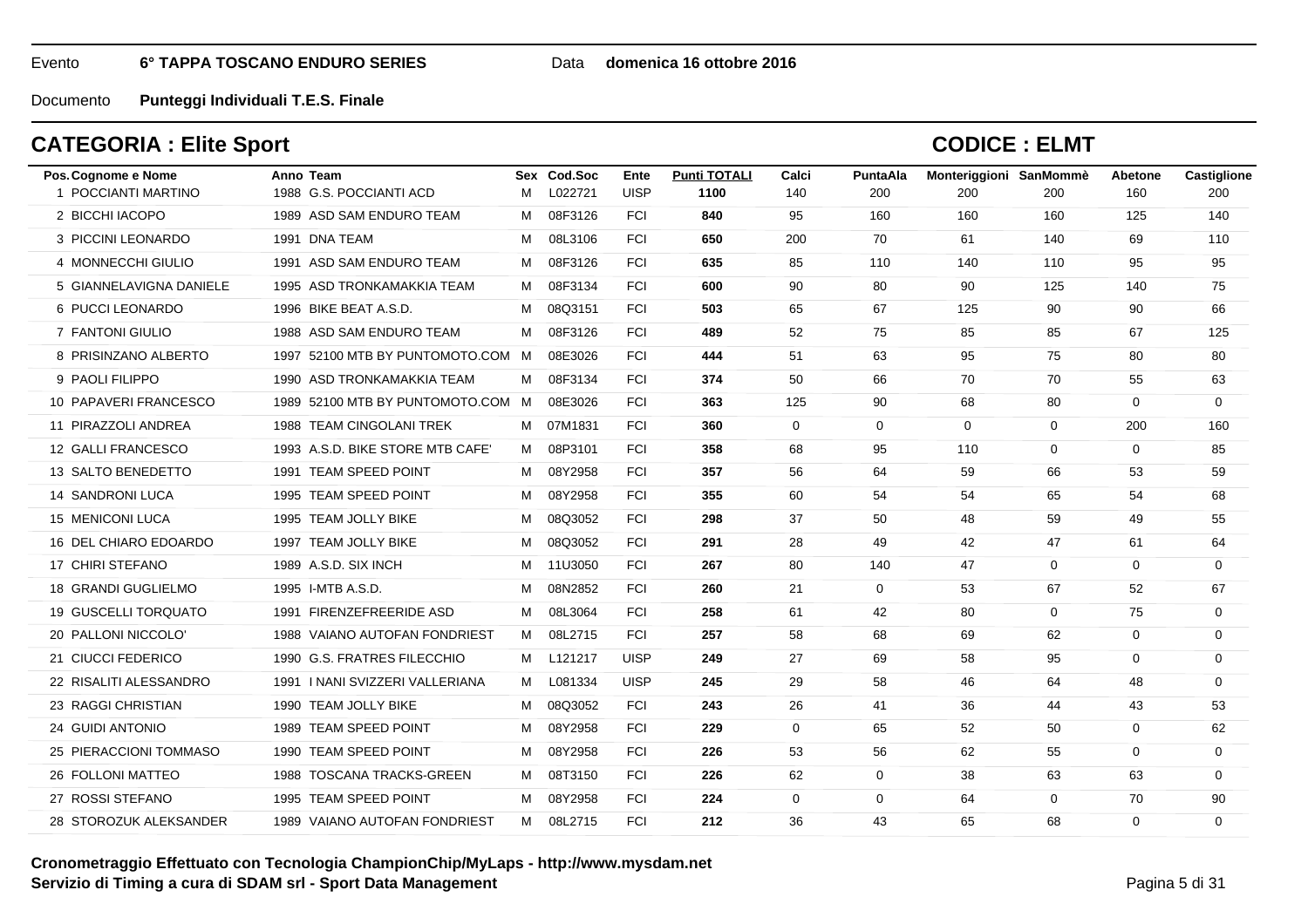#### Data **domenica 16 ottobre 2016**

Documento**Punteggi Individuali T.E.S. Finale**

## **CATEGORIA : Elite Sport**

| Pos. Cognome e Nome        | Anno Team                           |   | Sex Cod.Soc | Ente        | <b>Punti TOTALI</b> | Calci       | PuntaAla     | Monteriggioni SanMommè |             | Abetone     | Castiglione |
|----------------------------|-------------------------------------|---|-------------|-------------|---------------------|-------------|--------------|------------------------|-------------|-------------|-------------|
| 29 SCASSA MIRCO            | 1995 52100 MTB BY PUNTOMOTO.COM M   |   | 08E3026     | <b>FCI</b>  | 197                 | 46          | 38           | 63                     | $\Omega$    | $\Omega$    | 50          |
| 30 VENTURINI MARIO         | 1988 TOSCANA TRACKS-GREEN           | M | 08T3150     | <b>FCI</b>  | 196                 | $\mathbf 0$ | $\mathbf 0$  | $\mathbf 0$            | 61          | 65          | 70          |
| 31 CARRARI ALESSIO         | 1991 ASD TRONKAMAKKIA TEAM          | M | 08F3134     | <b>FCI</b>  | 192                 | $\mathbf 0$ | 125          | 67                     | $\mathbf 0$ | 0           | $\mathbf 0$ |
| 32 PETRENI LAPO            | 1991 ASD SAM ENDURO TEAM            | M | 08F3126     | <b>FCI</b>  | 191                 | 42          | 53           | 39                     | 57          | $\Omega$    | $\Omega$    |
| 33 LORENZINI MARCO         | 1988   NANI SVIZZERI VALLERIANA     | M | L081334     | <b>UISP</b> | 190                 | 32          | 34           | 34                     | 48          | 42          | $\mathbf 0$ |
| 34 SEMOLINI MARCELLO       | 1996 52100 MTB BY PUNTOMOTO.COM     | M | 08E3026     | <b>FCI</b>  | 185                 | 110         | $\mathbf{0}$ | 75                     | $\mathbf 0$ | $\mathbf 0$ | $\mathbf 0$ |
| 35 CAMPATELLI LUCA         | 1988 TEAM SPEED POINT               | м | 08Y2958     | <b>FCI</b>  | 182                 | 49          | 35           | $\mathbf 0$            | 49          | $\mathbf 0$ | 49          |
| 36 REBOA FRANCESCO         | 1989 A.S.D. BIKE STORE MTB CAFE'    | M | 08P3101     | <b>FCI</b>  | 176                 | $\Omega$    | 21           | 32                     | 43          | 37          | 43          |
| 37 BARTALUCCI DANIEL       | 1990 A.S.D. AV BIKE RACING TEAM     | M | 07A1840     | <b>FCI</b>  | 170                 | $\mathbf 0$ | 55           | $\mathbf 0$            | $\mathbf 0$ | 58          | 57          |
| 38 RUSCELLAI ANDREA        | 1988 ABETONE GRAVITY TEAM A.S.D.    | M | 08W3149     | <b>FCI</b>  | 169                 | 63          | 40           | $\mathbf 0$            | 0           | 66          | 0           |
| 39 RASO ALESSANDRO         | 1987 VAIANO AUTOFAN MEDICO 2000     | M | 08L2715     | <b>FCI</b>  | 165                 | 35          | 45           | $\Omega$               | $\mathbf 0$ | 44          | 41          |
| <b>40 RAPINI DANIELE</b>   | 1994 52100 MTB BY PUNTOMOTO.COM M   |   | 08E3026     | <b>FCI</b>  | 162                 | 33          | 37           | 44                     | $\mathbf 0$ | $\mathbf 0$ | 48          |
| 41 SANTORO GIANNI          | 1990 GRAVITY TEAM FRANCY            | M | 08F1511     | <b>FCI</b>  | 161                 | 43          | 62           | 56                     | $\mathbf 0$ | $\Omega$    | $\mathbf 0$ |
| 42 PAGLIALONGA FABIO       | 1989 VAIANO AUTOFAN FONDRIEST       | M | 08L2715     | <b>FCI</b>  | 161                 | $\mathbf 0$ | 51           | 50                     | 60          | $\mathbf 0$ | $\mathbf 0$ |
| 43 DI RENZO FABIO          | 1994 UNION                          | M | 12D1185     | <b>FCI</b>  | 160                 | 160         | $\mathbf{0}$ | $\mathbf 0$            | 0           | 0           | 0           |
| 44 LOMBARDI LEONARDO       | 1987 TSI FREE BIKE A.S.D.           | M | 08D3132     | <b>FCI</b>  | 159                 | 22          | 28           | $\mathbf 0$            | $\mathbf 0$ | 51          | 58          |
| 45 LONZI ENNIO             | 1990 A.S.D. BIKE STORE MTB CAFE'    | м | 08P3101     | <b>FCI</b>  | 153                 | 55          | 47           | $\mathbf 0$            | $\mathbf 0$ | $\mathbf 0$ | 51          |
| 46 DELUCCA LORENZO         | 1988 GRAVITY TEAM FRANCY            | M | 08F1511     | <b>FCI</b>  | 151                 | 41          | 61           | 49                     | $\mathbf 0$ | $\Omega$    | $\mathbf 0$ |
| 47 PACISCOPI ROSA NICCOLO' | 1989 VAIANO AUTOFAN FONDRIEST       | M | 08L2715     | <b>FCI</b>  | 150                 | $\mathbf 0$ | 44           | $\mathbf 0$            | 56          | 50          | 0           |
| <b>48 CASINI MICHELE</b>   | 1996 A.S.D. BIKE STORE MTB CAFE'    | M | 08P3101     | <b>FCI</b>  | 149                 | 40          | 0            | 57                     | 52          | 0           | 0           |
| 49 BANI ALESSANDRO         | 1990 TEAM SPEED POINT               | M | 08Y2958     | <b>FCI</b>  | 144                 | 75          | $\Omega$     | $\Omega$               | 69          | $\Omega$    | $\Omega$    |
| 50 CECCHETTI MATTEO        | 1992 TEAM JOLLY BIKE                | М | 08Q3052     | <b>FCI</b>  | 137                 | $\mathbf 0$ | $\mathbf 0$  | $\mathbf 0$            | $\mathbf 0$ | 68          | 69          |
| 51 BURGO SALVATORE         | 1989 TEAM UNICASH CIPRIANI-GESTRI M |   | 08Q0126     | <b>FCI</b>  | 132                 | 11          | 33           | 37                     | 51          | $\Omega$    | $\mathbf 0$ |
| 52 GIANNINI SIMONE         | <b>1990 HUTR</b>                    | M | 08R3053     | <b>FCI</b>  | 131                 | 67          | $\mathbf{0}$ | $\mathbf 0$            | $\mathbf 0$ | 64          | $\mathbf 0$ |
| 53 MANTOVANI DANIELE       | 1987 A.S.D. BIKE STORE MTB CAFE'    | M | 08P3101     | <b>FCI</b>  | 128                 | 66          | 17           | 45                     | 0           | 0           | 0           |
| 54 BARBERI FRANCESCO       | 1996 ASD TRONKAMAKKIA TEAM          | M | 08F3134     | <b>FCI</b>  | 124                 | 64          | $\mathbf{0}$ | 60                     | $\mathbf 0$ | $\mathbf 0$ | $\Omega$    |
| 55 FUSELLI SAMUELE         | 1996 A.S.D. BIKE STORE MTB CAFE'    | м | 08P3101     | <b>FCI</b>  | 119                 | 54          | $\mathbf 0$  | $\mathbf 0$            | $\mathbf 0$ | $\mathbf 0$ | 65          |
| 56 PASCUCCI FRANCESCO      | 1997 TUTTO BIKE TEAM KONA A.S.D.    | M | L022622     | <b>UISP</b> | 118                 | $\Omega$    | 25           | $\Omega$               | 54          | $\Omega$    | 39          |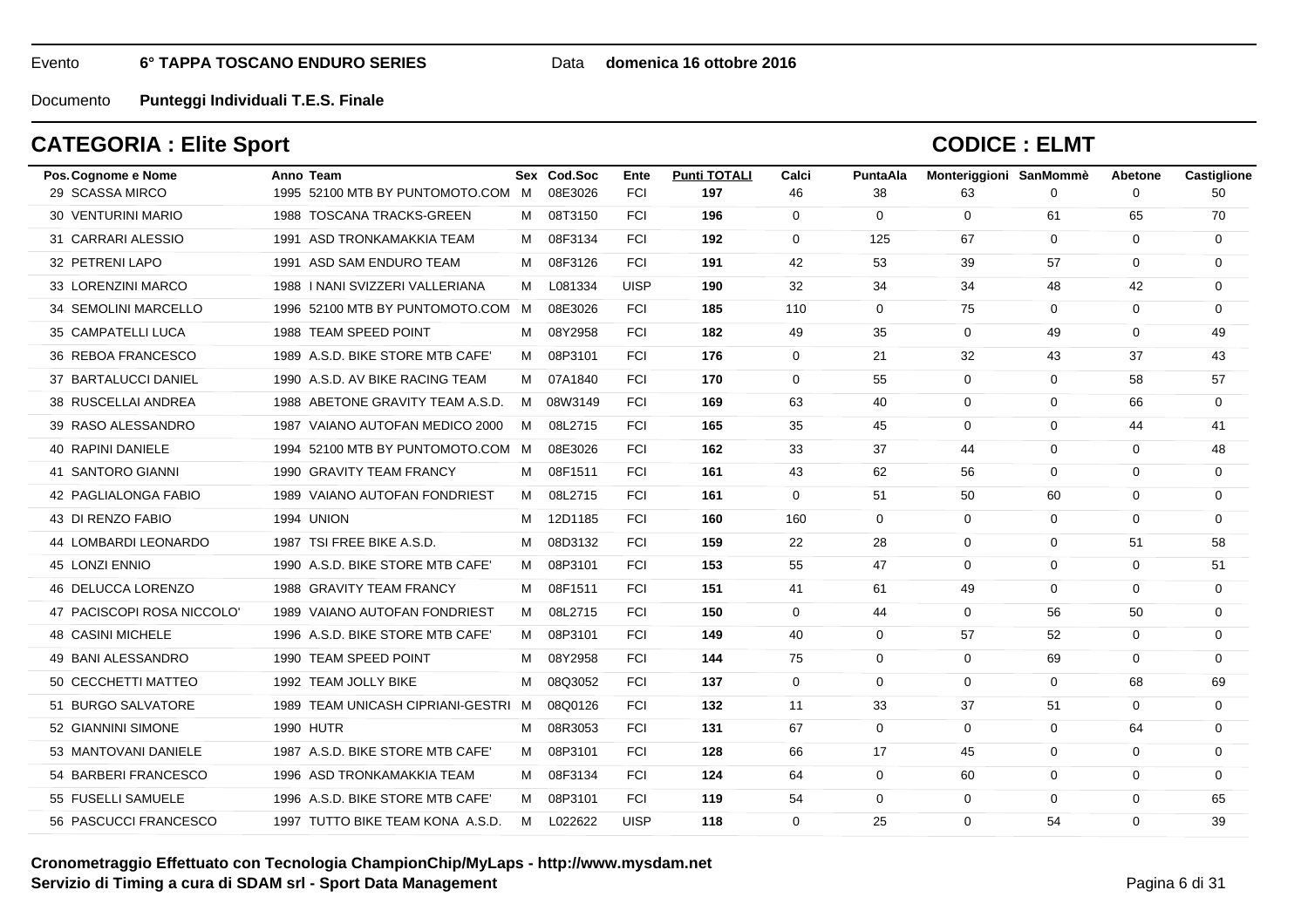### Data **domenica 16 ottobre 2016**

Documento**Punteggi Individuali T.E.S. Finale**

## **CATEGORIA : Elite Sport**

| Pos. Cognome e Nome       | Anno Team                        |   | Sex Cod.Soc | Ente        | <b>Punti TOTALI</b> | Calci          | PuntaAla     | Monteriggioni SanMommè |             | Abetone     | Castiglione |
|---------------------------|----------------------------------|---|-------------|-------------|---------------------|----------------|--------------|------------------------|-------------|-------------|-------------|
| 57 STEFANELLI GIANLUCA    | 1990 IL MAIALETTO A.S.D.         | м | L080812     | <b>UISP</b> | 116                 | $\Omega$       | $\Omega$     | 0                      | 40          | 34          | 42          |
| 58 ORSI RICCARDO          | 1992 TEAM JOLLY BIKE             | M | 08Q3052     | <b>FCI</b>  | 116                 | $\mathbf{0}$   | 0            | $\mathbf 0$            | $\mathbf 0$ | 60          | 56          |
| 59 VERACINI LUCA          | 1990 TEAM SPEED POINT            | M | 08Y2958     | <b>FCI</b>  | 114                 | $\mathbf 0$    | 48           | 66                     | $\mathbf 0$ | 0           | $\mathbf 0$ |
| 60 FARSETTI ANDREA        | 1989 ASD SAM ENDURO TEAM         | M | 08F3126     | <b>FCI</b>  | 111                 | $\Omega$       | $\Omega$     | 31                     | 41          | 39          | $\Omega$    |
| 61 MONTANARI CRISTIAN     | 1988 BAD SKULL                   | M | 07X1841     | <b>FCI</b>  | 110                 | $\mathbf 0$    | $\mathbf 0$  | $\mathbf 0$            | $\mathbf 0$ | 110         | $\Omega$    |
| 62 DEGL'INNOCENTI ANDREA  | 1990 TEAM SPEED POINT            | M | 08Y2958     | <b>FCI</b>  | 100                 | 48             | 52           | $\mathbf 0$            | $\mathbf 0$ | 0           | $\mathbf 0$ |
| 63 FALCI MARCO            | 1989 TESSERA GIORNALIERA         | м | null        | null        | 91                  | 31             | 60           | 0                      | $\mathbf 0$ | $\Omega$    | $\Omega$    |
| 64 NESI RICCARDO          | 1989 VAIANO AUTOFAN FONDRIEST    | M | 08L2715     | <b>FCI</b>  | 87                  | 30             | 57           | $\mathbf 0$            | $\mathbf 0$ | $\mathbf 0$ | $\mathbf 0$ |
| 65 ANGIOLINI ANDREA       | 1991 A.S.D. GRUPPO CICLISMO      |   | M 07W1807   | <b>FCI</b>  | 87                  | 47             | $\mathbf 0$  | $\mathbf 0$            | $\mathbf 0$ | 40          | 0           |
| 66 DI NARDO EGIDIO        | 1987 A.S.D. AV BIKE RACING TEAM  | M | 07A1840     | <b>FCI</b>  | 85                  | $\mathbf 0$    | 85           | $\mathbf 0$            | $\mathbf 0$ | $\Omega$    | 0           |
| 67 BORBICONI MARCO        | 1992 S. MARINO - AS GRAVITY TEAM | M | 1013        | UCI         | 85                  | $\mathbf 0$    | $\mathbf{0}$ | $\mathbf 0$            | $\mathbf 0$ | 85          | $\mathbf 0$ |
| 68 ZANIERI FABIO          | 1988 BIKE BEAT A.S.D.            | M | 08Q3151     | <b>FCI</b>  | 82                  | $\Omega$       | $\mathbf 0$  | 35                     | $\mathbf 0$ | $\Omega$    | 47          |
| 69 MUSTO LORENZO          | 1987 BIKE BEAT A.S.D.            | м | 08Q3151     | <b>FCI</b>  | 81                  | 34             | $\mathbf 0$  | $\mathbf 0$            | $\mathbf 0$ | 47          | 0           |
| 70 CAPOZZI NICOLA         | 1996 A.S.D. BIKE STORE MTB CAFE' | M | 08P3101     | <b>FCI</b>  | 75                  | 44             | 31           | $\mathbf 0$            | $\mathbf 0$ | $\mathbf 0$ | $\mathbf 0$ |
| 71 FIGNA ALESSANDRO       | 1994 WUP BIKE A.S.D.             | M | H035704     | <b>UISP</b> | 70                  | 70             | $\mathbf 0$  | $\mathbf 0$            | $\mathbf 0$ | $\Omega$    | $\Omega$    |
| 72 GAGGIOLI LEONARDO      | 1991 ASD CICLI FATATO            | M | 11M2430     | <b>FCI</b>  | 69                  | 69             | 0            | $\mathbf 0$            | $\mathbf 0$ | 0           | $\mathbf 0$ |
| 73 TALOCCHINI FEDERICO    | 1988 I-MTB A.S.D.                | м | 08N2852     | <b>FCI</b>  | 65                  | $\mathbf 0$    | 20           | $\mathbf 0$            | $\mathbf 0$ | 0           | 45          |
| 74 PARDINI FEDERICO       | 1988 I-MTB A.S.D.                | M | 08N2852     | <b>FCI</b>  | 63                  | $\mathbf 0$    | 19           | $\mathbf 0$            | $\mathbf 0$ | $\Omega$    | 44          |
| 75 CENDOU LEONARDO        | 1990 PINEWOOD ASD                | м | 108515      | <b>AICS</b> | 62                  | $\Omega$       | $\Omega$     | $\Omega$               | $\Omega$    | 62          | $\Omega$    |
| 76 ESCHILI FLAVIO         | 1987 TESSERA GIORNALIERA         | м |             |             | 61                  | $\mathbf 0$    | $\mathbf 0$  | 0                      | 0           | $\mathbf 0$ | 61          |
| 77 SODANO CRISTIAN        | 1994 LA BORRA ASD                | м | 744         | <b>CSI</b>  | 60                  | $\Omega$       | 0            | $\Omega$               | $\mathbf 0$ | 0           | 60          |
| 78 LUCCHINI SIMONE        | 1992 ASD CICLI FATATO            | м | 11M2430     | <b>FCI</b>  | 59                  | 59             | 0            | $\Omega$               | $\Omega$    | $\Omega$    | $\mathbf 0$ |
| 79 SCHIFITTO IVAN         | 1987 DROP-IN RACING TEAM ASD     | M | 08L3147     | <b>FCI</b>  | 59                  | $\mathbf 0$    | 23           | $\mathbf 0$            | $\mathbf 0$ | 36          | $\mathbf 0$ |
| 80 MELANDRI FEDERICO      | 1994 DUERUOTEFORLÌ RIDEFORFUN!   | M | 07K1678     | <b>FCI</b>  | 59                  | $\Omega$       | 59           | $\mathbf 0$            | $\mathbf 0$ | $\Omega$    | $\Omega$    |
| 81 SAMORÌ MIRKO           | 1995 TEAM VITAMINA               | M | 07V1806     | <b>FCI</b>  | 59                  | $\Omega$       | $\Omega$     | $\Omega$               | $\Omega$    | 59          | 0           |
| 82 CANNELLA FRANCESCO     | 1990 TSI FREE BIKE A.S.D.        | м | 08D3132     | <b>FCI</b>  | 58                  | $\overline{0}$ | $\mathbf 0$  | $\mathbf 0$            | 58          | 0           | $\mathbf 0$ |
| 83 COSTANTINI THOMAS      | 1987 TEAM VVF                    | M | 06C0231     | <b>FCI</b>  | 57                  | 57             | 0            | $\mathbf 0$            | $\mathbf 0$ | 0           | 0           |
| 84 GIANNECCHINI CRISTIANO | 1992 ABETONE GRAVITY TEAM A.S.D. |   | M 08W3149   | <b>FCI</b>  | 57                  | $\Omega$       | $\Omega$     | $\Omega$               | $\Omega$    | 57          | $\Omega$    |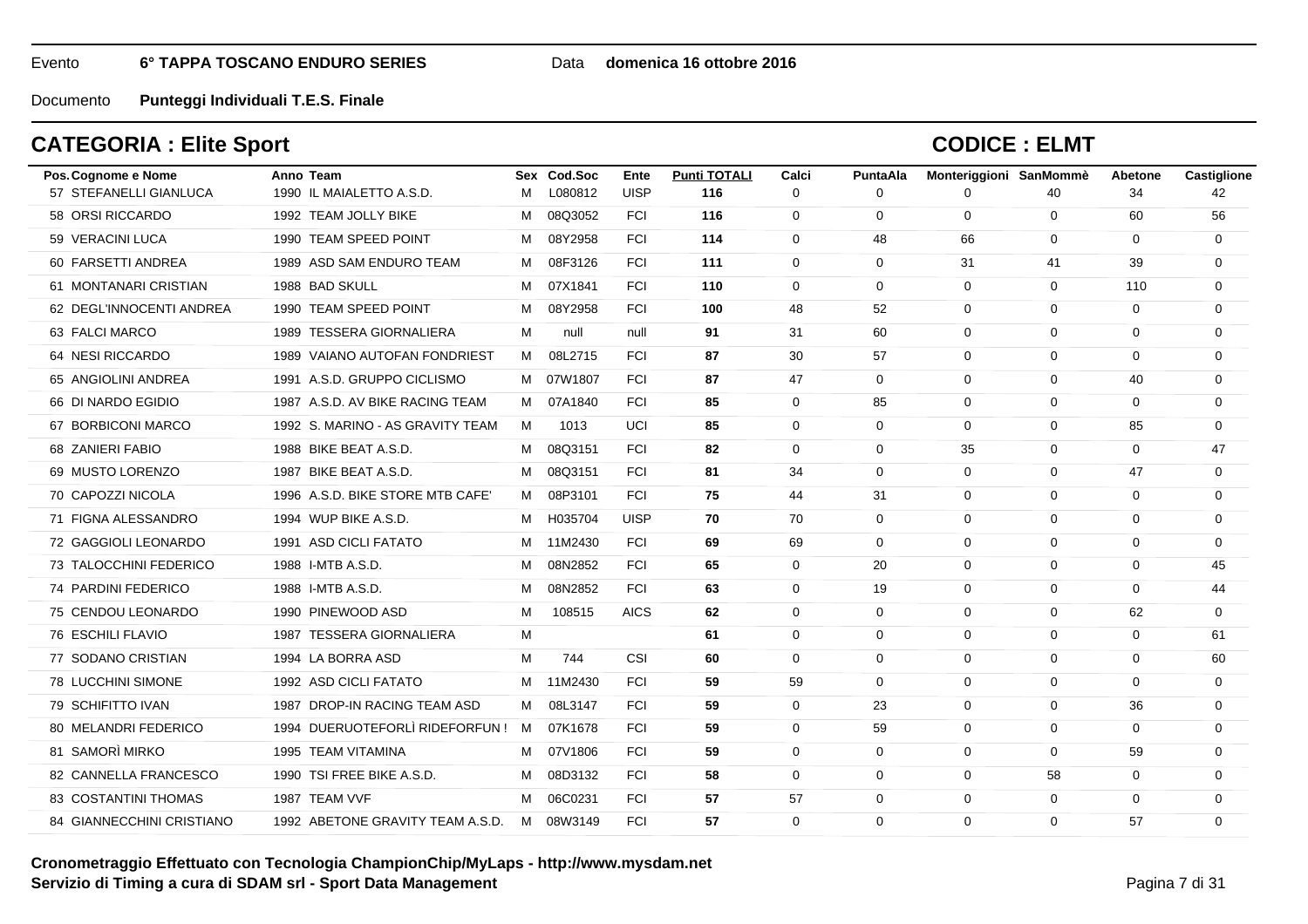#### Data **domenica 16 ottobre 2016**

Documento**Punteggi Individuali T.E.S. Finale**

## **CATEGORIA : Elite Sport**

| Pos. Cognome e Nome     | Anno Team                         |   | Sex Cod.Soc | Ente        | <b>Punti TOTALI</b> | Calci       | PuntaAla     | Monteriggioni SanMommè |             | Abetone     | Castiglione |
|-------------------------|-----------------------------------|---|-------------|-------------|---------------------|-------------|--------------|------------------------|-------------|-------------|-------------|
| 85 PERLETTI MARCO       | 1990 GIANGIS' TEAM FREE BIKE      | M | 02P1971     | <b>FCI</b>  | 56                  | $\Omega$    | $\Omega$     | 0                      | $\Omega$    | 56          | $\Omega$    |
| 86 DEBITI NICOLA        | 1993 52100 MTB BY PUNTOMOTO.COM M |   | 08E3026     | <b>FCI</b>  | 56                  | 0           | 16           | $\mathbf 0$            | $\mathbf 0$ | 0           | 40          |
| 87 PESENTI AMEDEO       | 1987 TESSERA GIORNALIERA          | м | null        | null        | 55                  | $\Omega$    | $\mathbf{0}$ | 55                     | $\mathbf 0$ | 0           | $\mathbf 0$ |
| 88 AGOSTINI FERRUCCIO   | 1991   MUFLONI                    | м | 09G0809     | <b>FCI</b>  | 54                  | $\Omega$    | $\mathbf 0$  | $\mathbf 0$            | $\Omega$    | $\Omega$    | 54          |
| 89 AMORUSO GENNARO      | 1989 ASD AREZZO GRAVITY           | M | 08P3142     | <b>FCI</b>  | 53                  | $\Omega$    | $\Omega$     | $\Omega$               | 53          | $\Omega$    | $\Omega$    |
| 90 CEGLIA MARCO         | 1991 IL MAIALETTO A.S.D.          | M | L080812     | <b>UISP</b> | 52                  | $\mathbf 0$ | $\mathbf{0}$ | $\mathbf 0$            | $\mathbf 0$ | $\mathbf 0$ | 52          |
| 91 TIEZZI ANDREA        | 1987 MAREMMA FREERIDE             | M | 907566      | <b>AICS</b> | 51                  | 0           | $\mathbf 0$  | 51                     | 0           | $\Omega$    | 0           |
| 92 GIANOTTI MICHELE     | 1987 VAIANO AUTOFAN FONDRIEST     | M | 08L2715     | <b>FCI</b>  | 46                  | $\Omega$    | $\mathbf{0}$ | $\mathbf 0$            | 46          | $\Omega$    | $\Omega$    |
| 93 GIUFFRIDA PAOLO      | 1987 A.S.D. BIKE STORE MTB CAFE'  | M | 08P3101     | <b>FCI</b>  | 46                  | $\mathbf 0$ | 46           | $\mathbf 0$            | $\mathbf 0$ | $\mathbf 0$ | 0           |
| 94 PALAGI ALESSANDRO    | 1994 TESSERA GIORNALIERA          | м |             |             | 46                  | $\Omega$    | $\mathbf 0$  | 0                      | $\mathbf 0$ | $\Omega$    | 46          |
| 95 DAL PINO NICOLO'     | 1989 A.S. DILETT, MAX LELLI       | M | 08W2680     | <b>FCI</b>  | 46                  | $\Omega$    | $\mathbf{0}$ | $\mathbf 0$            | $\Omega$    | 46          | $\Omega$    |
| 96 FORTINI ALESSANDRO   | 1990 TESSERA GIORNALIERA          | м | null        | null        | 45                  | $\Omega$    | 0            | $\mathbf 0$            | 45          | $\mathbf 0$ | $\mathbf 0$ |
| 97 AVDULI BRENALDI      | 1993 BIKE BEAT A.S.D.             | м | 08Q3151     | <b>FCI</b>  | 45                  | $\mathbf 0$ | $\mathbf 0$  | $\mathbf 0$            | $\mathbf 0$ | 45          | $\mathbf 0$ |
| 98 CACCHIOLI GIANLUCA   | 1987 TEAM BLU BELGA               | м | 07V1839     | <b>FCI</b>  | 45                  | 45          | $\mathbf 0$  | $\Omega$               | $\Omega$    | $\Omega$    | $\Omega$    |
| 99 SORCI GABRIELE       | 1987 LAKE BIKE TEAM A.S.D.        | M | 10E0865     | <b>FCI</b>  | 43                  | $\Omega$    | $\Omega$     | 43                     | $\Omega$    | $\Omega$    | $\Omega$    |
| 100 BUFALO DANILO       | 1996 HUTR                         | M | 08R3053     | <b>FCI</b>  | 42                  | $\mathbf 0$ | $\mathbf 0$  | $\mathbf 0$            | 42          | $\mathbf 0$ | $\mathbf 0$ |
| 101 BERTI LORENZO       | 1988 BIKE BEAT A.S.D.             | м | 08Q3151     | <b>FCI</b>  | 41                  | $\Omega$    | $\mathbf 0$  | $\mathbf 0$            | $\mathbf 0$ | 41          | $\Omega$    |
| 102 DUMITRASC VALENTIN  | 1992 ASD AREZZO GRAVITY           | м | 08P3142     | <b>FCI</b>  | 41                  | $\Omega$    | $\mathbf 0$  | 41                     | $\Omega$    | $\Omega$    | $\Omega$    |
| 103 MENICACCI FRANCESCO | 1991 VAIANO AUTOFAN FONDRIEST     | M | 08L2715     | <b>FCI</b>  | 41                  | 15          | 26           | $\mathbf 0$            | $\mathbf 0$ | $\mathbf 0$ | 0           |
| 104 GUCCI JONATHAN      | 1995 DROP-IN RACING TEAM ASD      | M | 08L3147     | <b>FCI</b>  | 40                  | $\mathbf 0$ | $\mathbf 0$  | 40                     | 0           | $\Omega$    | $\Omega$    |
| 105 BORGOGNI ANDREA     | 1987 GRAVITY TEAM FRANCY          | M | 08F1511     | <b>FCI</b>  | 39                  | $\Omega$    | 39           | $\mathbf 0$            | $\Omega$    | $\Omega$    | $\Omega$    |
| 106 PIAI IACOPO         | 1993 TEAM SPEED POINT             | м | 08Y2958     | <b>FCI</b>  | 39                  | 39          | $\mathbf 0$  | $\Omega$               | $\Omega$    | $\Omega$    | $\Omega$    |
| 107 BODLLI YLLI         | 1991 A.S.D. GRAVITY ELBA          | м | 08M3057     | <b>FCI</b>  | 38                  | 38          | $\mathbf 0$  | $\mathbf 0$            | $\mathbf 0$ | $\mathbf 0$ | $\mathbf 0$ |
| 108 MOROTTI FRANCESCO   | 1992 TESSERA GIORNALIERA          | м | null        | null        | 38                  | $\Omega$    | $\Omega$     | $\mathbf 0$            | $\Omega$    | 38          | $\Omega$    |
| 109 SALEMI DANIELE      | 1989 VAIANO AUTOFAN FONDRIEST     | M | 08L2715     | <b>FCI</b>  | 36                  | $\Omega$    | 36           | $\Omega$               | $\Omega$    | $\Omega$    | $\Omega$    |
| 110 PUGA LUCA           | 1987 TRAILMUSIC                   | м | null        | null        | 35                  | $\mathbf 0$ | $\mathbf 0$  | $\mathbf 0$            | $\mathbf 0$ | 35          | $\mathbf 0$ |
| 111 GHERARDINI GUIDO    | 1990 DROP-IN RACING TEAM ASD      | M | 08L3147     | <b>FCI</b>  | 33                  | 0           | $\mathbf 0$  | $\mathbf 0$            | $\mathbf 0$ | 33          | $\mathbf 0$ |
| 112 TAMBERI FEDERICO    | 1987 TEAM SPEED POINT             |   | M 08Y2958   | <b>FCI</b>  | 33                  | $\Omega$    | $\Omega$     | 33                     | $\Omega$    | $\Omega$    | $\Omega$    |
|                         |                                   |   |             |             |                     |             |              |                        |             |             |             |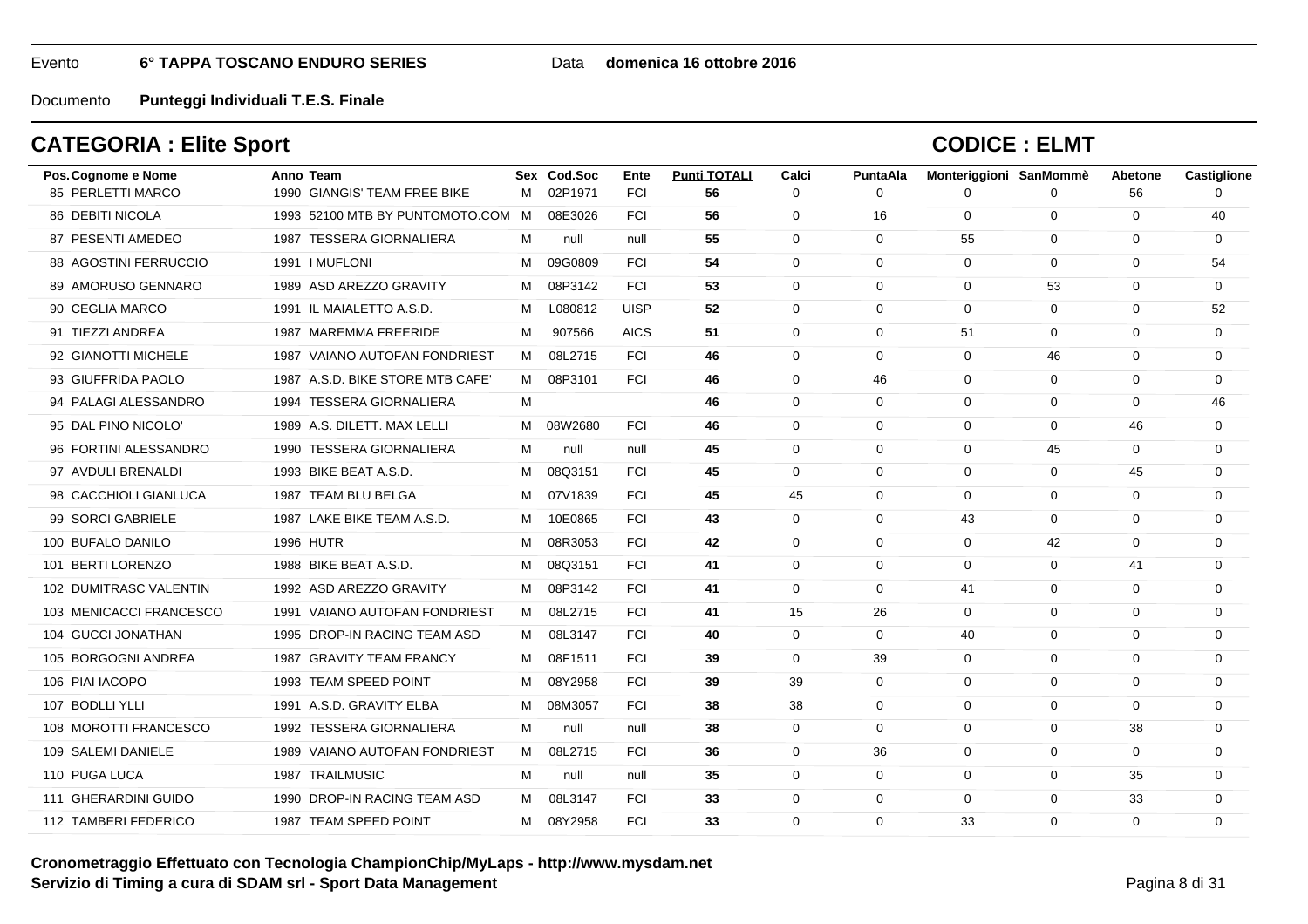#### Data **domenica 16 ottobre 2016**

Documento**Punteggi Individuali T.E.S. Finale**

## **CATEGORIA : Elite Sport**

| Pos. Cognome e Nome      | Anno Team                        |   | Sex Cod.Soc | Ente        | <b>Punti TOTALI</b> | Calci       | PuntaAla | Monteriggioni SanMommè |              | Abetone  | Castiglione |
|--------------------------|----------------------------------|---|-------------|-------------|---------------------|-------------|----------|------------------------|--------------|----------|-------------|
| 113 CAVENAGHI ALBERTO    | 1992 A.S.D. AV BIKE RACING TEAM  | м | 07A1840     | <b>FCI</b>  | 32                  | 0           | 32       | 0                      | 0            | 0        |             |
| 114 GAMBERINI CHRISTIAN  | 1992 A.S.D. AV BIKE RACING TEAM  | M | 07A1840     | <b>FCI</b>  | 30                  | $\mathbf 0$ | 30       | $\mathbf 0$            | 0            | $\Omega$ | $\Omega$    |
| 115 PUCA LUCA            | 1987 TRAILMUSIC LUCCA            | м |             | <b>AICS</b> | 30                  | $\mathbf 0$ | 0        | 30                     | 0            | $\Omega$ | 0           |
| 116 FAGGI FILIPPO        | 1992 VAIANO AUTOFAN FONDRIEST    | M | 08L2715     | <b>FCI</b>  | 29                  | $\mathbf 0$ | 29       | $\mathbf{0}$           | $\mathbf 0$  | $\Omega$ | $\Omega$    |
| 117 PERLINI NICOLA       | 1997 Volterra Bike               | м | L070852     | <b>UISP</b> | 28                  | 6           | 22       | $\Omega$               | $\Omega$     | $\Omega$ | $\Omega$    |
| 118 BECHELLI STEFANO     | 1991 CM2 A.S.D.                  | M | L121146     | <b>UISP</b> | 27                  | $\Omega$    | 27       | $\mathbf 0$            | $\mathbf 0$  | $\Omega$ | $\Omega$    |
| 119 FAGGI ALESSIO        | 1989 DROP-IN RACING TEAM ASD     | M | 08L3147     | <b>FCI</b>  | 25                  | 7           | 18       | $\mathbf 0$            | $\mathbf 0$  | $\Omega$ | $\Omega$    |
| 120 BECHERINI GIAN MARCO | 1992 A.S.D. BIKE STORE MTB CAFE' | м | 08P3101     | <b>FCI</b>  | 25                  | 25          | $\Omega$ | $\Omega$               | $\mathbf 0$  | $\Omega$ | $\Omega$    |
| 121 ANTONINI ADRIANO     | 1993 ASD CICLI FATATO            | м | 11M2430     | <b>FCI</b>  | 24                  | 24          | $\Omega$ | $\Omega$               | $\mathbf 0$  | $\Omega$ | $\Omega$    |
| <b>122 TURBATI MIRCO</b> | 1993 A.S.D. BIKE STORE MTB CAFE' | м | 08P3101     | <b>FCI</b>  | 24                  | $\Omega$    | 24       | $\Omega$               | $\mathbf 0$  | $\Omega$ | $\Omega$    |
| 123 LONDI SEBASTIANO     | 1993 DROP-IN RACING TEAM ASD     | M | 08L3147     | <b>FCI</b>  | 23                  | 23          | 0        | $\mathbf 0$            | $\mathbf 0$  | $\Omega$ | 0           |
| 124 CORTELLESI EDUARDO   | 1994 ASD CICLI FATATO            | м | 11M2430     | <b>FCI</b>  | 20                  | 20          | 0        | 0                      | 0            | $\Omega$ | 0           |
| 125 BERNINI FEDERICO     | 1989 ASD TRONKAMAKKIA TEAM       | M | 08F3134     | <b>FCI</b>  | 19                  | 19          | $\Omega$ | $\Omega$               | $\mathbf 0$  | $\Omega$ | $\Omega$    |
| 126 MORETTI ANDREA       | 1991 52100 MTB BY PUNTOMOTO.COM  | M | 08E3026     | <b>FCI</b>  | 18                  | 18          | $\Omega$ | $\Omega$               | $\mathbf 0$  | $\Omega$ | $\Omega$    |
| 127 NOCENTINI GABRIELE   | 1992 ASD PARKPRE                 | м | L070805     | <b>UISP</b> | 17                  | 17          | $\Omega$ | $\Omega$               | $\mathbf{0}$ | $\Omega$ | $\Omega$    |
| 128 CASTAGNETI LUCA      | 1987 TEAM BLU BELGA              | м | 07V1839     | <b>FCI</b>  | 16                  | 16          | $\Omega$ | $\mathbf 0$            | $\mathbf 0$  | $\Omega$ | 0           |
| 129 DAVI' LUCA           | 1991 TESSERA GIORNALIERA         | м | null        | null        | 14                  | 14          | 0        | $\mathbf 0$            | $\mathbf 0$  | $\Omega$ | 0           |
| 130 NUCERA FRANCESCO     | 1993 TEAM SPEED POINT            | м | 08Y2958     | <b>FCI</b>  | 13                  | 13          | $\Omega$ | $\Omega$               | $\mathbf 0$  | $\Omega$ | $\Omega$    |
| 131 COVERI MATTEO        | 1992 CICLISSIMO BIKE TEAM        | м | 08D3124     | <b>FCI</b>  | 12                  | 12          | $\Omega$ | $\Omega$               | $\mathbf 0$  | $\Omega$ | $\Omega$    |
| 132 LAZZERINI FRANCESCO  | 1989 ASD PARKPRE                 | м | L070805     | <b>UISP</b> | 10                  | 10          | $\Omega$ | $\Omega$               | $\mathbf 0$  | $\Omega$ | $\Omega$    |
| 133 BAZZICALUPI TOMMASO  | 1997 VAIANO AUTOFAN FONDRIEST    | м | 08L2715     | <b>FCI</b>  | 9                   | 9           | 0        | $\mathbf 0$            | $\mathbf 0$  | $\Omega$ | 0           |
| 134 FABIANI NICOLA       | 1989 ASD PARKPRE                 | м | L070805     | <b>UISP</b> | 8                   | 8           | 0        | 0                      | $\mathbf{0}$ | 0        | $\Omega$    |
| 135 CARDINALE ALESSIO    | 1995 ASD CICLI FATATO            | M | 11M2430     | <b>FCI</b>  | 5                   | 5           | $\Omega$ | $\Omega$               | $\Omega$     | $\Omega$ | $\Omega$    |
|                          |                                  |   |             |             |                     |             |          |                        |              |          |             |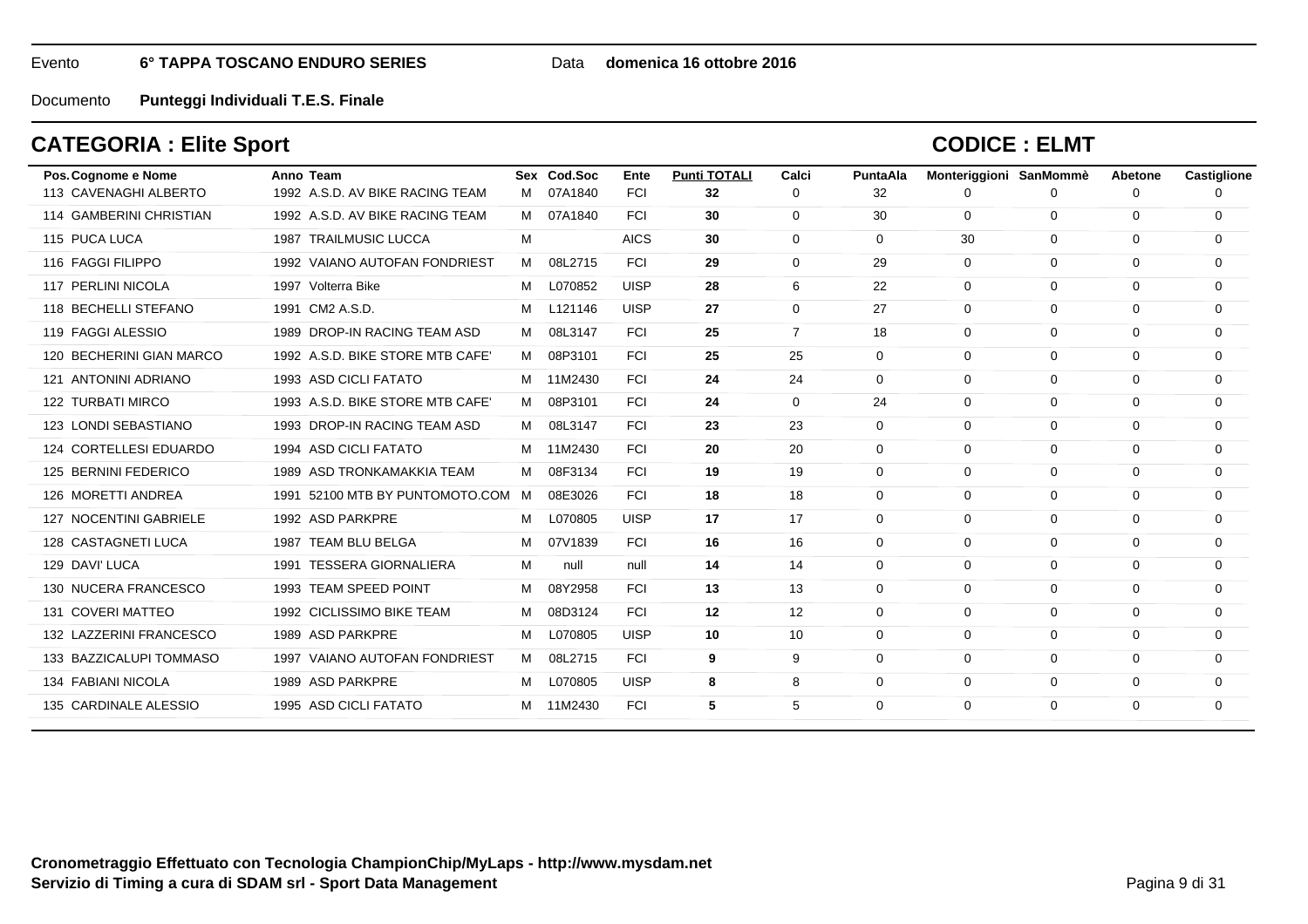Data **domenica 16 ottobre 2016**

Documento**Punteggi Individuali T.E.S. Finale**

## **CATEGORIA : Esordienti**

**CODICE : ES**

| Pos. Cognome e Nome | Anno Team                        | Sex Cod.Soc | Ente       | <b>Punti TOTALI</b> | Calci | PuntaAla | Monteriggioni SanMommè |            | Abetone | Castiglione |
|---------------------|----------------------------------|-------------|------------|---------------------|-------|----------|------------------------|------------|---------|-------------|
| PRISINZANO LAPO     | 2003 SCUOLA DI CICLISMO AREZZO   | 08R3080     | <b>FCI</b> | 1060                | 200   | 140      | 200                    | <b>200</b> | 160     | 160         |
| 2 CASINI RICCARDO   | 2002 I-MTB A.S.D.                | 08N2852     | FCI        | 920                 | 160   | 200      | 140                    | 140        | 140     | 140         |
| 3 GEMIGNANI EDOARDO | 2002 I-MTB A.S.D.                | 08N2852     | <b>FCI</b> | 880                 | 0     | 160      | 160                    | 160        | 200     | 200         |
| 4 RAGLIANTI ALBERTO | 2002 A.S.D. BIKE STORE MTB CAFE' | 08P3101     | <b>FCI</b> | 390                 | 140   | 125      |                        | 125        |         | 0           |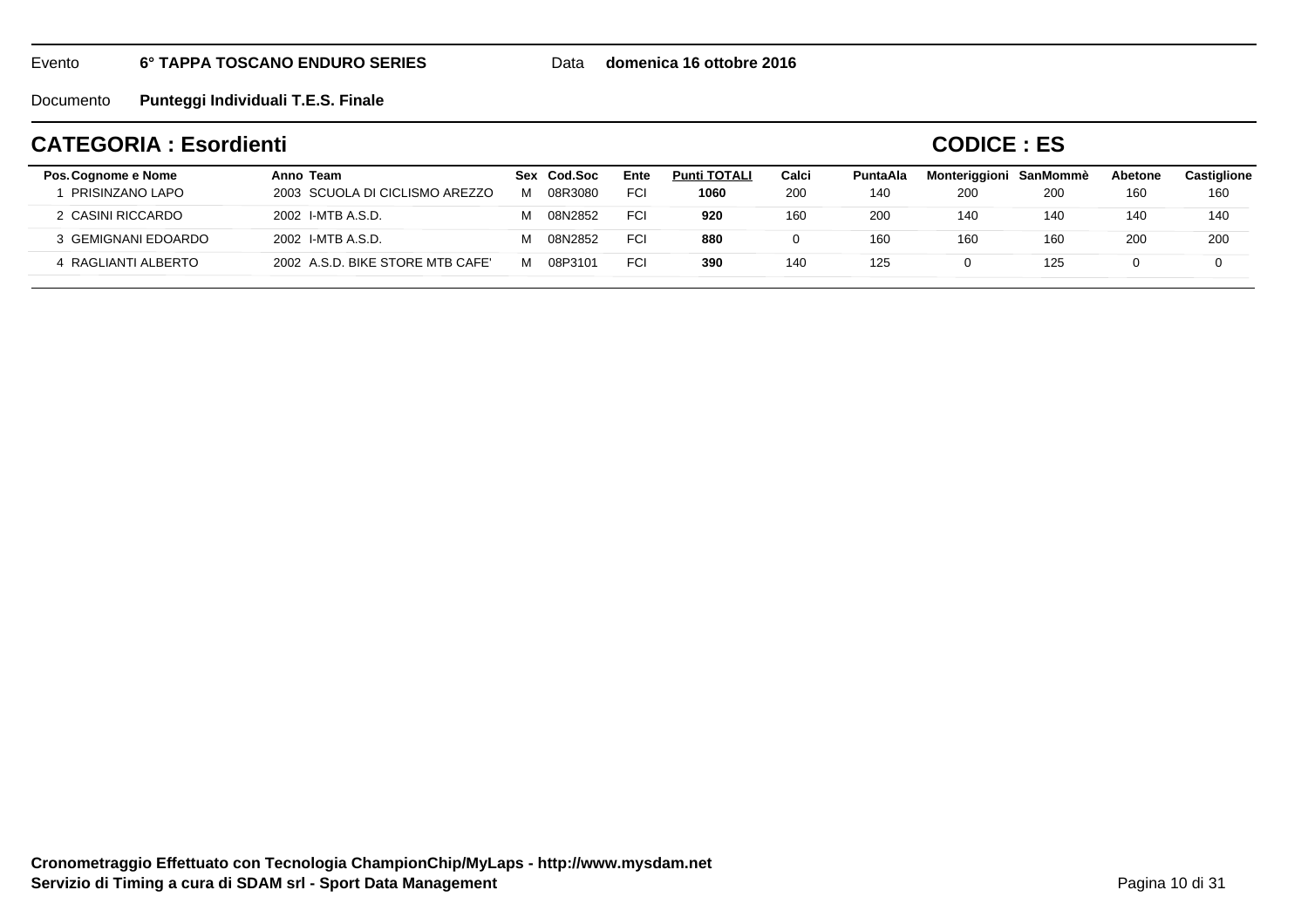Documento**Punteggi Individuali T.E.S. Finale**

## **CATEGORIA : Elite Women Sport**

### **CODICE : EWS**

| Pos. Cognome e Nome<br>SAVELLI IRENE | Anno Team<br>1992 TEAM MAGGI OFF ROAD | Sex | Cod Soc<br>08D2827 | Ente<br>FCI | <b>Punti TOTALI</b><br>1200 | Calci<br>200 | PuntaAla<br>200 | Monteriggioni SanMommè<br><b>200</b> | 200 | <b>Abetone</b><br>200 | Castiglione<br>200 |
|--------------------------------------|---------------------------------------|-----|--------------------|-------------|-----------------------------|--------------|-----------------|--------------------------------------|-----|-----------------------|--------------------|
| ! MELANI MATILDE ANDREA              | 1994 TESSERA GIORNALIERA              |     | null               | null        | 160                         |              |                 |                                      | 160 |                       |                    |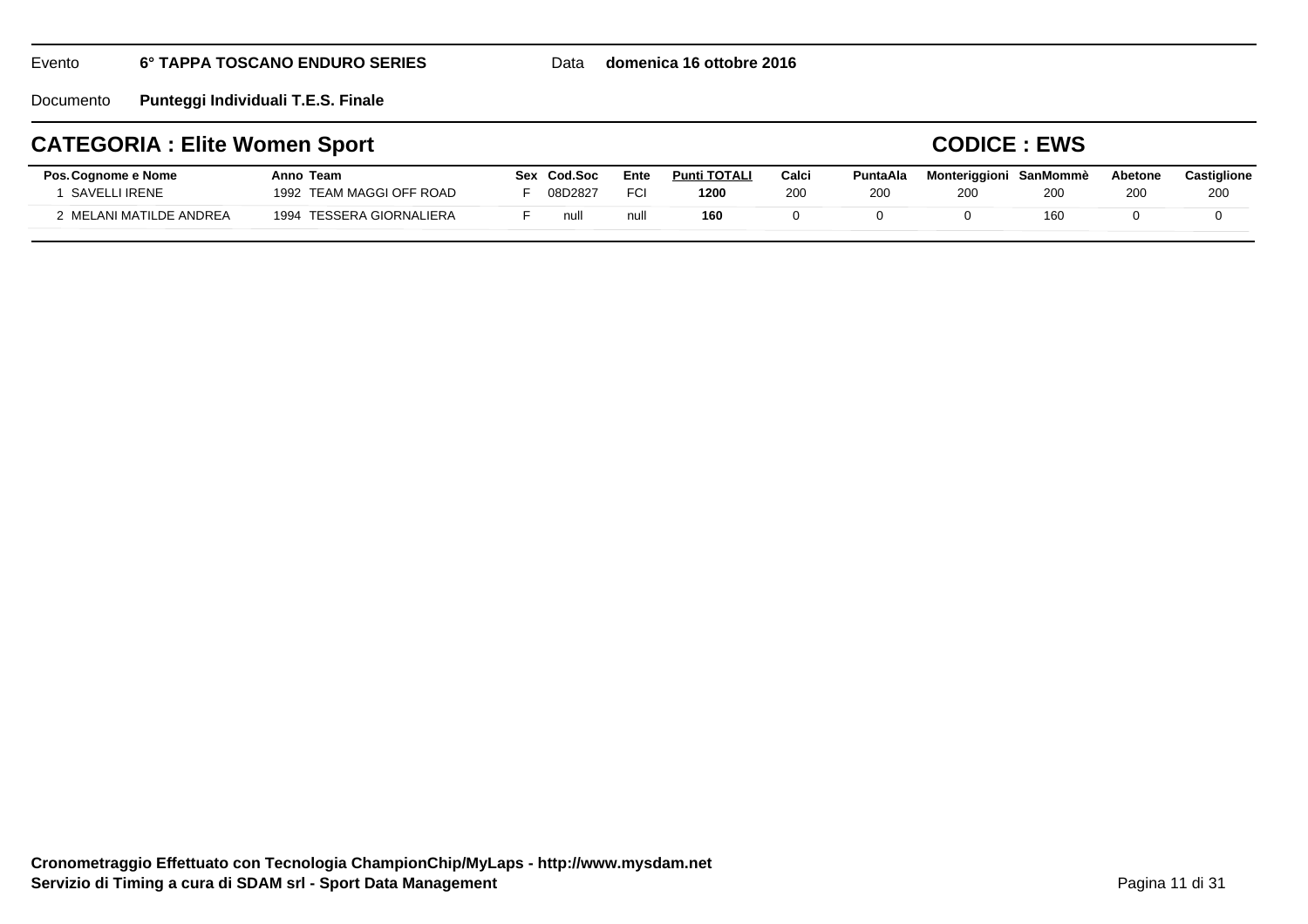#### Data **domenica 16 ottobre 2016**

Documento**Punteggi Individuali T.E.S. Finale**

## **CATEGORIA : FRONT**

### **CODICE : FRONT**

| Pos. Cognome e Nome       | Anno Team                           |   | Sex Cod.Soc | Ente        | <b>Punti TOTALI</b> | Calci       | <b>PuntaAla</b> | Monteriggioni | SanMommè    | Abetone  | Castiglione |
|---------------------------|-------------------------------------|---|-------------|-------------|---------------------|-------------|-----------------|---------------|-------------|----------|-------------|
| 1 MANCUSO ANDREA          | 1975 ASD SAM ENDURO TEAM            | м | 08F3126     | <b>FCI</b>  | 845                 | 200         | 125             | 200           | 160         | 0        | 160         |
| 2 PARENTINI SAMUELE       | 1978 TSI FREE BIKE A.S.D.           | м | 08D3132     | <b>FCI</b>  | 785                 | 160         | 160             | 125           | 200         | $\Omega$ | 140         |
| 3 VENTURINI MARIO         | <b>TOSCANA TRACKS-GREEN</b><br>1988 | M | 08T3150     | <b>FCI</b>  | 340                 | $\mathbf 0$ | 200             | 140           | $\mathbf 0$ | $\Omega$ | 0           |
| 4 MATTIOLI LUCA           | 1987   NANI SVIZZERI VALLERIANA     | M | L081334     | <b>UISP</b> | 330                 | 125         | 110             | 95            | 0           | 0        | 0           |
| 5 MARTINELLI FILIPPO      | I NANI SVIZZERI VALLERIANA<br>1981  | м | L081334     | <b>UISP</b> | 230                 | 140         | 0               | 90            | 0           | $\Omega$ | $\mathbf 0$ |
| 6 PELLEGRINI GIACOMO      | ABETONE GRAVITY TEAM A.S.D.<br>1995 | м | 08W3149     | <b>FCI</b>  | 200                 | $\mathbf 0$ | $\Omega$        | $\mathbf 0$   | $\mathbf 0$ | 200      | $\mathbf 0$ |
| 7 FOLLONI MATTEO          | <b>TOSCANA TRACKS-GREEN</b><br>1988 | M | 08T3150     | <b>FCI</b>  | 200                 | $\mathbf 0$ | $\Omega$        | $\mathbf 0$   | $\mathbf 0$ | $\Omega$ | 200         |
| 8 DA SAN MARTINO DANIELE  | <b>TEAM JOLLY BIKE</b><br>1981      | м | 08Q3052     | <b>FCI</b>  | 185                 | 95          | 90              | 0             | $\mathbf 0$ | $\Omega$ | 0           |
| 9 MARIANI MAURIZIO        | 1978 MTB CLUB SPOLETO               | м | 10C0384     | <b>FCI</b>  | 160                 | 0           | $\Omega$        | 160           | $\mathbf 0$ | $\Omega$ | $\Omega$    |
| 10 PAGLIALONGA FABIO      | 1989 VAIANO AUTOFAN FONDRIEST       | м | 08L2715     | <b>FCI</b>  | 160                 | $\mathbf 0$ | $\Omega$        | 0             | $\Omega$    | 160      | $\Omega$    |
| 11 CARCIOFI VALERIO       | 1972 MISERICORDIA DEL GALLUZZO      | м | L023694     | <b>UISP</b> | 140                 | 0           | $\Omega$        | 0             | 140         | $\Omega$ | $\Omega$    |
| 12 BABBINI LEONARDO       | DROP-IN RACING TEAM ASD<br>1981     | м | 08L3147     | <b>FCI</b>  | 140                 | $\mathbf 0$ | 140             | 0             | $\mathbf 0$ | $\Omega$ | $\Omega$    |
| 13 BUFALO DANILO          | <b>1996 HUTR</b>                    | м | 08R3053     | <b>FCI</b>  | 140                 | 0           | $\Omega$        | 0             | 0           | 140      | $\mathbf 0$ |
| 14 BELLONI ANDREA         | 1986 LAKE BIKE TEAM A.S.D.          | м | 10E0865     | <b>FCI</b>  | 110                 | 0           | $\Omega$        | 110           | 0           | $\Omega$ | 0           |
| <b>15 SARTI GUGLIELMO</b> | 1976 ABETONE GRAVITY TEAM A.S.D.    | м | 08W3149     | <b>FCI</b>  | 110                 | 110         | $\Omega$        | 0             | $\Omega$    | $\Omega$ | $\Omega$    |
| <b>16 CAMICI EMILIO</b>   | 1980 A.S.D. BIKE STORE MTB CAFE'    | M | 08P3101     | <b>FCI</b>  | 95                  | $\mathbf 0$ | 95              | 0             | $\Omega$    | $\Omega$ | $\Omega$    |
| 17 MIGNANO CLAUDIO        | 1986   NANI SVIZZERI VALLERIANA     | м | L081334     | <b>UISP</b> | 90                  | 90          | $\Omega$        | 0             | 0           | $\Omega$ | 0           |
|                           |                                     |   |             |             |                     |             |                 |               |             |          |             |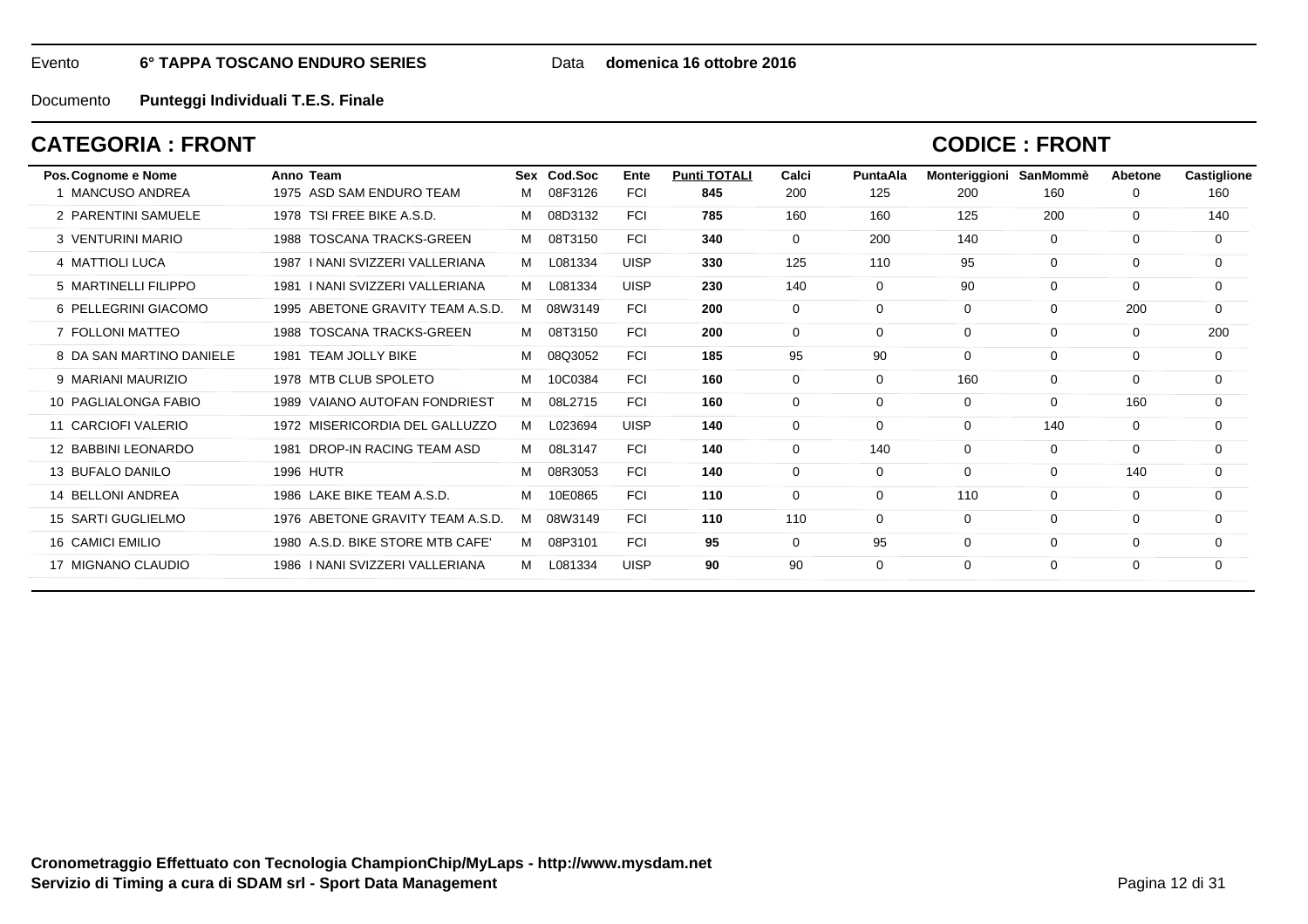Data **domenica 16 ottobre 2016**

Documento**Punteggi Individuali T.E.S. Finale**

## **CATEGORIA : Junior Sport**

| Pos. Cognome e Nome   | Anno Team                         |   | Sex Cod.Soc | Ente        | <b>Punti TOTALI</b> | Calci    | PuntaAla | Monteriggioni | SanMommè | Abetone | <b>Castiglione</b> |
|-----------------------|-----------------------------------|---|-------------|-------------|---------------------|----------|----------|---------------|----------|---------|--------------------|
| PALMIERI VITTORIO     | M6G BIKESTORE RACING TEAM<br>1999 | м | 08K3138     | <b>FCI</b>  | 1200                | 200      | 200      | 200           | 200      | 200     | 200                |
| 2 TAVANTI FILIPPO     | 1999 ASD AREZZO GRAVITY           | м | 08P3142     | <b>FCI</b>  | 780                 | 160      | 140      | 125           | 125      | 140     | 90                 |
| 3 GUERRINI SAMUELE    | 1998 TEAM MARATHON BIKE           | м | 09GR007     | <b>ACSI</b> | 755                 | 125      | 125      | 140           | 160      | 110     | 95                 |
| 4 DI PEPPO TOMMASO    | 1998   NANI SVIZZERI VALLERIANA   | M | L081334     | <b>UISP</b> | 675                 | 140      | 110      | 160           | 140      | 125     | $\mathbf 0$        |
| 5 DIAMANTI FILIPPO    | 1998 M6G BIKESTORE RACING TEAM    | м | 08K3138     | <b>FCI</b>  | 435                 | 0        | -90      | 0             | 110      | 95      | 140                |
| 6 GUERRINI TEO        | 1999 52100 MTB BY PUNTOMOTO.COM M |   | 08E3026     | <b>FCI</b>  | 410                 | 95       | 95       | 110           | 0        | 0       | 110                |
| 7 PATRUSSI ANDREA     | 1998 52100 MTB BY PUNTOMOTO.COM M |   | 08E3026     | <b>FCI</b>  | 320                 | $\Omega$ | 160      | 0             | 0        | 0       | 160                |
| 8 VITALI MARCO        | 1999 ASD POLISPORTIVA BIKEFAN     | M | 07D1776     | <b>FCI</b>  | 160                 | $\Omega$ |          | 0             | 0        | 160     | $\Omega$           |
| 9 MORELLI DANIELE     | 1999 A.S.D. BICIDAMONTAGNA.COM    | M | 11Y3058     | <b>FCI</b>  | 125                 | 0        |          | 0             | 0        | 0       | 125                |
| 10 CASTELLANI LORENZO | 1998 POL, LA PERLA                | м | L710554     | <b>UISP</b> | 110                 | 110      |          | 0             | 0        | 0       | $\Omega$           |
|                       |                                   |   |             |             |                     |          |          |               |          |         |                    |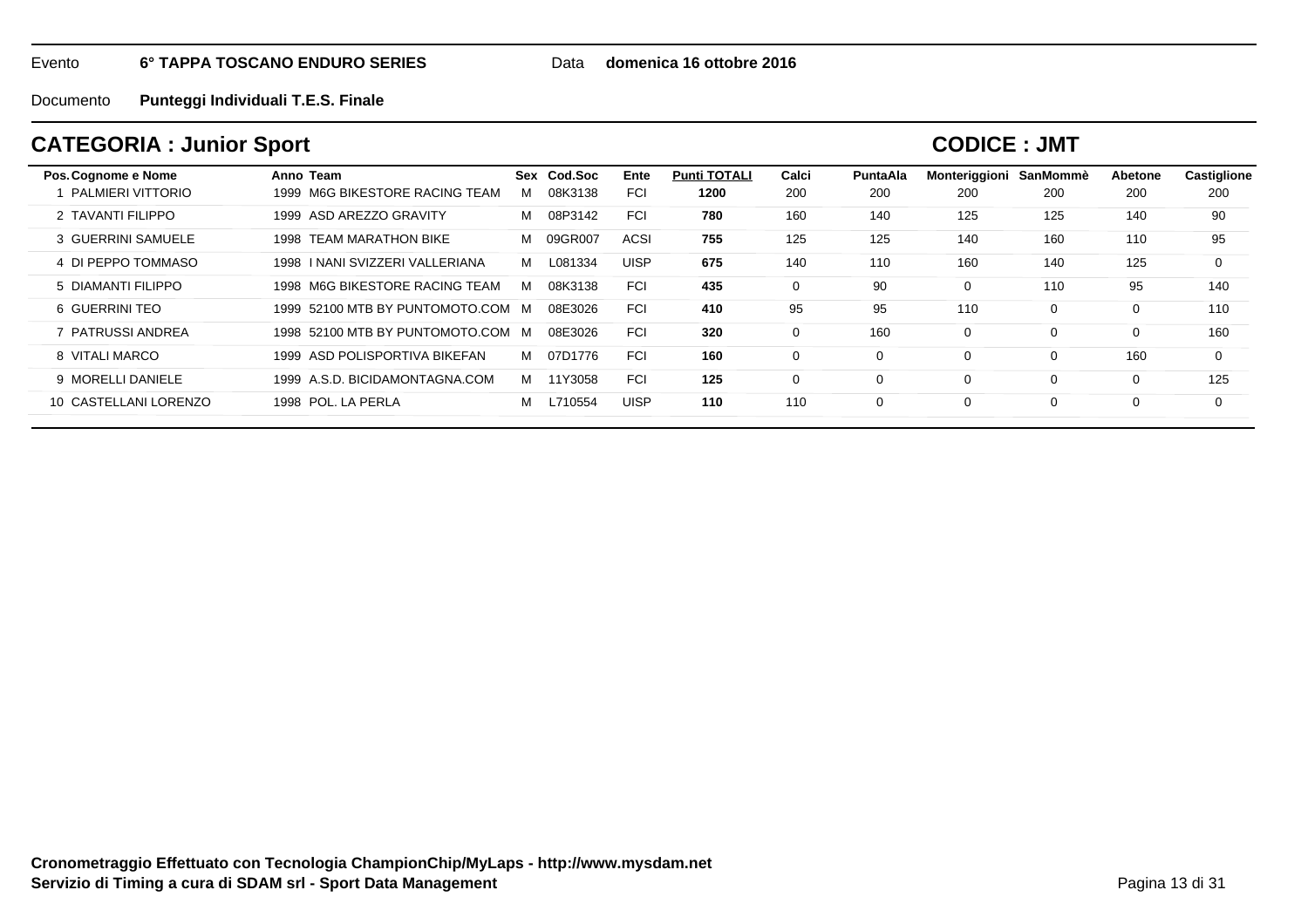Data **domenica 16 ottobre 2016**

Documento**Punteggi Individuali T.E.S. Finale**

## **CATEGORIA : Juniores**

**CODICE : JU**

| Pos. Cognome e Nome      | Anno Team                     | Cod.Soc<br><b>Sex</b> | Ente       | <b>Punti TOTALI</b> | Calci | <b>PuntaAla</b> | Monteriggioni | SanMommè | Abetone | <b>Castiglione</b> |
|--------------------------|-------------------------------|-----------------------|------------|---------------------|-------|-----------------|---------------|----------|---------|--------------------|
| <b>BANDONI FRANCESCO</b> | 1999 TEAM SPEED POINT         | 08Y2958<br>М          | <b>FCI</b> | 1200                | 200   | 200             | 200           | 200      | 200     | 200                |
| 2 GROSSI FEDERICO        | 1999 TEAM SPEED POINT         | 08Y2958<br>М          | <b>FCI</b> | 885                 | 160   | 125             | 140           | 160      | 140     | 160                |
| 3 BENELLI LEONARDO       | 1998 TRIBE TEAM               | М<br>01A2208          | <b>FCI</b> | 530                 | 140   | 140             | 125           |          | 125     | 0                  |
| 4 SALUCCI SAMUELE        | 1999 VALLERBIKE               | М<br>08Z2703          | <b>FCI</b> | 320                 |       | 160             | 160           |          | 0       | 0                  |
| 5 CASTELLANI SIMONE      | 1999 TEAM VVF                 | М<br>06C0231          | <b>FCI</b> | 160                 |       |                 |               |          | 160     | 0                  |
| 6 GRASSI FRANCESCO       | 1998 A.S.D. GREEN DEVILS TEAM | м<br>07D1664          | <b>FCI</b> | 110                 |       | 110             | 0             |          | 0       | $\Omega$           |
|                          |                               |                       |            |                     |       |                 |               |          |         |                    |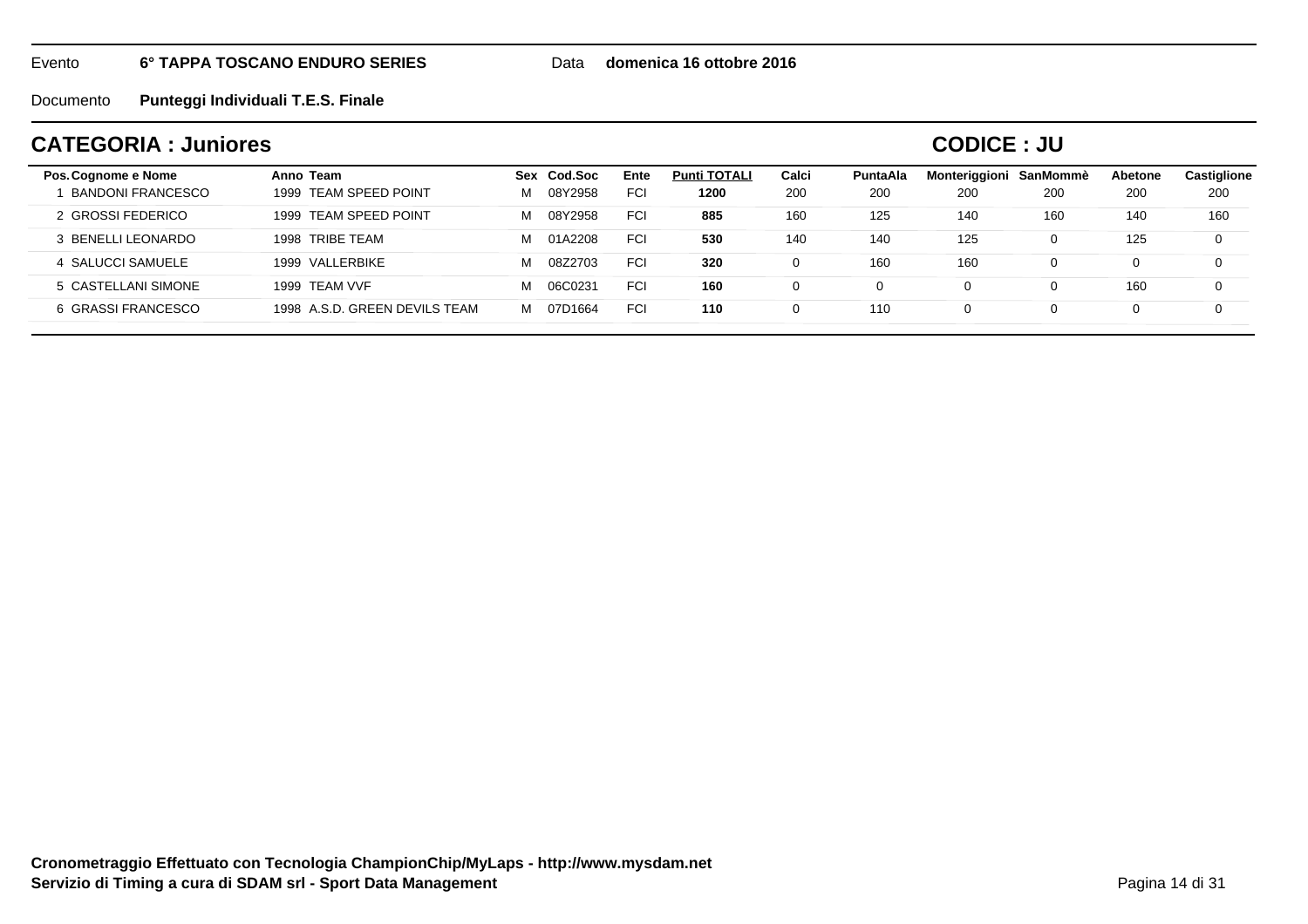#### Data **domenica 16 ottobre 2016**

Documento**Punteggi Individuali T.E.S. Finale**

## **CATEGORIA : Master 1**

| Pos. Cognome e Nome    | Anno Team                           |   | Sex Cod.Soc | Ente        | <b>Punti TOTALI</b> | Calci        | PuntaAla     | Monteriggioni SanMommè |             | <b>Abetone</b> | Castiglione |
|------------------------|-------------------------------------|---|-------------|-------------|---------------------|--------------|--------------|------------------------|-------------|----------------|-------------|
| 1 MAZZI MARCO          | 1982 ASD AREZZO GRAVITY             | M | 08P3142     | <b>FCI</b>  | 1000                | 200          | 160          | 160                    | 160         | 160            | 160         |
| 2 PALLINI FRANCESCO    | 1985 ASD TRONKAMAKKIA TEAM          | M | 08F3134     | <b>FCI</b>  | 1000                | $\mathbf{0}$ | 200          | 200                    | 200         | 200            | 200         |
| 3 MARIOTTI PIERCARLO   | 1982 TOSCANA TRACKS-GREEN           | M | 08T3150     | <b>FCI</b>  | 750                 | 110          | 125          | 140                    | 125         | 110            | 140         |
| 4 LENZI ALESSIO        | 1984 TEAM UNICASH CIPRIANI-GESTRI M |   | 08Q0126     | <b>FCI</b>  | 545                 | 75           | 85           | 110                    | 95          | 70             | 110         |
| 5 BRANCONI MIRKO       | 1985 ASD SAM ENDURO TEAM            |   | M 08F3126   | <b>FCI</b>  | 498                 | 68           | $\mathbf{0}$ | 95                     | 110         | 140            | 85          |
| 6 TONLORENZI PAOLO     | 1982 TOSCANA TRACKS-GREEN           | M | 08T3150     | <b>FCI</b>  | 475                 | 85           | $\mathbf 0$  | 125                    | 140         | 125            | $\mathbf 0$ |
| 7 BRANCHI ANTONIO      | 1982 ASD AREZZO GRAVITY             | M | 08P3142     | <b>FCI</b>  | 415                 | 64           | 75           | 63                     | 80          | 64             | 69          |
| 8 POCCIANTI MARCO      | 1982 G.S. POCCIANTI ACD             | M | L022721     | <b>UISP</b> | 405                 | $\mathbf 0$  | 110          | 75                     | $\mathbf 0$ | 95             | 125         |
| 9 BRUNO RAFFAELLO      | 1982 ASD GUMASIO                    | м | L106173     | <b>UISP</b> | 394                 | 67           | 60           | 62                     | 75          | 62             | 68          |
| 10 ROSSI ANTONIO       | 1984 TEAM JOLLY BIKE                | м | 08Q3052     | <b>FCI</b>  | 380                 | 62           | 68           | 65                     | 68          | 56             | 61          |
| 11 FALSINI FABIO       | 1984 GRAVITY TEAM FRANCY            | M | 08F1511     | <b>FCI</b>  | 373                 | $\mathbf 0$  | 140          | 68                     | $\mathbf 0$ | 90             | 75          |
| 12 GORI FABIO          | 1982 ASD POL. SANGIULIANESE         | M | L070220     | <b>UISP</b> | 359                 | 63           | 80           | 85                     | 67          | 0              | 64          |
| 13 MUZZI MIRKO         | 1985 BIKE BEAT A.S.D.               | M | 08Q3151     | <b>FCI</b>  | 358                 | 40           | 63           | 80                     | 0           | 85             | 90          |
| 14 BUFFI MARCO         | 1986 FIRENZEFREERIDE ASD            | м | L023482     | <b>UISP</b> | 342                 | 70           | 90           | 59                     | $\mathbf 0$ | 63             | 60          |
| <b>15 TONTI MATTEO</b> | 1984 TSI FREE BIKE A.S.D.           | M | 08D3132     | <b>FCI</b>  | 341                 | 51           | 69           | 61                     | $\mathbf 0$ | 80             | 80          |
| 16 NARDINI GRAZIANO    | 1983 TOSCANA TRACKS-GREEN           | M | 08T3150     | <b>FCI</b>  | 340                 | 80           | 95           | $\mathbf 0$            | 90          | 75             | $\mathbf 0$ |
| 17 FUCCI FRANCESCO     | 1982 BIKE BEAT A.S.D.               | м | 08Q3151     | <b>FCI</b>  | 338                 | $\Omega$     | 67           | 67                     | 70          | 68             | 66          |
| 18 MAGNANI GIACOMO     | 1983 I-MTB A.S.D.                   | М | 08N2852     | <b>FCI</b>  | 311                 | 41           | 52           | 49                     | 63          | 52             | 54          |
| 19 NEGRI MARCELLO      | 1983 A.S.D. BIKE STORE MTB CAFE'    | M | 08P3101     | <b>FCI</b>  | 299                 | 56           | 62           | 58                     | 65          | 0              | 58          |
| 20 BALESTRIERI ANDREA  | 1982 TSI FREE BIKE A.S.D.           | M | 08D3132     | <b>FCI</b>  | 297                 | 54           | 64           | 57                     | $\mathbf 0$ | 59             | 63          |
| 21 PELLINO SIMONE      | 1985 A.S.D. BIKE STORE MTB CAFE'    | M | 08P3101     | <b>FCI</b>  | 282                 | 43           | 56           | 55                     | 66          | $\Omega$       | 62          |
| 22 TURINI FEDERICO     | 1983 52100 MTB BY PUNTOMOTO.COM M   |   | 08E3026     | <b>FCI</b>  | 276                 | 59           | $\mathbf{0}$ | 90                     | 57          | $\mathbf 0$    | 70          |
| 23 CHINUCCI PIETRO     | 1984 A.S.D. BICIDAMONTAGNA.COM      |   | M 11Y3058   | <b>FCI</b>  | 235                 | 140          | $\mathbf 0$  | $\mathbf 0$            | $\mathbf 0$ | $\mathbf 0$    | 95          |
| 24 FALCHI FRANCESCO    | 1982 ABETONE GRAVITY TEAM A.S.D.    | M | 08W3149     | <b>FCI</b>  | 223                 | 45           | 61           | $\Omega$               | 64          | $\Omega$       | 53          |
| 25 CINTELLI MATTEO     | 1984 TEAM UNICASH CIPRIANI-GESTRI M |   | 08Q0126     | <b>FCI</b>  | 220                 | 44           | $\mathbf{0}$ | 50                     | 69          | 57             | $\mathbf 0$ |
| 26 BRUNI MAURIZIO      | 1983 M6G BIKESTORE RACING TEAM      | M | 08K3138     | <b>FCI</b>  | 201                 | 65           | $\mathbf 0$  | 69                     | 0           | 67             | $\mathbf 0$ |
| 27 TESI ALBERTO        | 1984   NANI SVIZZERI VALLERIANA     | M | L081334     | <b>UISP</b> | 198                 | 66           | 66           | $\mathbf 0$            | 0           | 66             | $\mathbf 0$ |
| 28 PARVOLI STEFANO     | 1983 TEAM JOLLY BIKE                |   | M 08Q3052   | <b>FCI</b>  | 188                 | 38           | 50           | $\Omega$               | $\Omega$    | 50             | 50          |
|                        |                                     |   |             |             |                     |              |              |                        |             |                |             |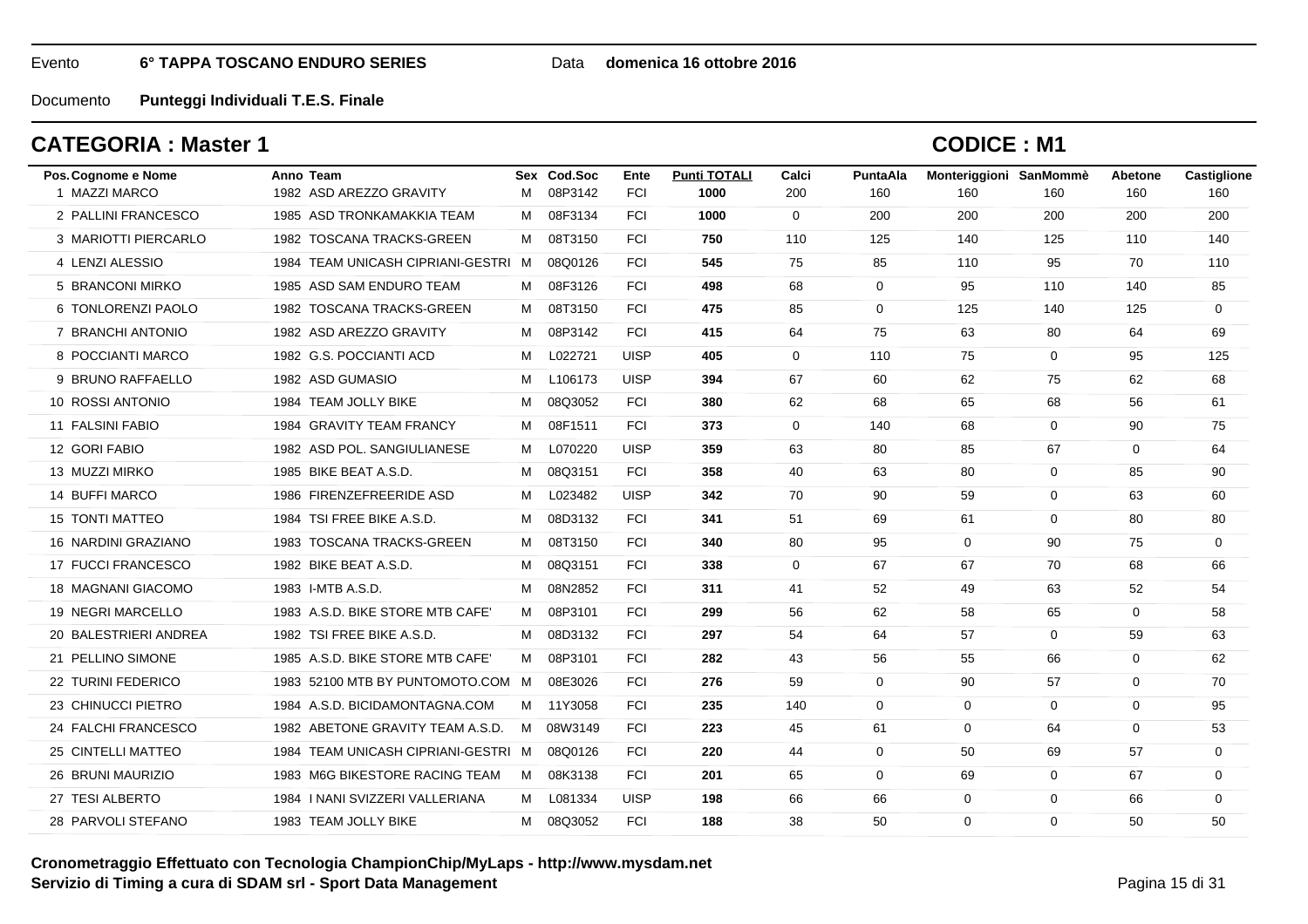#### Data **domenica 16 ottobre 2016**

Documento**Punteggi Individuali T.E.S. Finale**

## **CATEGORIA : Master 1**

| Pos. Cognome e Nome        | Anno Team                           |   | Sex Cod.Soc | Ente        | <b>Punti TOTALI</b> | Calci       | PuntaAla     | Monteriggioni SanMommè |              | Abetone     | Castiglione |
|----------------------------|-------------------------------------|---|-------------|-------------|---------------------|-------------|--------------|------------------------|--------------|-------------|-------------|
| 29 MASINI LUIGI            | 1982 TSI FREE BIKE A.S.D.           | м | 08D3132     | <b>FCI</b>  | 171                 | $\Omega$    | 57           | 54                     | $\Omega$     | 60          | $\Omega$    |
| 30 GHEZZANI NICOLA         | 1985 A.S.D. BIKE STORE MTB CAFE'    | M | 08P3101     | <b>FCI</b>  | 169                 | 0           | 59           | 45                     | $\mathbf 0$  | 0           | 65          |
| 31 ALDERIGHI RAFFAELE      | 1982 ASD GUMASIO                    | M | L106173     | <b>UISP</b> | 164                 | 39          | $\mathbf{0}$ | $\mathbf 0$            | $\mathbf 0$  | 58          | 67          |
| 32 BUGETTI FRANCESCO       | 1982 BIKE BEAT A.S.D.               | м | 08Q3151     | <b>FCI</b>  | 163                 | $\mathbf 0$ | 0            | 53                     | $\mathbf 0$  | 53          | 57          |
| 33 ANTONIELLO EMILIANO     | 1983 TSI FREE BIKE A.S.D.           | м | 08D3132     | <b>FCI</b>  | 162                 | 52          | 55           | $\Omega$               | $\mathbf 0$  | 55          | $\Omega$    |
| 34 CARISSIMI DAVIDE        | 1985 REMO TEAM                      | м | 06P1349     | <b>FCI</b>  | 160                 | 160         | $\mathbf 0$  | $\mathbf 0$            | $\mathbf 0$  | $\mathbf 0$ | 0           |
| 35 RIMONDO MATTEO          | 1984 TEAM SPEED POINT               | м | 08Y2958     | <b>FCI</b>  | 144                 | $\mathbf 0$ | 0            | $\mathbf 0$            | 85           | 0           | 59          |
| 36 GAMBINI FRANCESCO       | 1984 TEAM SPEED POINT               | м | 08Y2958     | <b>FCI</b>  | 142                 | 95          | $\Omega$     | 47                     | $\mathbf 0$  | $\Omega$    | $\Omega$    |
| 37 BRUNDU DIMITRI          | 1983 CICLISSIMO BIKE TEAM           | м | 08D3124     | <b>FCI</b>  | 139                 | 69          | $\Omega$     | 70                     | $\mathbf 0$  | $\Omega$    | $\Omega$    |
| 38 ORLANDINI PAOLO         | 1984 GRAVITY TEAM FRANCY            | M | 08F1511     | <b>FCI</b>  | 129                 | $\mathbf 0$ | 65           | 64                     | 0            | $\Omega$    | 0           |
| 39 ROSSI SIMONE            | 1983 ABETONE GRAVITY TEAM A.S.D.    | M | 08W3149     | <b>FCI</b>  | 125                 | 125         | 0            | $\mathbf 0$            | $\mathbf 0$  | $\Omega$    | 0           |
| 40 GALLENI ANDREA          | 1984 ABETONE GRAVITY TEAM A.S.D.    | M | 08W3149     | <b>FCI</b>  | 121                 | 60          | $\Omega$     | $\Omega$               | 0            | 61          | $\Omega$    |
| <b>41 GIULIANI MARCO</b>   | 1983 POL. LA PERLA                  | M | L710554     | <b>UISP</b> | 117                 | 57          | $\mathbf 0$  | 60                     | $\mathbf 0$  | $\mathbf 0$ | 0           |
| 42 ROMOLI FRANCESCO        | 1983 CSI PONTEDERA                  | м | null        | CSI         | 114                 | $\mathbf 0$ | $\mathbf 0$  | $\mathbf 0$            | 60           | 54          | $\Omega$    |
| 43 SPAGNUOLO FRANCESCO     | 1983 TEAM SPEED POINT               | M | 08Y2958     | <b>FCI</b>  | 114                 | $\mathbf 0$ | 58           | $\mathbf 0$            | $\mathbf 0$  | 0           | 56          |
| 44 SIESTO IVANO            | 1983 TEAM UNICASH CIPRIANI-GESTRI M |   | 08Q0126     | <b>FCI</b>  | 110                 | $\mathbf 0$ | $\mathbf{0}$ | 48                     | 62           | 0           | $\mathbf 0$ |
| 45 FORTINI MAURIZIO        | 1985 A.S.D. CICLOSPORT              | м | 08U2755     | <b>FCI</b>  | 102                 | $\Omega$    | 51           | 51                     | $\mathbf 0$  | $\Omega$    | $\Omega$    |
| 46 SPINETTI FEDERICO       | 1983 A.S.D. BIKE STORE MTB CAFE'    | M | 08P3101     | <b>FCI</b>  | 102                 | 50          | $\mathbf 0$  | 52                     | $\mathbf 0$  | $\mathbf 0$ | $\mathbf 0$ |
| 47 BAZZANI LUCA            | 1984 TEAM BLU BELGA                 | м | 07V1839     | <b>FCI</b>  | 90                  | 90          | $\Omega$     | $\mathbf 0$            | $\mathbf 0$  | $\Omega$    | 0           |
| <b>48 PERUGINI GIACOMO</b> | 1982 CICLI NERI TEAM                | M | 07U1846     | <b>FCI</b>  | 70                  | $\mathbf 0$ | 70           | $\mathbf 0$            | $\mathbf 0$  | $\Omega$    | $\Omega$    |
| 49 ZANIBONI SIMONE         | 1982 APPENNINOBIKE A.S.D.           | м | 07K1709     | <b>FCI</b>  | 69                  | $\Omega$    | $\Omega$     | $\Omega$               | $\Omega$     | 69          | $\Omega$    |
| 50 NICCOLINI FEDERICO      | 1983 M6G BIKESTORE RACING TEAM      | M | 08K3138     | <b>FCI</b>  | 66                  | 0           | $\mathbf 0$  | 66                     | $\mathbf 0$  | $\mathbf 0$ | 0           |
| 51 AMBROGETTI CHRISTIAN    | 1984 A.S. TARTANA BIKE              | M | 07N1700     | <b>FCI</b>  | 65                  | $\mathbf 0$ | 0            | $\mathbf 0$            | $\mathbf{0}$ | 65          | 0           |
| 52 PACCHINI ANDREA         | 1985 LA BORRA ASD                   | м |             | <b>UISP</b> | 61                  | 61          | $\Omega$     | $\Omega$               | $\Omega$     | $\Omega$    | $\Omega$    |
| 53 CARBONCINI STEFANO      | 1983 TESSERA GIORNALIERA            | м | null        | null        | 61                  | $\mathbf 0$ | $\mathbf 0$  | $\mathbf 0$            | 61           | 0           | 0           |
| 54 MIGNANO CLAUDIO         | 1986   NANI SVIZZERI VALLERIANA     | M | L081334     | <b>UISP</b> | 59                  | $\mathbf 0$ | $\mathbf 0$  | $\mathbf 0$            | 59           | $\mathbf 0$ | $\mathbf 0$ |
| 55 PIERINI NICCOLO'        | 1982 M6G BIKESTORE RACING TEAM      | M | 08K3138     | <b>FCI</b>  | 58                  | 58          | 0            | $\mathbf 0$            | $\mathbf 0$  | 0           | $\Omega$    |
| 56 GENOVESI DANIELE        | 1982 TESSERA GIORNALIERA            | м | null        | null        | 58                  | $\Omega$    | $\Omega$     | $\Omega$               | 58           | $\Omega$    | $\Omega$    |
|                            |                                     |   |             |             |                     |             |              |                        |              |             |             |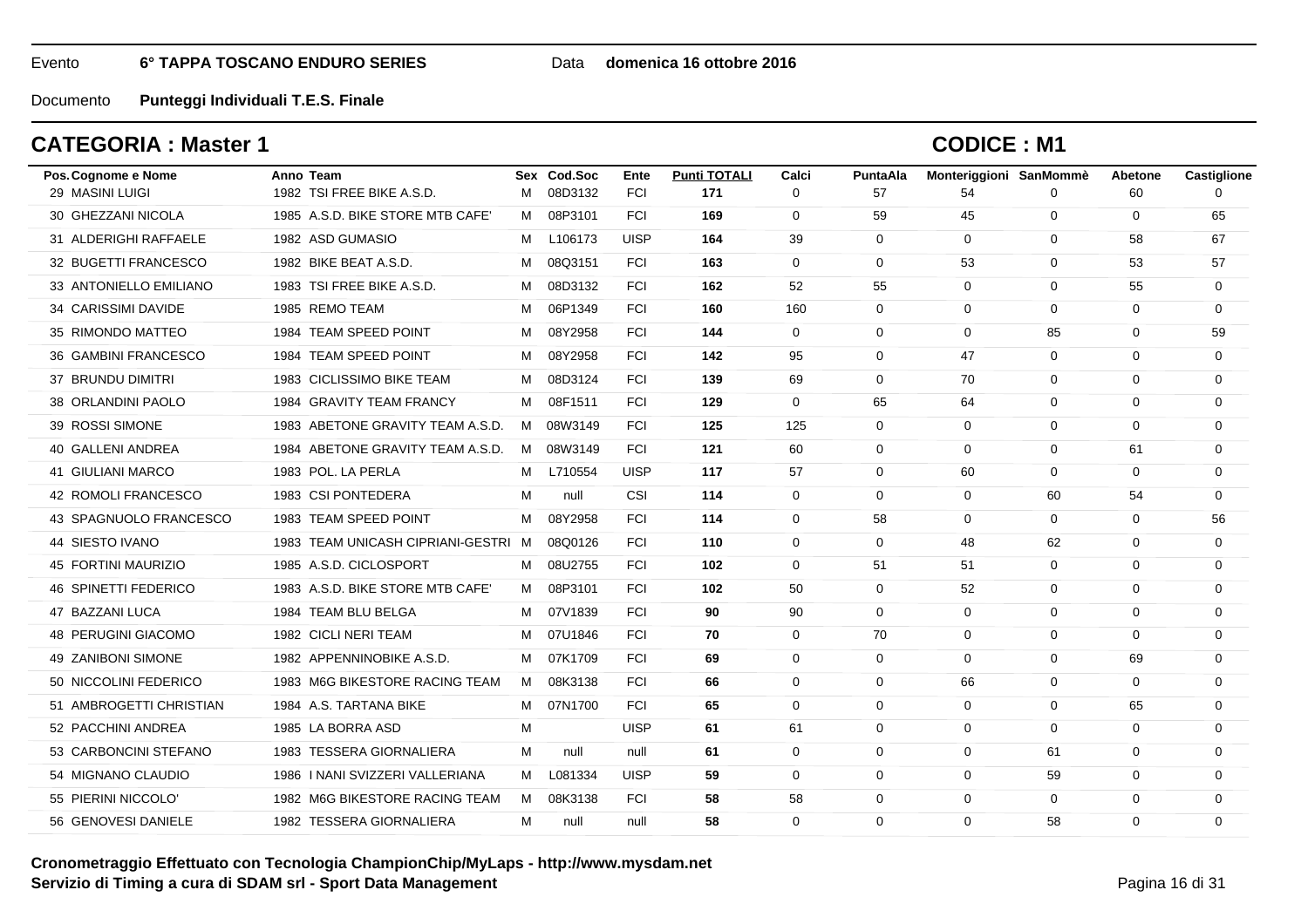Data **domenica 16 ottobre 2016**

Documento**Punteggi Individuali T.E.S. Finale**

## **CATEGORIA : Master 1**

| Pos. Cognome e Nome    | Anno Team                          |   | Sex Cod.Soc | Ente        | <b>Punti TOTALI</b> | Calci       | PuntaAla    | Monteriggioni | SanMommè    | Abetone  | Castiglione |
|------------------------|------------------------------------|---|-------------|-------------|---------------------|-------------|-------------|---------------|-------------|----------|-------------|
| 57 BONELLI MICHELE     | VAIANO AUTOFAN FONDRIEST<br>1984   | м | 08L2715     | <b>FCI</b>  | 56                  | 0           | $\Omega$    | 56            | 0           | 0        | 0           |
| 58 ADAMI FABIO         | 1983 TEAM SPEED POINT              | м | 08Y2958     | <b>FCI</b>  | 55                  | 55          | $\mathbf 0$ | $\mathbf{0}$  | $\mathbf 0$ | 0        | $\Omega$    |
| 59 GORINI SIMONE       | TSI FREE BIKE A.S.D.<br>1983       | м | 08D3132     | <b>FCI</b>  | 55                  | 0           | 0           | $\mathbf 0$   | $\mathbf 0$ | 0        | 55          |
| 60 DE MEMME MIRCO      | 1985 A.S.D. BIKE STORE MTB CAFE'   | м | 08P3101     | <b>FCI</b>  | 54                  | $\mathbf 0$ | 54          | $\mathbf 0$   | $\mathbf 0$ | 0        | 0           |
| 61 BRUNETTI GIACOMO    | 1983 ABETONE GRAVITY TEAM A.S.D.   | м | 08W3149     | <b>FCI</b>  | 53                  | 53          | 0           | $\mathbf 0$   | $\Omega$    | 0        | 0           |
| 62 GUADAGNI MICHELE    | 1984 A.S.D. VERTICAL BIKE TEAM     | м | C030703     | <b>UISP</b> | 53                  | $\mathbf 0$ | 53          | $\mathbf 0$   | $\mathbf 0$ | 0        | 0           |
| 63 CESARONI MARCO      | 1982 TESSERA GIORNALIERA           | M |             |             | 52                  | $\mathbf 0$ | $\Omega$    | $\mathbf 0$   | $\mathbf 0$ | $\Omega$ | 52          |
| 64 STURARO ALESSANDRO  | 1983 TESSERA GIORNALIERA           | М |             | null        | 51                  | $\Omega$    | $\Omega$    | $\Omega$      | $\Omega$    | 51       | $\Omega$    |
| 65 RAPPUOLI JACOPO     | <b>TESSERA GIORNALIERA</b><br>1983 | М |             |             | 51                  | $\mathbf 0$ | 0           | $\mathbf 0$   | $\mathbf 0$ | 0        | 51          |
| 66 TOFANI NICOLA       | 1982 ASD AREZZO GRAVITY            | м | 08P3142     | <b>FCI</b>  | 49                  | 49          | 0           | $\mathbf 0$   | $\mathbf 0$ | 0        | 0           |
| 67 BENETTI ROCCO       | 1984 GRAVITY TEAM FRANCY           | м | 08F1511     | <b>FCI</b>  | 49                  | $\mathbf 0$ | $\Omega$    | $\mathbf 0$   | $\mathbf 0$ | 0        | 49          |
| 68 MUSA EMANUELE       | 1983 TEAM BLU BELGA                | м | 07V1839     | <b>FCI</b>  | 48                  | 48          | $\Omega$    | $\mathbf 0$   | $\mathbf 0$ | 0        | 0           |
| 69 FONTANA MICHELE     | 1986 TEAM BLU BELGA                | м | 07V1839     | <b>FCI</b>  | 47                  | 47          | $\Omega$    | $\Omega$      | $\Omega$    | $\Omega$ | $\Omega$    |
| 70 SACCOMANNO GIOVANNI | 1982 A.S.D. BIKE STORE MTB CAFE'   | м | 08P3101     | <b>FCI</b>  | 46                  | $\mathbf 0$ | $\Omega$    | 46            | $\mathbf 0$ | 0        | 0           |
| 71 GATTI NICOLA        | 1983 TEAM BLU BELGA                | м | 07V1839     | <b>FCI</b>  | 46                  | 46          | $\Omega$    | $\mathbf 0$   | $\mathbf 0$ | 0        | $\Omega$    |
| 72 CONGREGATI STEFANO  | 1983 M6G BIKESTORE RACING TEAM     | м | 08K3138     | <b>FCI</b>  | 42                  | 42          | $\Omega$    | $\Omega$      | $\Omega$    | 0        | $\Omega$    |
|                        |                                    |   |             |             |                     |             |             |               |             |          |             |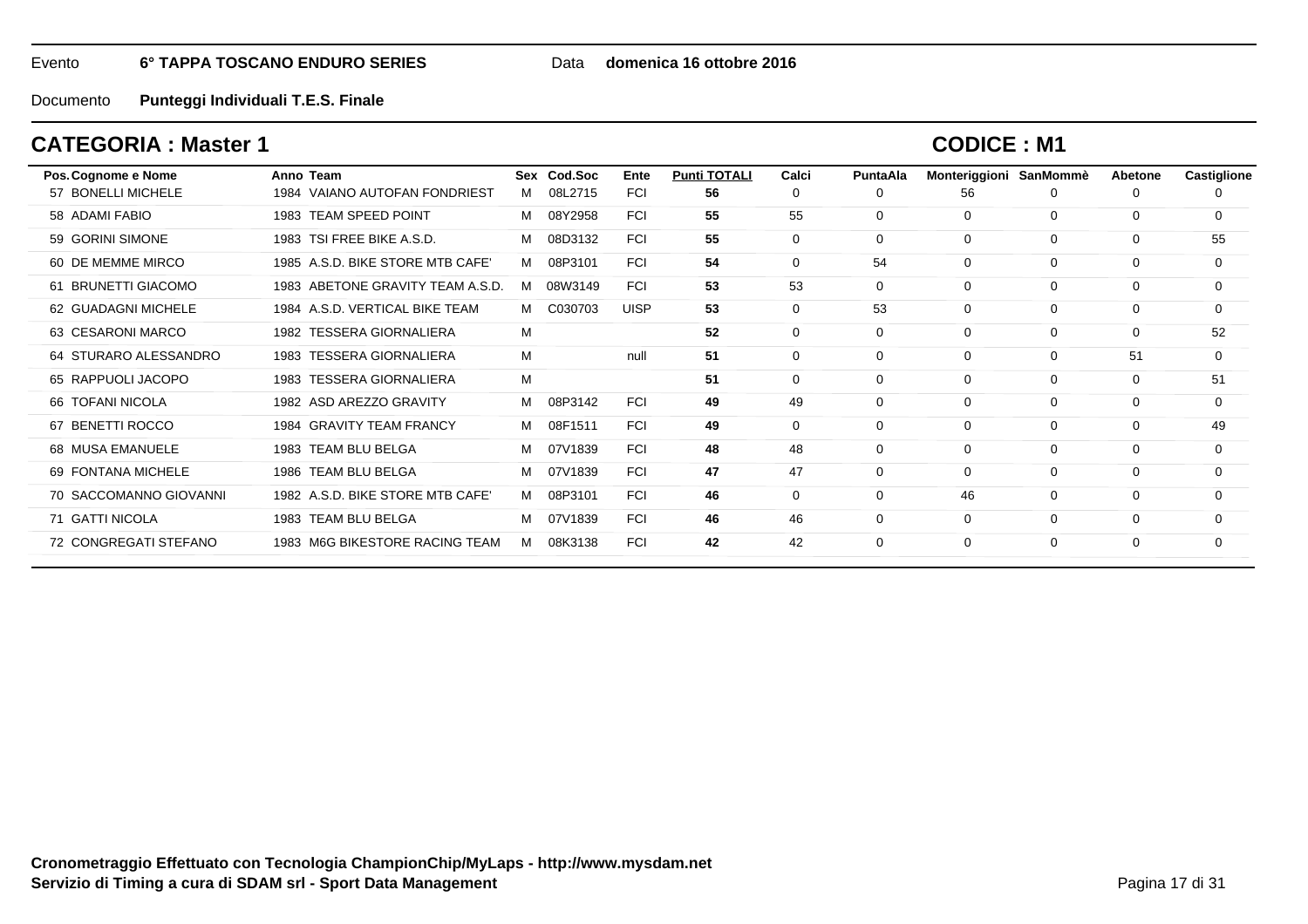#### Data **domenica 16 ottobre 2016**

Documento**Punteggi Individuali T.E.S. Finale**

## **CATEGORIA : Master 2**

| Pos. Cognome e Nome       | Anno Team                        |   | Sex Cod.Soc | Ente        | <b>Punti TOTALI</b> | Calci       | PuntaAla     | Monteriggioni SanMommè |                | <b>Abetone</b> | Castiglione |
|---------------------------|----------------------------------|---|-------------|-------------|---------------------|-------------|--------------|------------------------|----------------|----------------|-------------|
| 1 FONTANI VASCO           | 1977 ASD SAM ENDURO TEAM         | м | 08F3126     | <b>FCI</b>  | 950                 | 200         | 140          | 200                    | 110            | 140            | 160         |
| 2 CENNI MARCO             | 1980 I-MTB A.S.D.                | м | 08N2852     | <b>FCI</b>  | 800                 | 110         | 160          | 140                    | 140            | 125            | 125         |
| 3 LAZZONI GIORGIO         | 1980 TEAM MAGGI OFF ROAD         | M | 08D2827     | <b>FCI</b>  | 760                 | $\mathbf 0$ | 200          | 160                    | 200            | $\mathbf 0$    | 200         |
| 4 FERRETTI ALBERTO        | 1981 IL MAIALETTO A.S.D.         | М | L080812     | <b>UISP</b> | 587                 | 90          | 90           | 62                     | 95             | 110            | 140         |
| 5 LANDUCCI ENRICO         | 1980 TSI FREE BIKE A.S.D.        | M | 08D3132     | <b>FCI</b>  | 558                 | 68          | 70           | 90                     | 125            | 95             | 110         |
| 6 FEDERICI LUCA           | 1978 A.S.D. CICLI TADDEI         | M | 08Z2799     | <b>FCI</b>  | 382                 | 80          | 80           | $\mathbf 0$            | 75             | 80             | 67          |
| 7 BRACALI ALESSANDRO      | 1979 MTB MONTECATINI A.S.D.      | M | L080892     | <b>UISP</b> | 372                 | 62          | 65           | 80                     | 90             | 75             | $\mathbf 0$ |
| 8 FIORINI FRANCESCO       | 1978 I-MTB A.S.D.                | M | 08N2852     | <b>FCI</b>  | 347                 | 54          | 68           | 75                     | $\mathbf 0$    | 70             | 80          |
| 9 VANNUCCI LORENZO        | 1978 ABETONE GRAVITY TEAM A.S.D. | M | 08W3149     | <b>FCI</b>  | 320                 | $\Omega$    | $\mathbf 0$  | $\mathbf 0$            | 160            | 160            | $\mathbf 0$ |
| 10 CARRARESI ANDREA       | 1977 ASD AREZZO GRAVITY          | M | 08P3142     | <b>FCI</b>  | 316                 | 63          | 62           | 63                     | 63             | 0              | 65          |
| 11 GUERRI ALESSIO         | 1980 I-MTB A.S.D.                | M | 08N2852     | <b>FCI</b>  | 306                 | 49          | 64           | 66                     | 64             | 63             | $\mathbf 0$ |
| 12 CECCHI MAICOL          | 1981 ABETONE GRAVITY TEAM A.S.D. |   | M 08W3149   | <b>FCI</b>  | 306                 | 66          | $\Omega$     | 65                     | 85             | 90             | $\mathbf 0$ |
| <b>13 CARNIANI SIMONE</b> | 1979 ASD AREZZO GRAVITY          | M | 08P3142     | <b>FCI</b>  | 285                 | 47          | 61           | 59                     | $\mathbf{0}$   | 57             | 61          |
| 14 ROSADINI ANDREA        | 1979 ASD AREZZO GRAVITY          | М | 08P3142     | <b>FCI</b>  | 285                 | 67          | 69           | $\mathbf 0$            | 80             | 69             | $\mathbf 0$ |
| 15 RINALDI FRANCESCO      | 1981 ASD AREZZO GRAVITY          |   | M 08P3142   | <b>FCI</b>  | 270                 | 160         | 0            | 110                    | $\overline{0}$ | 0              | $\mathbf 0$ |
| 16 MAZZARISI MASSIMILIANO | 1977 ASD SAM ENDURO TEAM         | M | 08F3126     | <b>FCI</b>  | 256                 | 58          | 0            | 67                     | 61             | 0              | 70          |
| 17 BIANCHI DARIO          | 1981 ABETONE GRAVITY TEAM A.S.D. | M | 08W3149     | <b>FCI</b>  | 253                 | 60          | 60           | $\overline{0}$         | 68             | 65             | $\mathbf 0$ |
| 18 PAPI TOMMASO           | 1977 GRAVITY TEAM FRANCY         | М | 08F1511     | <b>FCI</b>  | 250                 | 55          | 67           | 64                     | $\mathbf 0$    | 64             | $\mathbf 0$ |
| 19 NATILI ALBERTO         | 1980 TSI FREE BIKE A.S.D.        | м | 08D3132     | <b>FCI</b>  | 237                 | 50          | $\mathbf 0$  | $\mathbf 0$            | 66             | 55             | 66          |
| 20 GUIDONI RICCARDO       | 1979 ABETONE GRAVITY TEAM A.S.D. |   | M 08W3149   | <b>FCI</b>  | 237                 | 85          | 57           | 95                     | $\mathbf 0$    | 0              | 0           |
| 21 GIUNTINI ENRICO        | 1978 TSI FREE BIKE A.S.D.        | M | 08D3132     | <b>FCI</b>  | 233                 | 51          | 58           | $\overline{0}$         | $\mathbf{0}$   | 61             | 63          |
| 22 BARTOLI LEONARDO       | 1981 TSI FREE BIKE A.S.D.        | м | 08D3132     | <b>FCI</b>  | 230                 | $\Omega$    | 56           | 58                     | $\mathbf 0$    | 56             | 60          |
| 23 HORTON ALAN            | 1977 TEAM SPEED POINT            | М | 08Y2958     | <b>FCI</b>  | 225                 | $\mathbf 0$ | 66           | $\mathbf 0$            | 69             | $\mathbf 0$    | 90          |
| 24 NAPOLITANO ALESSANDRO  | 1980 ASD POL, SANGIULIANESE      | M | L070220     | <b>UISP</b> | 220                 | $\mathbf 0$ | 95           | 125                    | $\mathbf 0$    | $\mathbf 0$    | $\mathbf 0$ |
| 25 FORTESCHI LUCA         | 1979 ABETONE GRAVITY TEAM A.S.D. |   | M 08W3149   | <b>FCI</b>  | 210                 | 125         | $\mathbf 0$  | $\mathbf 0$            | $\mathbf 0$    | 85             | 0           |
| 26 GENNARI ALESSIO        | 1978 ASD AREZZO GRAVITY          | M | 08P3142     | <b>FCI</b>  | 209                 | 69          | $\mathbf{0}$ | 70                     | 70             | 0              | 0           |
| 27 PALMERINI WANIER       | 1977 TOSCANA TRACKS-GREEN        | M | 08T3150     | <b>FCI</b>  | 200                 | $\mathbf 0$ | 0            | $\mathbf 0$            | 0              | 200            | $\mathbf 0$ |
| 28 MELCHIORRE ALESSANDRO  | 1978 A.S.D. BIKE STORE MTB CAFE' |   | M 08P3101   | <b>FCI</b>  | 193                 | 59          | 59           | $\mathbf{0}$           | $\Omega$       | $\Omega$       | 75          |
|                           |                                  |   |             |             |                     |             |              |                        |                |                |             |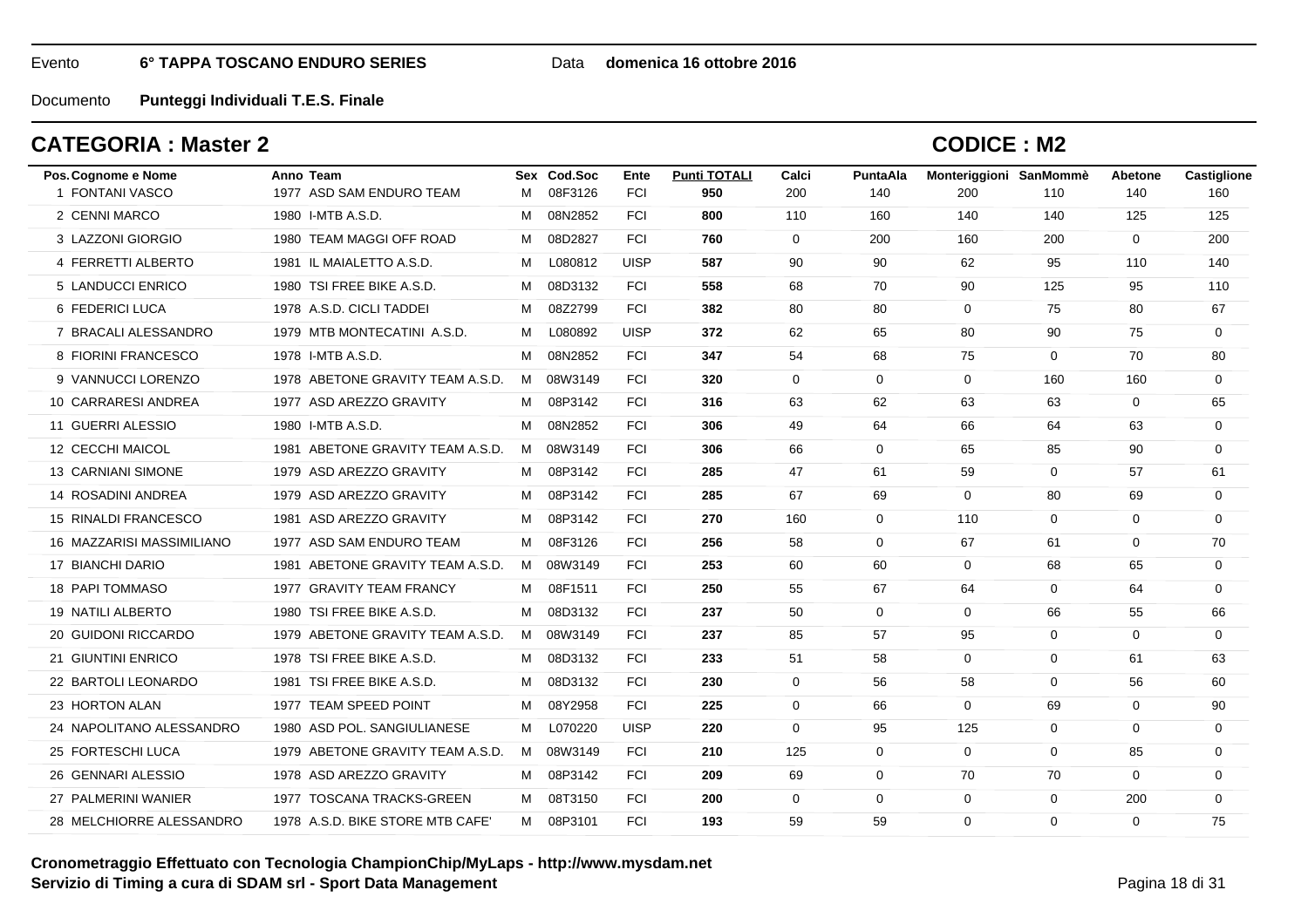#### Data **domenica 16 ottobre 2016**

Documento**Punteggi Individuali T.E.S. Finale**

## **CATEGORIA : Master 2**

| Pos. Cognome e Nome       | Anno Team                         |   | Sex Cod.Soc | Ente        | <b>Punti TOTALI</b> | Calci        | <b>PuntaAla</b> | Monteriggioni SanMommè |              | Abetone     | Castiglione |
|---------------------------|-----------------------------------|---|-------------|-------------|---------------------|--------------|-----------------|------------------------|--------------|-------------|-------------|
| 29 GELLI FRANCESCO        | 1979 TSI FREE BIKE A.S.D.         | м | 08D3132     | <b>FCI</b>  | 193                 | $\Omega$     | 63              | 68                     | $\Omega$     | 62          | $\Omega$    |
| <b>30 COSTA CRISTIAN</b>  | 1980 A.S.D. GRAVITY ELBA          | м | 08M3057     | <b>FCI</b>  | 178                 | 56           | $\mathbf{0}$    | 60                     | $\mathbf 0$  | 0           | 62          |
| 31 DIBENEDETTO STEFANO    | 1977 M6G BIKESTORE RACING TEAM    | M | 08K3138     | <b>FCI</b>  | 162                 | $\mathbf{0}$ | 52              | $\mathbf 0$            | 57           | 53          | $\mathbf 0$ |
| 32 VALERI WILLIAM VALERIO | 1978 G.S. POCCIANTI ACD           | м | L022721     | <b>UISP</b> | 160                 | 75           | $\Omega$        | 85                     | $\mathbf{0}$ | $\Omega$    | $\Omega$    |
| 33 MONTEFIORI SAMUEL      | 1979 APPENNINOBIKE A.S.D.         | м | 07K1709     | <b>FCI</b>  | 145                 | $\mathbf 0$  | $\Omega$        | $\mathbf 0$            | $\mathbf 0$  | 60          | 85          |
| 34 CONGIU ROBERTO         | 1980 A.S.D. AVIS CICLISMO         | м | L410200     | <b>UISP</b> | 140                 | 140          | $\mathbf{0}$    | $\Omega$               | $\mathbf{0}$ | 0           | $\mathbf 0$ |
| 35 NORCINI EMANUELE       | 1977 ASD AREZZO GRAVITY           | м | 08P3142     | <b>FCI</b>  | 137                 | $\Omega$     | $\Omega$        | $\Omega$               | $\mathbf 0$  | 68          | 69          |
| 36 MATTIOLI FRANCESCO     | 1980 FIRENZEFREERIDE ASD          | м | 08L3064     | <b>FCI</b>  | 135                 | $\mathbf 0$  | $\mathbf 0$     | 69                     | $\mathbf 0$  | 66          | $\mathbf 0$ |
| 37 STRACHAN JAMES         | 1979 BRITISH CYCLING RACE         | м | null        | UCI         | 125                 | $\mathbf 0$  | 125             | $\Omega$               | $\mathbf 0$  | $\mathbf 0$ | 0           |
| 38 ROSI SIMONE            | 1981 TOSCANA TRACKS-GREEN         | м | 08T3150     | <b>FCI</b>  | 124                 | 57           | $\mathbf 0$     | $\mathbf 0$            | 67           | 0           | 0           |
| 39 CINI FRANCESCO         | 1979 POLISPORTIVA SANGIULIANESE   | M | 0220        | <b>UISP</b> | 122                 | 61           | $\mathbf{0}$    | 61                     | $\mathbf 0$  | $\Omega$    | $\mathbf 0$ |
| 40 LOSCALZO FEDERICO      | 1978 A.S.D. TEAM TREDICI BIKE     | м | L111096     | <b>UISP</b> | 118                 | $\Omega$     | $\Omega$        | $\Omega$               | 59           | 59          | $\Omega$    |
| 41 SALIETTI DANESI YURI   | 1977   NANI SVIZZERI VALLERIANA   | м | L081334     | <b>UISP</b> | 110                 | $\mathbf 0$  | 110             | $\mathbf 0$            | $\mathbf 0$  | $\mathbf 0$ | $\mathbf 0$ |
| 42 ELIA FABIO             | 1981 TSI FREE BIKE A.S.D.         | м | 08D3132     | <b>FCI</b>  | 100                 | 46           | $\Omega$        | $\Omega$               | $\mathbf 0$  | 54          | $\Omega$    |
| 43 BABBINI LEONARDO       | 1981 DROP-IN RACING TEAM ASD      | м | 08L3147     | <b>FCI</b>  | 95                  | 95           | $\Omega$        | $\Omega$               | $\mathbf 0$  | $\Omega$    | $\Omega$    |
| 44 CRISCUOLO DANIELE      | 1981 I-MTB A.S.D.                 | м | 08N2852     | <b>FCI</b>  | 95                  | $\mathbf 0$  | $\mathbf 0$     | $\mathbf 0$            | 0            | $\mathbf 0$ | 95          |
| 45 GUALTIERI NICOLA       | 1981 A.S.D. VERTICAL BIKE TEAM    | м | C030703     | <b>UISP</b> | 85                  | $\mathbf 0$  | 85              | $\mathbf 0$            | $\mathbf 0$  | $\Omega$    | 0           |
| <b>46 TANZINI GIANNI</b>  | 1979 ASD SAM ENDURO TEAM          | м | 08F3126     | <b>FCI</b>  | 75                  | $\mathbf 0$  | 75              | $\mathbf 0$            | $\mathbf 0$  | $\mathbf 0$ | $\mathbf 0$ |
| 47 GIOFRÉ AMEDEO          | 1978 A.S.D. SIX INCH              | м | 11U3050     | <b>FCI</b>  | 70                  | 70           | $\mathbf 0$     | $\mathbf 0$            | $\mathbf 0$  | $\mathbf 0$ | $\Omega$    |
| <b>48 MARINI NICOLA</b>   | 1979 ASD GUMASIO                  | м | L106173     | <b>UISP</b> | 68                  | $\mathbf 0$  | $\Omega$        | $\Omega$               | $\mathbf 0$  | $\Omega$    | 68          |
| 49 ANGELI FABIO           | 1978 ABETONE GRAVITY TEAM A.S.D.  | M | 08W3149     | <b>FCI</b>  | 67                  | $\mathbf 0$  | $\mathbf 0$     | $\mathbf 0$            | $\mathbf 0$  | 67          | $\mathbf 0$ |
| 50 MANFREDINI MARCO       | 1978 POL. LA PERLA                | м | L710554     | <b>UISP</b> | 65                  | 65           | 0               | $\mathbf 0$            | $\mathbf 0$  | 0           | 0           |
| 51 MARTINELLI FILIPPO     | 1981   NANI SVIZZERI VALLERIANA   | м | L081334     | <b>UISP</b> | 65                  | $\mathbf 0$  | $\mathbf 0$     | $\Omega$               | 65           | $\mathbf 0$ | $\Omega$    |
| 52 IACOPONI LUCA          | 1980 TESSERA GIORNALIERA          | M |             |             | 64                  | $\mathbf 0$  | $\mathbf 0$     | $\Omega$               | $\mathbf 0$  | $\mathbf 0$ | 64          |
| 53 VALLONE MATTEO         | 1978 TRACCE TEAM                  | м | 06S1216     | <b>FCI</b>  | 64                  | 64           | 0               | $\Omega$               | 0            | $\Omega$    | $\mathbf 0$ |
| 54 PECORINO DANIELE       | 1981 ASD TRONKAMAKKIA TEAM        | м | 08F3134     | <b>FCI</b>  | 62                  | $\mathbf{0}$ | $\Omega$        | $\Omega$               | 62           | $\mathbf 0$ | $\mathbf 0$ |
| 55 MAZZINGHI GABRIELE     | 1980 M6G BIKESTORE RACING TEAM    | м | 08K3138     | <b>FCI</b>  | 60                  | $\mathbf 0$  | $\mathbf{0}$    | $\mathbf 0$            | 60           | 0           | 0           |
| 56 ZANOTTI CRISTIAN       | 1980 DUERUOTEFORLÌ RIDEFORFUN ! M |   | 07K1678     | <b>FCI</b>  | 58                  | $\Omega$     | $\Omega$        | $\Omega$               | $\Omega$     | 58          | $\Omega$    |
|                           |                                   |   |             |             |                     |              |                 |                        |              |             |             |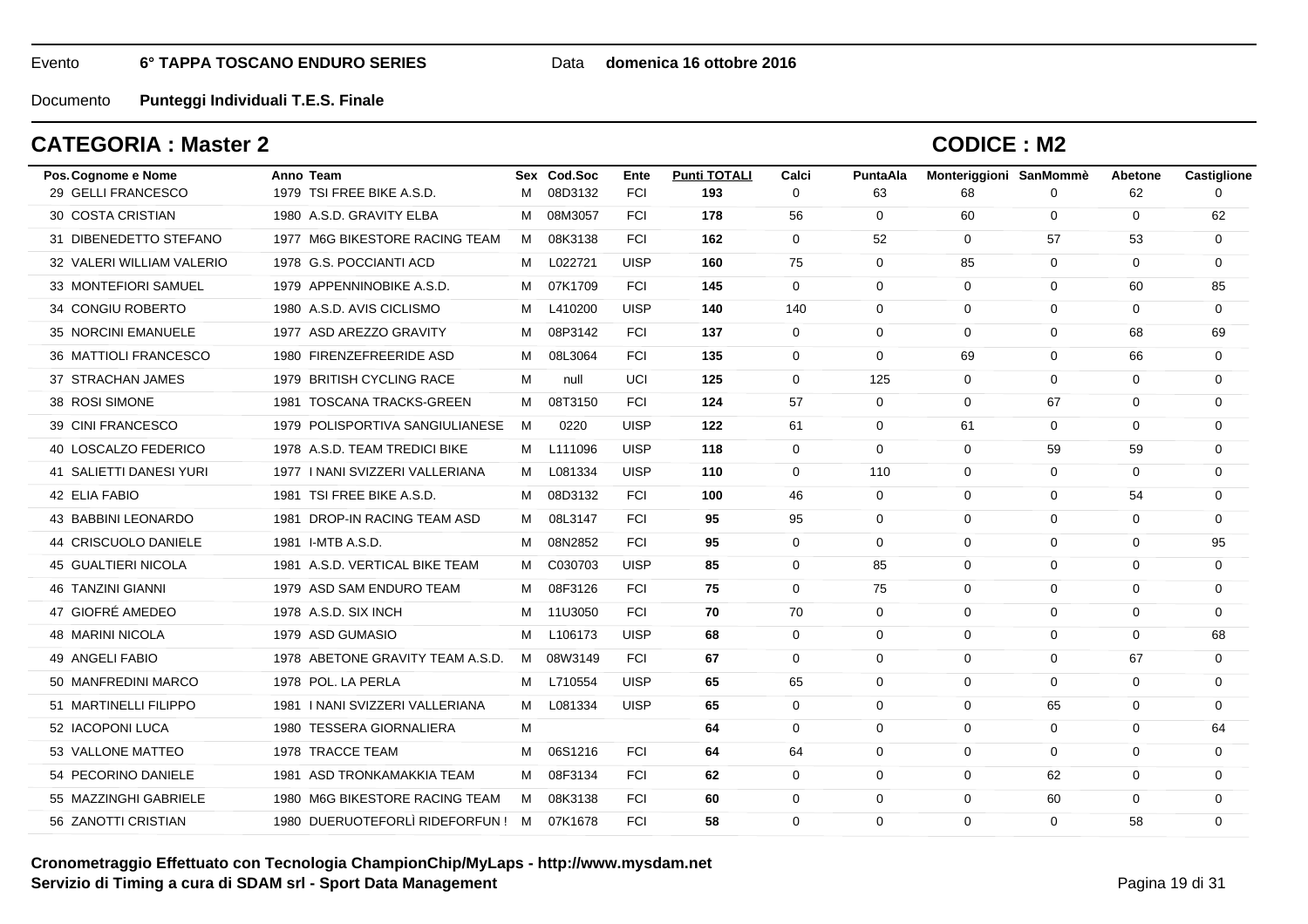Data **domenica 16 ottobre 2016**

Documento**Punteggi Individuali T.E.S. Finale**

## **CATEGORIA : Master 2**

| Pos. Cognome e Nome       | Anno Team                          | Sex | Cod.Soc | Ente        | <b>Punti TOTALI</b> | Calci       | PuntaAla | Monteriggioni SanMommè |             | Abetone | <b>Castiglione</b> |
|---------------------------|------------------------------------|-----|---------|-------------|---------------------|-------------|----------|------------------------|-------------|---------|--------------------|
| 57 FERLITO SALVATORE      | <b>TESSERA GIORNALIERA</b><br>1980 | м   | null    | null        | 58                  | 0           | $\Omega$ | 0                      | 58          | 0       | 0                  |
| 58 DA SAN MARTINO DANIELE | TEAM JOLLY BIKE<br>1981            | м   | 08Q3052 | <b>FCI</b>  | 57                  | $\mathbf 0$ | $\Omega$ | 57                     | 0           | 0       | 0                  |
| 59 MONNECCHI RICCARDO     | I-MTB A.S.D.<br>1981               | м   | 08N2852 | <b>FCI</b>  | 55                  | $\Omega$    | 55       | $\mathbf 0$            | 0           | 0       | $\Omega$           |
| 60 CASSERI CHRISTIAN      | 1981 A.S.D. VERTICAL BIKE TEAM     | м   | C030703 | <b>UISP</b> | 54                  | $\mathbf 0$ | 54       | $\mathbf 0$            | $\Omega$    | 0       | $\Omega$           |
| 61 VICHI GIORGIO          | <b>TEAM SPEED POINT</b><br>1979    | м   | 08Y2958 | <b>FCI</b>  | 53                  | $\mathbf 0$ | 53       | $\mathbf 0$            | 0           | 0       | 0                  |
| 62 SAVELLI SIMONE         | 1977 52100 MTB BY PUNTOMOTO.COM    | M   | 08E3026 | <b>FCI</b>  | 53                  | 53          | 0        | $\mathbf 0$            | $\mathbf 0$ | 0       | 0                  |
| 63 MONTAGNANI PAOLO       | 1980 POL. LA PERLA                 | м   | L710554 | <b>UISP</b> | 52                  | 52          | $\Omega$ | $\mathbf 0$            | $\Omega$    | 0       | $\Omega$           |
| 64 BAZZANTI SIMONE        | <b>FIRENZEFREERIDE ASD</b><br>1980 | м   | 08L3064 | <b>FCI</b>  | 52                  | $\mathbf 0$ | $\Omega$ | $\Omega$               | 0           | 52      | $\Omega$           |
| 65 FIUMALBI DARIO         | POL. LA PERLA<br>1981              | м   | L710554 | <b>UISP</b> | 48                  | 48          | $\Omega$ | $\mathbf 0$            | $\Omega$    | 0       | $\Omega$           |
| 66 TOMASINI ALESSANDRO    | 1980 MTB MONTECATINI A.S.D.        | м   | L080892 | <b>UISP</b> | 45                  | 45          | $\Omega$ | $\mathbf 0$            | $\Omega$    | 0       | $\Omega$           |
| 67 CARRANI GIANLUCA       | 1979 A.S.D. BIKE STORE MTB CAFE'   | м   | 08P3101 | <b>FCI</b>  | 44                  | 44          | $\Omega$ | $\mathbf 0$            | $\Omega$    | 0       | $\Omega$           |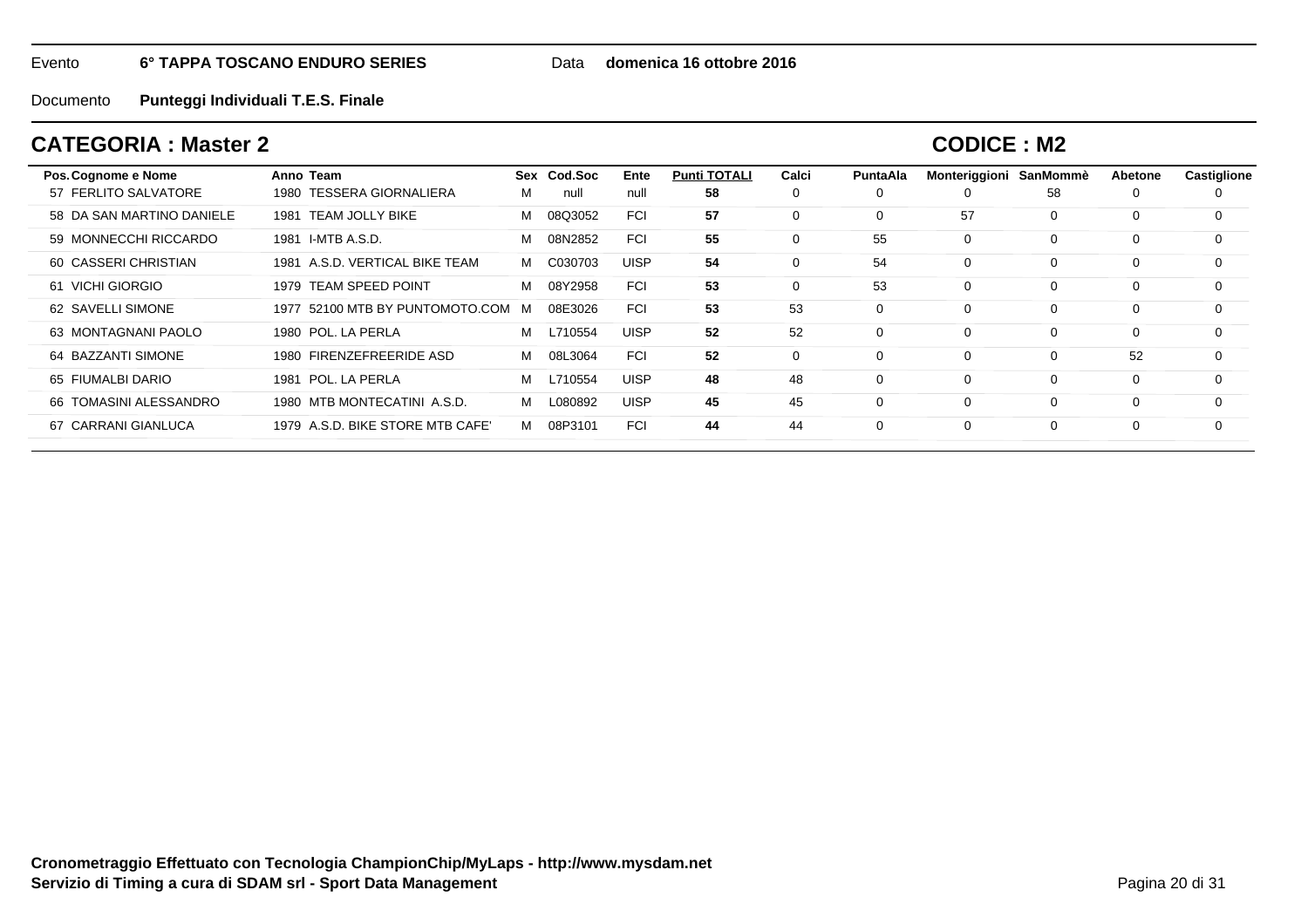### Data **domenica 16 ottobre 2016**

Documento**Punteggi Individuali T.E.S. Finale**

### **CATEGORIA : Master 3**

| Pos. Cognome e Nome       | Anno Team                         |   | Sex Cod.Soc | Ente        | <b>Punti TOTALI</b> | Calci        | PuntaAla    | Monteriggioni SanMommè |             | <b>Abetone</b> | Castiglione |
|---------------------------|-----------------------------------|---|-------------|-------------|---------------------|--------------|-------------|------------------------|-------------|----------------|-------------|
| 1 BAGNOLI ALESSANDRO      | 1975 I-MTB A.S.D.                 | M | 08N2852     | <b>FCI</b>  | 1200                | 200          | 200         | 200                    | 200         | 200            | 200         |
| 2 GRAZI DAVID             | 1972 ASD AREZZO GRAVITY           | M | 08P3142     | <b>FCI</b>  | 655                 | 140          | 160         | 125                    | 140         | $\Omega$       | 90          |
| 3 TANI MARCO              | 1976 ASD GUMASIO                  | M | L106173     | <b>UISP</b> | 634                 | $\mathbf{0}$ | 69          | 140                    | 160         | 140            | 125         |
| 4 GASSANI ALESSANDRO      | 1975 TOSCANA TRACKS-GREEN         | M | 08T3150     | <b>FCI</b>  | 550                 | 125          | 110         | $\mathbf{0}$           | 95          | 125            | 95          |
| 5 VANNUCCI LEONARDO       | 1973 ABETONE GRAVITY TEAM A.S.D.  | M | 08W3149     | <b>FCI</b>  | 504                 | 160          | 59          | 160                    | 125         | $\Omega$       | $\mathbf 0$ |
| 6 SALVADORI JURI          | 1974 DNA TEAM                     | М | 08L3106     | <b>FCI</b>  | 366                 | 60           | 56          | 55                     | 64          | 66             | 65          |
| 7 SANI MASSIMILIANO       | 1976 A.S.D. CICLI TADDEI          | M | 08Z2799     | <b>FCI</b>  | 357                 | 54           | 58          | 52                     | 68          | 61             | 64          |
| 8 MUNNO ANTONIO           | 1974 SOC. ELBA OVEST              | М | 08M1828     | <b>FCI</b>  | 355                 | $\mathbf{0}$ | 66          | 59                     | 85          | 70             | 75          |
| 9 BUCCIANTINI FRANCESCO   | 1975 FIRENZEFREERIDE ASD          | М | 08L3064     | <b>FCI</b>  | 340                 | 110          | 140         | $\mathbf 0$            | $\mathbf 0$ | 90             | $\mathbf 0$ |
| 10 GIUNTI GIACOMO         | 1972 POL. LA PERLA                | М | L710554     | <b>UISP</b> | 325                 | 85           | 70          | 90                     | 80          | 0              | $\mathbf 0$ |
| 11 VARGIU ENRICO          | 1976 TSI FREE BIKE A.S.D.         | M | 08D3132     | <b>FCI</b>  | 303                 | $\mathbf 0$  | 51          | 57                     | 70          | 62             | 63          |
| <b>12 CINOTTI STEFANO</b> | 1975 TSI FREE BIKE A.S.D.         | M | 08D3132     | <b>FCI</b>  | 290                 | 69           | $\mathbf 0$ | 80                     | $\mathbf 0$ | 75             | 66          |
| 13 GALGANO ANTONIO LUIGI  | 1976 ABETONE GRAVITY TEAM A.S.D.  | M | 08W3149     | <b>FCI</b>  | 281                 | 70           | $\mathbf 0$ | 75                     | 67          | 69             | $\mathbf 0$ |
| 14 SORELLI DAMIANO        | 1975 FIRENZEFREERIDE ASD          | М | 08L3064     | <b>FCI</b>  | 280                 | $\mathbf 0$  | 85          | 110                    | $\mathbf 0$ | 85             | $\mathbf 0$ |
| 15 HU YOU YI              | 1974 G.S. POCCIANTI ACD           | M | L022721     | <b>UISP</b> | 277                 | $\mathbf 0$  | 50          | 48                     | 61          | 60             | 58          |
| 16 BANDINI MAURIZIO       | 1973 TSI FREE BIKE A.S.D.         | M | 08D3132     | <b>FCI</b>  | 273                 | $\mathbf 0$  | 65          | 70                     | $\mathbf 0$ | 68             | 70          |
| 17 COSTA LUCA             | 1972 A.S.D. GRAVITY ELBA          | M | 08M3057     | <b>FCI</b>  | 254                 | 57           | $\mathbf 0$ | 63                     | $\mathbf 0$ | 67             | 67          |
| 18 PONSICCHI ROBERTO      | 1974 M6G BIKESTORE RACING TEAM    | M | 08K3138     | <b>FCI</b>  | 253                 | 58           | $\Omega$    | 85                     | 110         | $\Omega$       | $\Omega$    |
| 19 SGUBBI ANDREA          | 1972 OSTERIA BIKE A.S.D           | м | H012137     | <b>UISP</b> | 245                 | $\mathbf 0$  | $\mathbf 0$ | $\mathbf 0$            | $\mathbf 0$ | 160            | 85          |
| 20 VERNIANI SIMONE        | 1975 I-MTB A.S.D.                 | M | 08N2852     | <b>FCI</b>  | 235                 | 0            | 125         | 0                      | 0           | 0              | 110         |
| 21 TENTI MASSIMILIANO     | 1974 52100 MTB BY PUNTOMOTO.COM M |   | 08E3026     | <b>FCI</b>  | 190                 | $\mathbf 0$  | $\mathbf 0$ | $\Omega$               | $\mathbf 0$ | 110            | 80          |
| 22 PRATESI TOMMASO        | 1972 CRAL ENTI LOCALI SIENA       | M | 0087        | CSI         | 186                 | $\Omega$     | 52          | 69                     | 65          | $\Omega$       | $\mathbf 0$ |
| 23 DINI MAURIZIO          | 1972 SOC, ELBA OVEST              | М | 08M1828     | <b>FCI</b>  | 184                 | $\Omega$     | $\mathbf 0$ | 60                     | 66          | 58             | $\mathbf 0$ |
| 24 ZAVAGLINI ENRICO       | 1975 ASD RUNNERFOX                | М | L710561     | <b>UISP</b> | 183                 | 59           | $\mathbf 0$ | 62                     | 62          | $\mathbf 0$    | $\mathbf 0$ |
| 25 TABARRANI SIMONE       | 1973 TESSERA GIORNALIERA          | М | null        | null        | 175                 | $\mathbf 0$  | $\mathbf 0$ | 95                     | 0           | 80             | 0           |
| 26 SABATINI RUGGERO       | 1972 SC DEIVESE                   | M | 03GE029     | <b>ACSI</b> | 170                 | 95           | 75          | $\mathbf 0$            | $\mathbf 0$ | $\mathbf 0$    | $\mathbf 0$ |
| 27 DE CASTRO SIMONE       | 1974 M6G BIKESTORE RACING TEAM    | M | 08K3138     | <b>FCI</b>  | 166                 | 0            | 53          | 50                     | 63          | 0              | $\mathbf 0$ |
| 28 LUNGHERINI MICHELE     | 1976 TEAM ENDURANCE               | M | EMI-        | ASI         | 160                 | $\Omega$     | $\Omega$    | $\Omega$               | $\Omega$    | $\Omega$       | 160         |
|                           |                                   |   |             |             |                     |              |             |                        |             |                |             |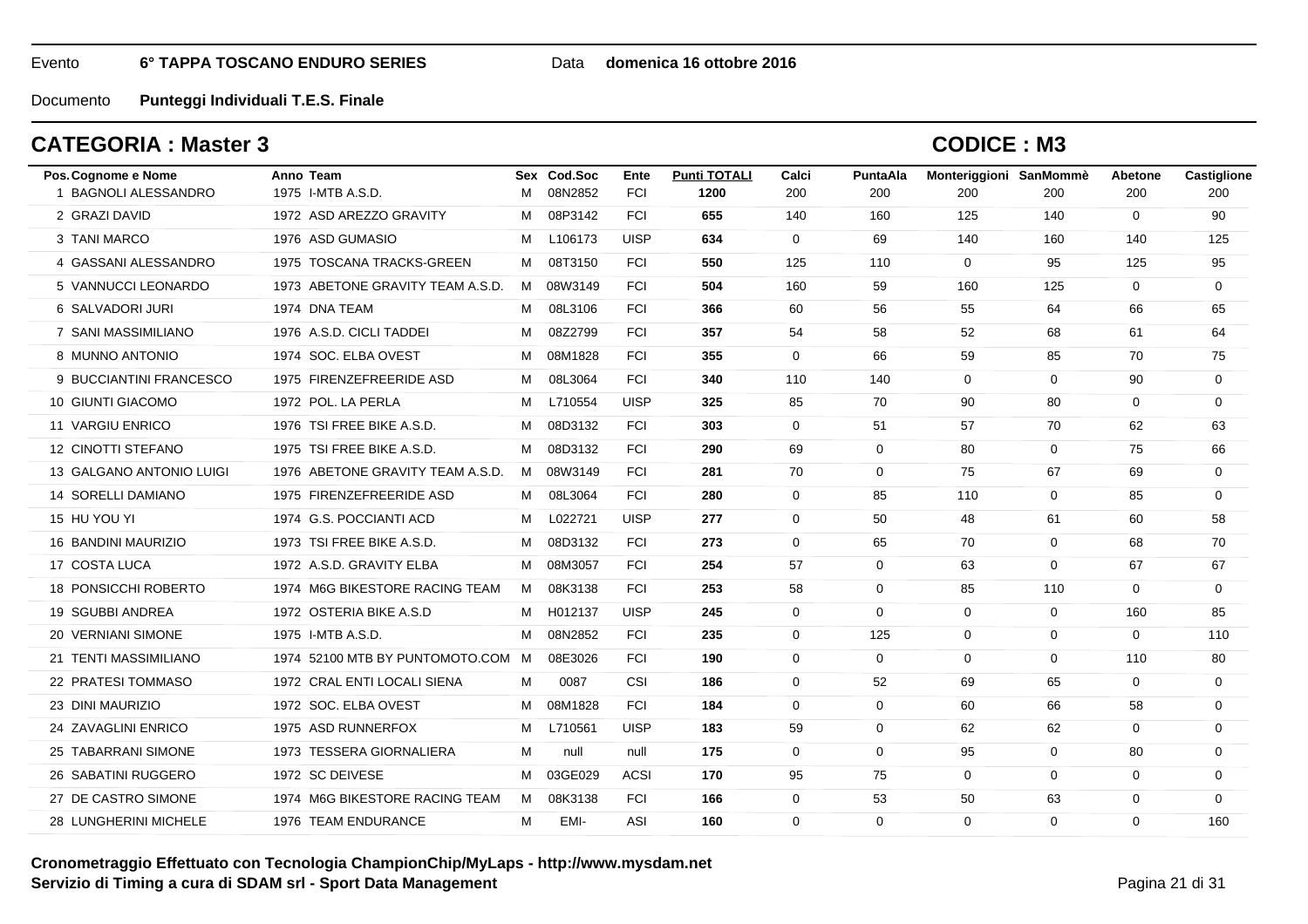### Data **domenica 16 ottobre 2016**

Documento**Punteggi Individuali T.E.S. Finale**

## **CATEGORIA : Master 3**

| Pos. Cognome e Nome<br>29 GIUNTA SIMONE | Anno Team<br>1974 CM2 A.S.D.      | M | Sex Cod.Soc<br>L121146 | Ente<br><b>UISP</b> | <b>Punti TOTALI</b><br>159 | Calci<br>64  | PuntaAla<br>95 | Monteriggioni SanMommè<br>0 | $\Omega$     | Abetone<br>$\Omega$ | Castiglione<br>$\Omega$ |
|-----------------------------------------|-----------------------------------|---|------------------------|---------------------|----------------------------|--------------|----------------|-----------------------------|--------------|---------------------|-------------------------|
| 30 CARACCIOLO MARCO                     | 1974 A.S.D. SIX INCH              | M | 11U3050                | <b>FCI</b>          | 156                        | 49           | 0              | 47                          | 60           | 0                   | 0                       |
| 31 DI GIOVANNI LAPO                     | 1975 BIKE BEAT A.S.D.             | м | 08Q3151                | <b>FCI</b>          | 155                        | 48           | 54             | 53                          | $\mathbf 0$  | 0                   | $\mathbf 0$             |
| 32 PIERANGIOLI MASSIMO                  | 1973 I-MTB A.S.D.                 | м | 08N2852                | <b>FCI</b>          | 155                        | $\mathbf 0$  | 90             | 65                          | $\mathbf 0$  | $\Omega$            | $\Omega$                |
| 33 MONDINO MASSIMILIANO                 | 1974 BIKE BEAT A.S.D.             | M | 08Q3151                | <b>FCI</b>          | 148                        | $\Omega$     | $\Omega$       | 58                          | 90           | $\Omega$            | $\Omega$                |
| 34 TACCIOLI NICOLA                      | 1976 CICLI NERI TEAM              | м | 07U1846                | <b>FCI</b>          | 143                        | 63           | 80             | $\mathbf 0$                 | $\mathbf 0$  | $\mathbf 0$         | $\mathbf 0$             |
| 35 GROSSINI SAMUELE                     | 1975 RUOTA LIBERA TERNI           | M | 10Y0524                | <b>FCI</b>          | 140                        | $\mathbf{0}$ | 0              | $\mathbf 0$                 | 0            | 0                   | 140                     |
| 36 BINDI MICHELE                        | 1976 GRAVITY TEAM FRANCY          | м | 08F1511                | <b>FCI</b>          | 135                        | 66           | $\Omega$       | $\Omega$                    | $\mathbf 0$  | $\Omega$            | 69                      |
| 37 CARDARELLI FEDERICO                  | 1975 I-MTB A.S.D.                 | М | 08N2852                | <b>FCI</b>          | 131                        | $\mathbf 0$  | 67             | 64                          | $\mathbf 0$  | $\Omega$            | $\mathbf 0$             |
| 38 BITOSSI RICCARDO                     | 1972 ASD GUMASIO                  | M | L106173                | <b>UISP</b>         | 125                        | 65           | 60             | $\mathbf 0$                 | $\mathbf 0$  | 0                   | 0                       |
| 39 GUARINO MASSIMO                      | 1972 TEAM SPEED POINT             | M | 08Y2958                | <b>FCI</b>          | 124                        | 67           | $\mathbf{0}$   | $\mathbf 0$                 | $\mathbf 0$  | 57                  | $\Omega$                |
| 40 LAPI LORIANO                         | 1973 GRAVITY TEAM FRANCY          | м | 08F1511                | <b>FCI</b>          | 124                        | $\mathbf{0}$ | 63             | 0                           | $\mathbf 0$  | 0                   | 61                      |
| 41 DEL DOTTORE MARCO                    | 1974 M6G BIKESTORE RACING TEAM    | M | 08K3138                | <b>FCI</b>          | 124                        | $\mathbf 0$  | 62             | $\mathbf 0$                 | $\mathbf 0$  | $\mathbf 0$         | 62                      |
| 42 VITALE MARCO                         | 1976 A.S.D. BIKE STORE MTB CAFE'  | M | 08P3101                | <b>FCI</b>          | 116                        | 55           | 61             | $\Omega$                    | $\mathbf 0$  | $\Omega$            | $\Omega$                |
| 43 PIOLI ANDREA                         | 1974 CM2 A.S.D.                   | M | L121146                | <b>UISP</b>         | 115                        | 51           | 64             | $\Omega$                    | $\mathbf{0}$ | $\Omega$            | $\Omega$                |
| 44 ORLANDINI LUCA                       | 1976 GRAVITY TEAM FRANCY          | м | 08F1511                | <b>FCI</b>          | 114                        | $\mathbf 0$  | 57             | $\mathbf 0$                 | $\mathbf 0$  | $\mathbf 0$         | 57                      |
| 45 GALANTI IGOR                         | 1974 A.S.D. BIKE STORE MTB CAFE'  | M | 08P3101                | <b>FCI</b>          | 111                        | 56           | 55             | $\Omega$                    | $\mathbf 0$  | $\Omega$            | $\mathbf 0$             |
| <b>46 BAGNI NICOLA</b>                  | 1975 A.S.D. CICLOSPORT            | M | 08U2755                | <b>FCI</b>          | 110                        | $\Omega$     | $\mathbf 0$    | 51                          | 59           | 0                   | $\Omega$                |
| 47 NIGIOTTI MICHELE                     | 1974 TESSERA GIORNALIERA          | M |                        |                     | 109                        | $\mathbf 0$  | 49             | $\mathbf 0$                 | $\mathbf 0$  | $\Omega$            | 60                      |
| <b>48 PESANTINI GABRIELE</b>            | 1973 INDIVIDUALE                  | м | null                   | <b>UISP</b>         | 101                        | 52           | 0              | 49                          | $\mathbf 0$  | $\Omega$            | 0                       |
| 49 MANCUSO ANDREA                       | 1975 ASD SAM ENDURO TEAM          | M | 08F3126                | <b>FCI</b>          | 95                         | $\Omega$     | $\Omega$       | $\Omega$                    | $\mathbf 0$  | 95                  | $\Omega$                |
| 50 SCHIAFFINO MIRKO                     | 1975 TEAM VVF                     | м | 06C0231                | <b>FCI</b>          | 90                         | 90           | $\Omega$       | $\Omega$                    | $\Omega$     | $\Omega$            | $\Omega$                |
| 51 FUGAZZI SERGIO                       | 1976 TEAM BLU BELGA               | м | 07V1839                | <b>FCI</b>          | 80                         | 80           | $\mathbf 0$    | $\mathbf 0$                 | $\mathbf 0$  | $\mathbf 0$         | $\mathbf 0$             |
| 52 MARCONI GIACOMO                      | 1972 52100 MTB BY PUNTOMOTO.COM M |   | 08E3026                | <b>FCI</b>          | 75                         | $\Omega$     | $\Omega$       | $\Omega$                    | 75           | $\Omega$            | $\Omega$                |
| 53 FRANCHI LUCA                         | 1972 ASD TRONKAMAKKIA TEAM        | M | 08F3134                | <b>FCI</b>          | 75                         | 75           | $\Omega$       | $\Omega$                    | $\Omega$     | $\Omega$            | 0                       |
| 54 CECCONI PAOLO                        | <b>1976 HUTR</b>                  | м | 08R3053                | <b>FCI</b>          | 69                         | $\mathbf 0$  | $\mathbf 0$    | $\mathbf 0$                 | 69           | $\mathbf 0$         | $\mathbf 0$             |
| 55 CIANTI MASSIMILIANO                  | 1975 ASD GUMASIO                  | м | L106173                | <b>UISP</b>         | 68                         | $\mathbf 0$  | 0              | 68                          | $\mathbf 0$  | 0                   | 0                       |
| 56 TONDINI MARCO                        | 1975 BIKE BEAT A.S.D.             | M | 08Q3151                | <b>FCI</b>          | 68                         | $\Omega$     | 68             | $\Omega$                    | $\Omega$     | $\Omega$            | $\Omega$                |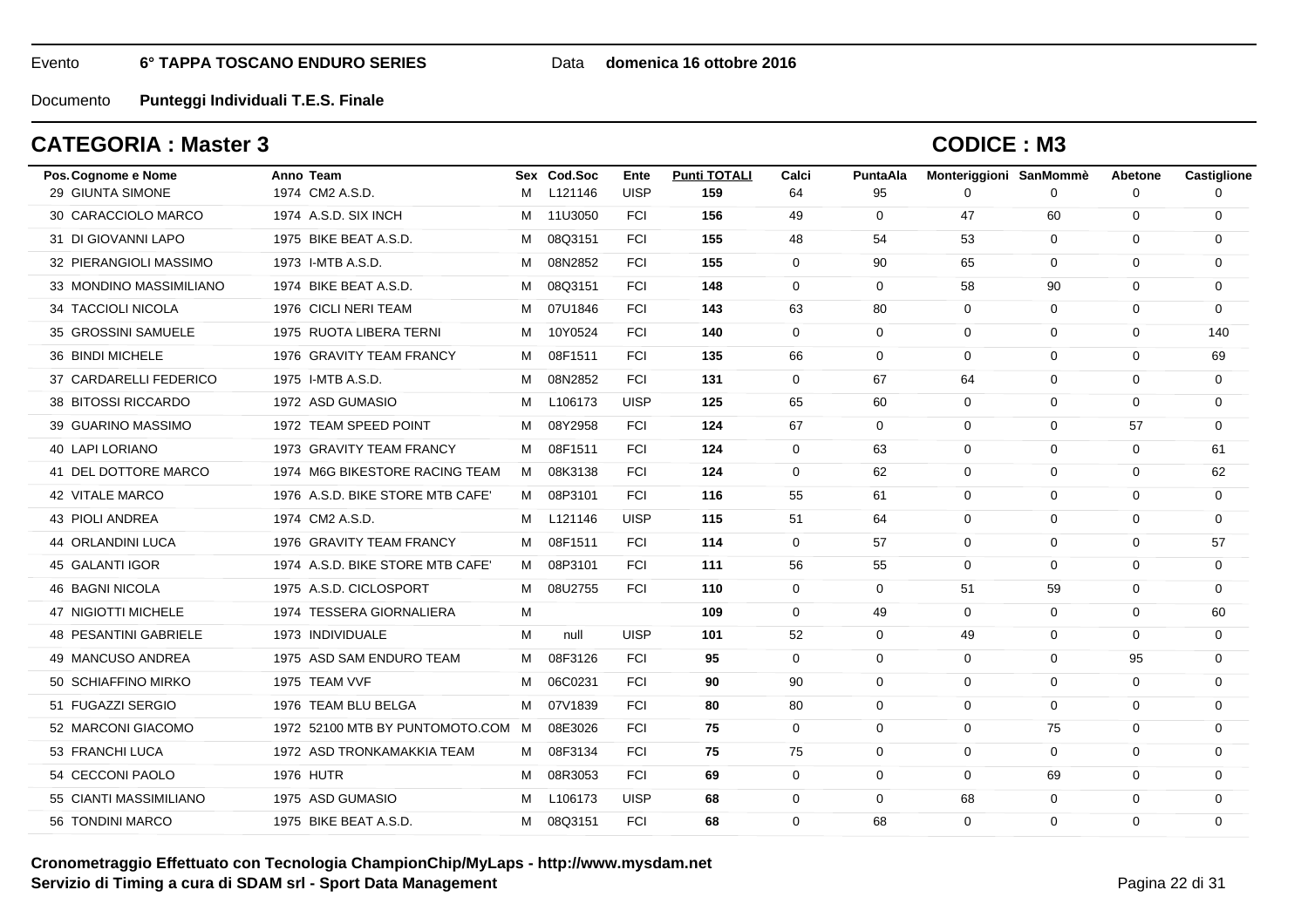#### Data **domenica 16 ottobre 2016**

Documento**Punteggi Individuali T.E.S. Finale**

### **CATEGORIA : Master 3**

| Pos. Cognome e Nome     | Anno Team                          | Sex | Cod.Soc | Ente        | <b>Punti TOTALI</b> | Calci       | <b>PuntaAla</b> | Monteriggioni SanMommè |              | Abetone     | <b>Castiglione</b> |
|-------------------------|------------------------------------|-----|---------|-------------|---------------------|-------------|-----------------|------------------------|--------------|-------------|--------------------|
| 57 MARCHINI IVANO       | 1972 TEAM BLU BELGA                | м   | 07V1839 | <b>FCI</b>  | 68                  | 68          | 0               | O                      | <sup>0</sup> | 0           |                    |
| 58 NOCCIOLINI NICOLA    | 1976 ASD TRONKAMAKKIA TEAM         | м   | 08F3134 | <b>FCI</b>  | 68                  | $\mathbf 0$ | 0               | $\mathbf 0$            | $\mathbf 0$  | $\mathbf 0$ | 68                 |
| 59 DAVINI NICOLA        | 1976 TESSERA GIORNALIERA           | м   | null    | null        | 67                  | $\mathbf 0$ | $\Omega$        | 67                     | $\mathbf 0$  | 0           | 0                  |
| 60 MANCINI ANDREA       | 1972 CRAL ENTI LOCALI SIENA        | м   | 0087    | CSI         | 66                  | 0           | 0               | 66                     | $\mathbf 0$  | 0           | 0                  |
| 61 BRANCOLINI FEDERICO  | 1975 TESSERA GIORNALIERA           | м   | null    | null        | 65                  | 0           | 0               | $\mathbf 0$            | $\mathbf 0$  | 65          | 0                  |
| 62 SANTI CLAUDIO        | 1976 GARFAGNANA EPIC ASD           | м   | L121301 | <b>UISP</b> | 64                  | 0           | 0               | $\mathbf 0$            | $\mathbf 0$  | 64          | $\Omega$           |
| 63 SARTI GUGLIELMO      | 1976 ABETONE GRAVITY TEAM A.S.D.   | м   | 08W3149 | <b>FCI</b>  | 63                  | 0           | 0               | $\mathbf 0$            | $\mathbf 0$  | 63          | 0                  |
| 64 CHELLINI FRANCESCO   | 1974 M6G BIKESTORE RACING TEAM     | м   | 08K3138 | <b>FCI</b>  | 62                  | 62          | 0               | $\mathbf 0$            | $\mathbf 0$  | 0           | 0                  |
| 65 FATTORI ANDREA       | 1972 M6G BIKESTORE RACING TEAM     | м   | 08K3138 | <b>FCI</b>  | 61                  | 0           | 0               | 61                     | $\mathbf 0$  | 0           | $\mathbf 0$        |
| 66 TINAGLI FEDERICO     | 1973 LA BORRA ASD                  | М   |         | <b>UISP</b> | 61                  | 61          | 0               | $\mathbf 0$            | $\mathbf 0$  | 0           | $\mathbf 0$        |
| 67 FEFE' ANDREA         | 1976 ASD GUMASIO                   | м   | L106173 | <b>UISP</b> | 59                  | 0           | 0               | $\mathbf 0$            | $\mathbf 0$  | 0           | 59                 |
| 68 PELATTI MARCO        | 1976 G.S. POCCIANTI ACD            | м   | L022721 | <b>UISP</b> | 59                  | $\mathbf 0$ | $\Omega$        | $\mathbf 0$            | $\mathbf 0$  | 59          | $\mathbf 0$        |
| 69 CINOTTI ENRICO       | 1974 ASD GUMASIO                   | м   | L106173 | <b>UISP</b> | 56                  | $\mathbf 0$ | $\mathbf 0$     | 56                     | $\mathbf 0$  | $\mathbf 0$ | $\mathbf 0$        |
| 70 CARBONARO LUIGI      | 1976 TESSERA GIORNALIERA           | M   |         |             | 56                  | $\mathbf 0$ | 0               | $\mathbf 0$            | $\mathbf 0$  | $\mathbf 0$ | 56                 |
| 71 NOCERA EMILIO        | 1976 M6G BIKESTORE RACING TEAM     | м   | 08K3138 | <b>FCI</b>  | 54                  | $\mathbf 0$ | $\Omega$        | 54                     | 0            | 0           | $\mathbf 0$        |
| 72 MAGNANI MASSIMO      | 1975 TEAM BLU BELGA                | м   | 07V1839 | <b>FCI</b>  | 53                  | 53          | 0               | $\mathbf 0$            | $\mathbf 0$  | 0           | 0                  |
| 73 ZUMMO TIZIANO        | 1972 A.S.D. BIKE STORE MTB CAFE'   | м   | 08P3101 | <b>FCI</b>  | 50                  | 50          | 0               | $\mathbf 0$            | $\mathbf 0$  | 0           | 0                  |
| 74 FRANCESCHINI WILLIAM | <b>TESSERA GIORNALIERA</b><br>1976 | м   | null    | null        | 47                  | 47          | $\Omega$        | $\mathbf 0$            | $\mathbf 0$  | 0           | $\Omega$           |
|                         |                                    |     |         |             |                     |             |                 |                        |              |             |                    |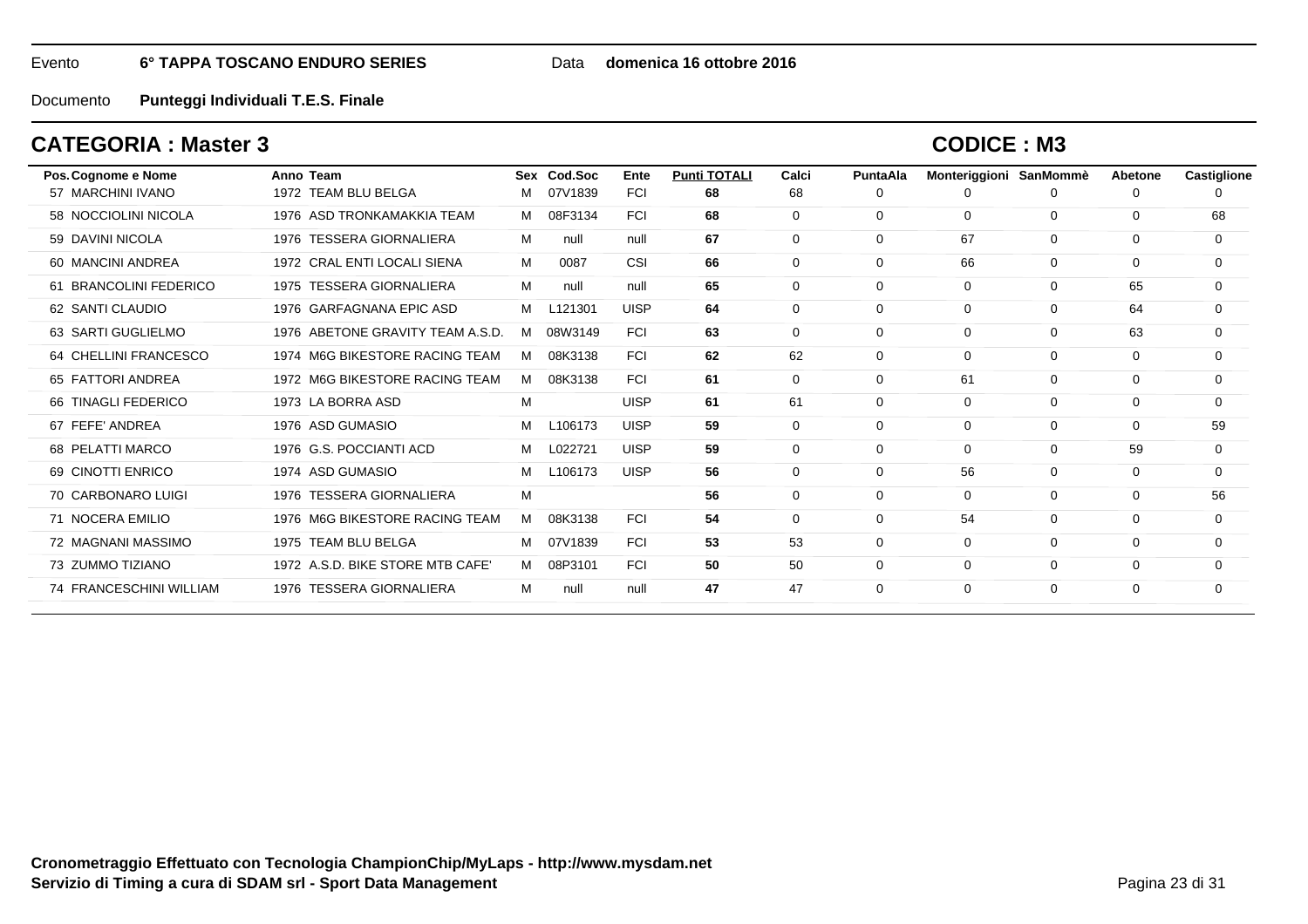#### Data **domenica 16 ottobre 2016**

Documento**Punteggi Individuali T.E.S. Finale**

## **CATEGORIA : Master 4**

| Pos. Cognome e Nome        | Anno Team                        |   | Sex Cod.Soc | Ente        | <b>Punti TOTALI</b> | Calci        | PuntaAla     | Monteriggioni SanMommè |                | <b>Abetone</b> | Castiglione |
|----------------------------|----------------------------------|---|-------------|-------------|---------------------|--------------|--------------|------------------------|----------------|----------------|-------------|
| 1 RICCI SILVIO             | 1971 A.S.D. CICLI TADDEI         | M | 08Z2799     | <b>FCI</b>  | 1140                | 200          | 200          | 200                    | 200            | 140            | 200         |
| 2 BENASSI DANIELE          | 1971 ABETONE GRAVITY TEAM A.S.D. |   | M 08W3149   | <b>FCI</b>  | 680                 | 160          | $\mathbf 0$  | 160                    | $\overline{0}$ | 200            | 160         |
| 3 GABRIELLI SIMONE         | 1971 ASD AREZZO GRAVITY          |   | M 08P3142   | <b>FCI</b>  | 474                 | 75           | 95           | 125                    | 110            | 69             | $\mathbf 0$ |
| 4 SANTINI LUCA             | 1971 ASD GUMASIO                 | M | L106173     | <b>UISP</b> | 460                 | 85           | 110          | $\mathbf 0$            | 140            | 125            | $\mathbf 0$ |
| 5 RAFFAELLI NICOLA         | 1967 BIKE BEAT A.S.D.            | M | 08Q3151     | <b>FCI</b>  | 425                 | 140          | 125          | $\mathbf{0}$           | 160            | $\Omega$       | $\Omega$    |
| 6 ZAMBELLI GAT ATTILIO     | 1968 A.S.D. CICLI TADDEI         | M | 08Z2799     | <b>FCI</b>  | 408                 | $\mathbf 0$  | 65           | 70                     | 80             | 68             | 125         |
| 7 TACCHELLA STEFANO        | 1969 A.S.D. GRAVITY ELBA         | м | 08M3057     | <b>FCI</b>  | 395                 | 63           | 60           | 67                     | 68             | 62             | 75          |
| 8 GIOVANNOZZI SIMONE       | 1969 GRAVITY TEAM FRANCY         | M | 08F1511     | <b>FCI</b>  | 379                 | 69           | 85           | $\Omega$               | $\overline{0}$ | 85             | 140         |
| 9 GUERRAZZI FRANCESCO      | 1970 TESSERA GIORNALIERA         | M | null        | null        | 369                 | 66           | 66           | 85                     | 85             | 67             | $\mathbf 0$ |
| 10 PARENZI MASSIMO         | 1970 TEAM JOLLY BIKE             | м | 08Q3052     | <b>FCI</b>  | 346                 | $\mathbf 0$  | 160          | $\mathbf 0$            | 125            | 61             | $\mathbf 0$ |
| 11 FORNARI ANDREA          | 1971 TEAM JOLLY BIKE             | M | 08Q3052     | <b>FCI</b>  | 346                 | 67           | 68           | 66                     | $\overline{0}$ | 65             | 80          |
| 12 BRUNO MARCO             | 1969 CRAL ENTI LOCALI SIENA      | M | 0087        | <b>CSI</b>  | 338                 | 64           | 69           | 95                     | $\Omega$       | $\Omega$       | 110         |
| 13 BARTALI ROBERTO         | 1968 CRAL ENTI LOCALI SIENA      | M | 0087        | CSI         | 297                 | $\mathbf{0}$ | 67           | 140                    | 90             | 0              | $\mathbf 0$ |
| 14 DE ANGELIS FRANCESCO    | 1971 BIKE BEAT A.S.D.            | М | 08Q3151     | <b>FCI</b>  | 287                 | $\mathbf 0$  | 61           | 75                     | $\mathbf 0$    | 66             | 85          |
| <b>15 VERGAMINI NICOLA</b> | 1971 TEAM SPEED POINT            |   | M 08Y2958   | <b>FCI</b>  | 265                 | 125          | 140          | 0                      | $\Omega$       | $\Omega$       | $\Omega$    |
| 16 PAMPALONI ALESSANDRO    | 1971 DNA TEAM                    | M | 08L3106     | <b>FCI</b>  | 240                 | $\mathbf 0$  | $\mathbf{0}$ | 80                     | 70             | $\Omega$       | 90          |
| 17 RIDOLFI SIMONE          | 1967 FIRENZEFREERIDE ASD         | M | L023482     | <b>UISP</b> | 240                 | $\Omega$     | 75           | 90                     | $\Omega$       | 75             | $\Omega$    |
| 18 PAOLETTI JURY PATRICK   | 1969 A.S.D. BIKE STORE MTB CAFE' | M | 08P3101     | <b>FCI</b>  | 238                 | 110          | 62           | $\mathbf 0$            | 66             | $\mathbf 0$    | $\mathbf 0$ |
| 19 FORASSIEPI DAVIDE       | 1971 A.S.D. SIX INCH             |   | M 11U3050   | <b>FCI</b>  | 160                 | 70           | 90           | $\mathbf 0$            | $\mathbf 0$    | $\Omega$       | 0           |
| 20 BERTOLUCCI MASSIMO      | 1970 ABETONE GRAVITY TEAM A.S.D. |   | M 08W3149   | <b>FCI</b>  | 160                 | $\mathbf 0$  | $\mathbf 0$  | 0                      | $\mathbf 0$    | 160            | 0           |
| 21 MIGNOLLI MARCO          | 1970 BIKE BEAT A.S.D.            |   | M 08Q3151   | <b>FCI</b>  | 144                 | $\Omega$     | 64           | $\Omega$               | $\Omega$       | 80             | $\Omega$    |
| 22 LAZZERI MIRKO           | 1971 ASD GUMASIO                 | М | L106173     | <b>UISP</b> | 138                 | $\Omega$     | $\mathbf 0$  | $\mathbf 0$            | 75             | 63             | $\mathbf 0$ |
| 23 CHECCHI ANDREA          | 1968 BIKE BEAT A.S.D.            | M | 08Q3151     | <b>FCI</b>  | 133                 | $\mathbf 0$  | $\mathbf 0$  | 69                     | $\mathbf 0$    | 64             | $\mathbf 0$ |
| 24 REBOA LUCA              | 1968 A.S.D. BIKE STORE MTB CAFE' | M | 08P3101     | <b>FCI</b>  | 126                 | $\Omega$     | 59           | $\mathbf 0$            | 67             | $\Omega$       | $\Omega$    |
| 25 VACCARI FABRIZIO        | 1971 TEAM VITAMINA               |   | M 07V1806   | <b>FCI</b>  | 110                 | 0            | $\mathbf 0$  | $\mathbf 0$            | $\mathbf 0$    | 110            | $\mathbf 0$ |
| 26 ZAZZERI STEFANO         | 1968 PENTASPORT VALDELSA         | М | L091085     | <b>UISP</b> | 110                 | $\mathbf 0$  | $\mathbf 0$  | 110                    | $\mathbf 0$    | $\mathbf 0$    | $\mathbf 0$ |
| 27 ALLORI MARCO            | 1968 TSI FREE BIKE A.S.D.        | M | 08D3132     | <b>FCI</b>  | 95                  | 0            | $\mathbf 0$  | $\mathbf 0$            | 95             | 0              | $\Omega$    |
| 28 SPINELLI PAOLO          | 1971 TESSERA GIORNALIERA         | M |             |             | 95                  | $\Omega$     | $\mathbf 0$  | $\Omega$               | $\Omega$       | $\Omega$       | 95          |
|                            |                                  |   |             |             |                     |              |              |                        |                |                |             |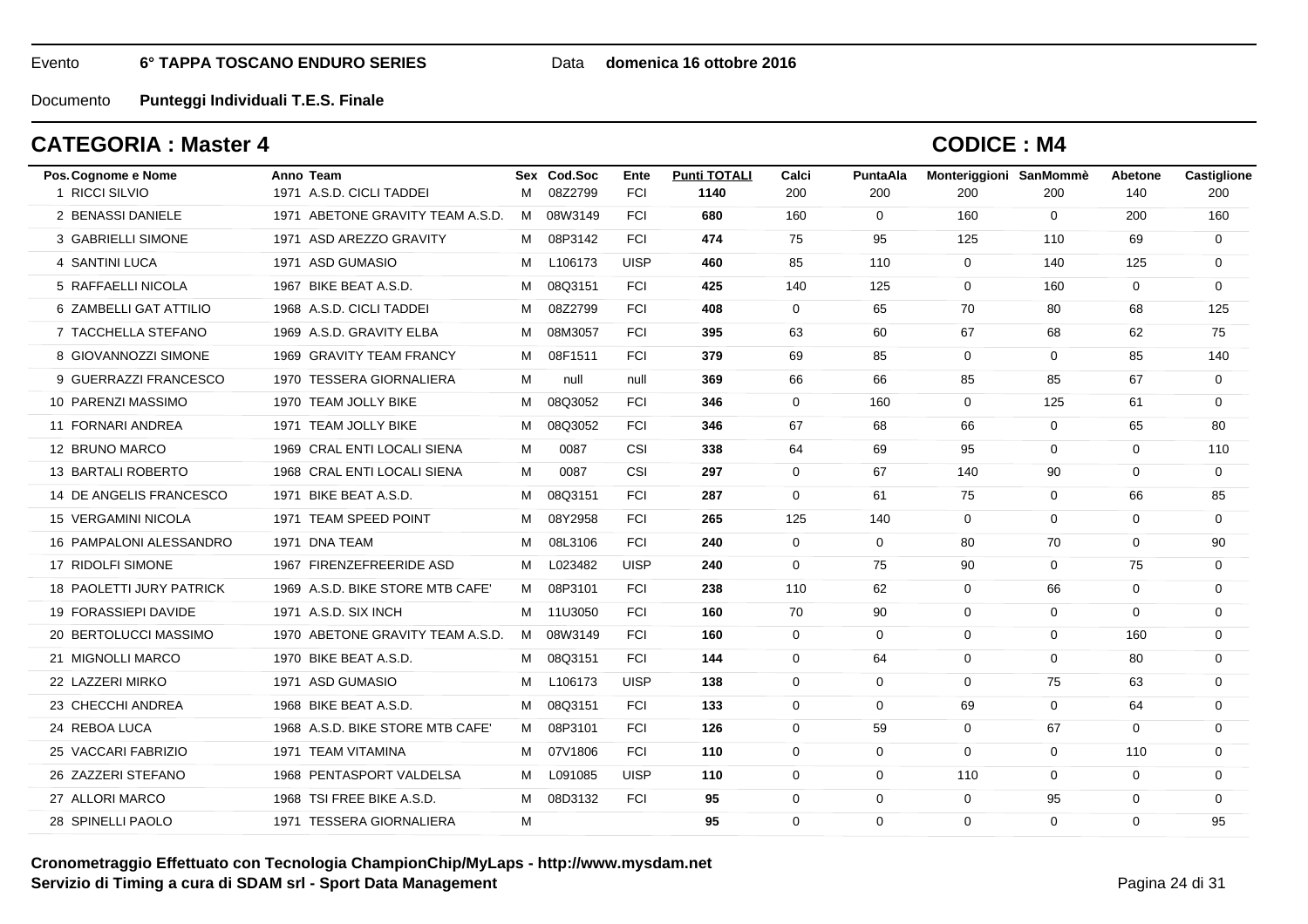Data **domenica 16 ottobre 2016**

Documento**Punteggi Individuali T.E.S. Finale**

## **CATEGORIA : Master 4**

| Pos. Cognome e Nome         | Anno Team                              |   | Sex Cod.Soc | Ente        | <b>Punti TOTALI</b> | Calci       | <b>PuntaAla</b> | Monteriggioni SanMommè |             | Abetone     | Castiglione |
|-----------------------------|----------------------------------------|---|-------------|-------------|---------------------|-------------|-----------------|------------------------|-------------|-------------|-------------|
| 29 BELLUOMINI PAOLO         | 1968 M6G BIKESTORE RACING TEAM         | м | 08K3138     | <b>FCI</b>  | 95                  | 0           | 0               | O                      |             | 95          |             |
| 30 ROSSI VITO               | 1967 BIKE BEAT ASD                     | м | 08Q3151     | <b>FCI</b>  | 95                  | 95          | 0               | $\mathbf 0$            | $\mathbf 0$ | 0           | $\Omega$    |
| 31 MORI EMANUELE            | 1971 ASD GUMASIO                       | м | L106173     | <b>UISP</b> | 90                  | 90          | $\Omega$        | $\mathbf 0$            | $\mathbf 0$ | 0           | $\mathbf 0$ |
| 32 BELOTTI SERGIO           | <b>GIANGIS' TEAM FREE BIKE</b><br>1967 | м | 02P1971     | <b>FCI</b>  | 90                  | $\mathbf 0$ | $\mathbf 0$     | $\mathbf 0$            | $\mathbf 0$ | 90          | 0           |
| 33 MANZONE DAVIDE           | 1968 TEAM VVF                          | м | 06C0231     | <b>FCI</b>  | 80                  | 80          | 0               | $\mathbf 0$            | $\mathbf 0$ | 0           | 0           |
| 34 GIUNTOLI LUCA            | 1967 A.S.D. VERTICAL BIKE TEAM         | м | C030703     | <b>UISP</b> | 80                  | $\mathbf 0$ | 80              | $\mathbf 0$            | $\mathbf 0$ | $\mathbf 0$ | $\mathbf 0$ |
| 35 GAGLIASSO GIORGIO        | 1968 A.S.D. VERTICAL BIKE TEAM         | м | C030703     | <b>UISP</b> | 70                  | $\mathbf 0$ | 70              | $\mathbf 0$            | $\mathbf 0$ | $\mathbf 0$ | $\mathbf 0$ |
| 36 LORENZONI MASSIMILIANO   | 1968 TOSCANA TRACKS-GREEN              | м | 08T3150     | <b>FCI</b>  | 70                  | $\mathbf 0$ | $\Omega$        | $\mathbf 0$            | $\mathbf 0$ | 70          | $\mathbf 0$ |
| 37 COPPO CARLO              | 1971 ASD NATURAL BIKE                  | м | 09GR008     | <b>ACSI</b> | 70                  | 0           | $\Omega$        | $\mathbf 0$            | $\mathbf 0$ | 0           | 70          |
| 38 CONFORTI GIOVANNI        | 1968 ABETONE GRAVITY TEAM A.S.D.       | м | 08W3149     | <b>FCI</b>  | 69                  | 0           | 0               | 0                      | 69          | 0           | 0           |
| 39 RUGGINI GIANNI           | 1969 FIRENZEFREERIDE ASD               | м | L023482     | <b>UISP</b> | 68                  | 0           | $\Omega$        | 68                     | $\Omega$    | $\Omega$    | $\Omega$    |
| 40 ANGELINI LUCA            | MTB MONTECATINI A.S.D.<br>1971         | м | L080892     | <b>UISP</b> | 68                  | 68          | $\Omega$        | $\mathbf 0$            | $\Omega$    | $\Omega$    | $\Omega$    |
| <b>41 TEMPESTINI GIANNI</b> | 1971 POL. LA PERLA                     | м | L710554     | <b>UISP</b> | 65                  | 65          | $\Omega$        | $\Omega$               | $\Omega$    | 0           | $\Omega$    |
| <b>42 TURINI FILIPPO</b>    | 1970 TESSERA GIORNALIERA               | м | null        | null        | 65                  | 0           | $\Omega$        | $\mathbf 0$            | 65          | 0           | 0           |
| 43 FERINI NICOLA            | 1970 ASD TRONKAMAKKIA TEAM             | м | 08F3134     | <b>FCI</b>  | 63                  | 0           | 63              | $\mathbf 0$            | $\mathbf 0$ | 0           | 0           |
| 44 ELISEI ENRICO            | 1969 A.S.D. BIKE STORE MTB CAFE'       | м | 08P3101     | <b>FCI</b>  | 62                  | 62          | 0               | $\mathbf 0$            | $\mathbf 0$ | 0           | 0           |
| 45 CINCINELLI STEFANO       | 1969 GRAVITY TEAM FRANCY               | м | 08F1511     | <b>FCI</b>  | 58                  | $\mathbf 0$ | 58              | $\mathbf 0$            | $\mathbf 0$ | 0           | 0           |
|                             |                                        |   |             |             |                     |             |                 |                        |             |             |             |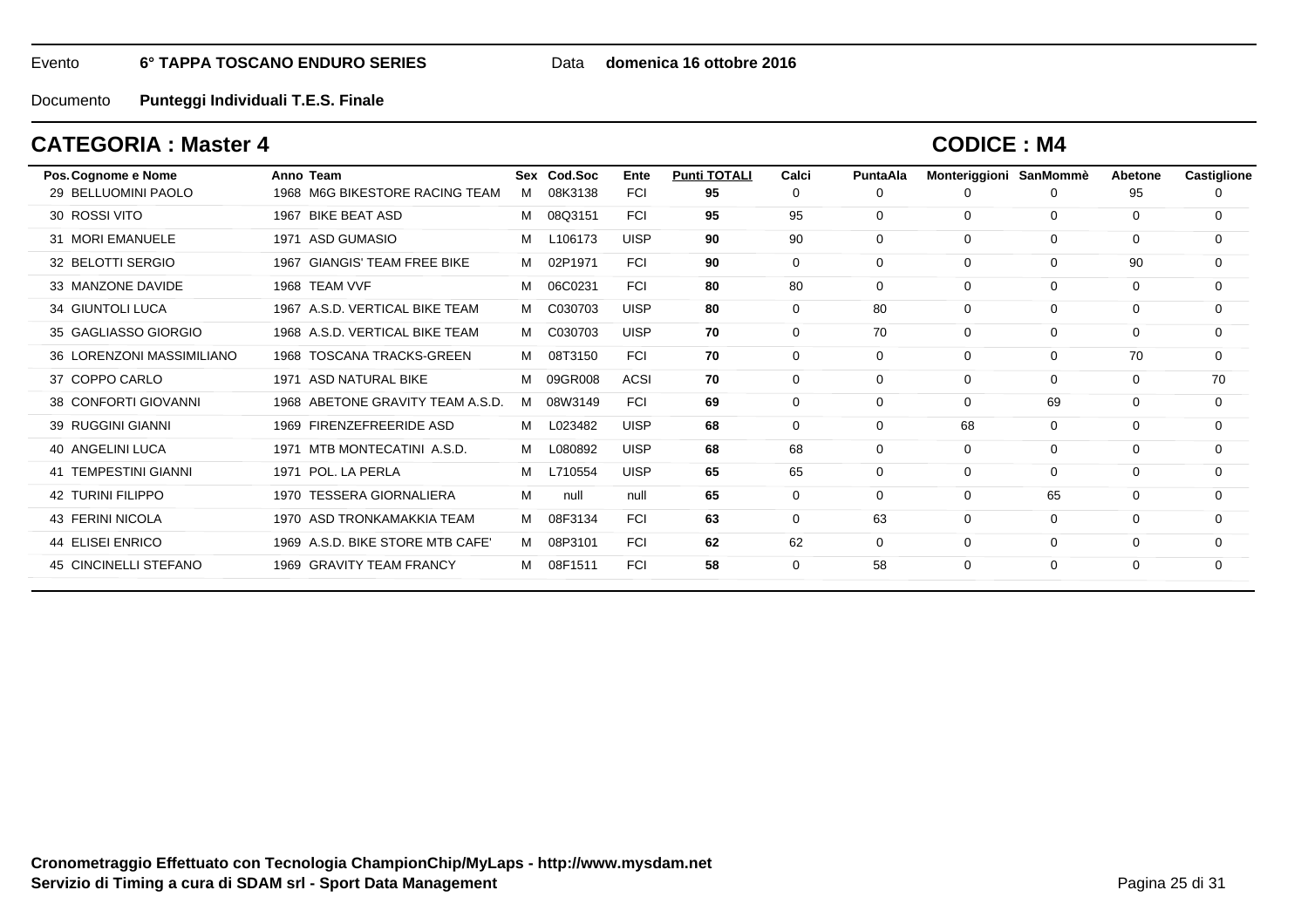### Data **domenica 16 ottobre 2016**

Documento**Punteggi Individuali T.E.S. Finale**

## **CATEGORIA : Master 5**

| Pos. Cognome e Nome       | Anno Team                         |   | Sex Cod.Soc | Ente        | <b>Punti TOTALI</b> | Calci       | PuntaAla    | Monteriggioni SanMommè |                | <b>Abetone</b> | Castiglione |
|---------------------------|-----------------------------------|---|-------------|-------------|---------------------|-------------|-------------|------------------------|----------------|----------------|-------------|
| 1 BELLOSI GIANFRANCO      | 1964 ASD GUMASIO                  | м | L106173     | <b>UISP</b> | 756                 | 125         | 65          | 200                    | 140            | 66             | 160         |
| 2 PARENTI LORENZO         | 1966 G.S. POCCIANTI ACD           | M | L022721     | <b>UISP</b> | 735                 | 95          | 200         | 95                     | 160            | 90             | 95          |
| 3 MARZI ROBERTO           | 1964 ASD GUMASIO                  | м | L106173     | <b>UISP</b> | 735                 | 200         | 160         | 140                    | $\mathbf 0$    | 95             | 140         |
| 4 GALLI ROLANDO           | 1964 ABETONE GRAVITY TEAM A.S.D.  | M | 08W3149     | <b>FCI</b>  | 600                 | $\mathbf 0$ | 0           | $\overline{0}$         | 200            | 200            | 200         |
| 5 BENEDETTI ALESSANDRO    | 1964 TEAM JOLLY BIKE              | M | 08Q3052     | <b>FCI</b>  | 560                 | 160         | 110         | 125                    | $\overline{0}$ | 80             | 85          |
| 6 BORGIOLI LORENZO        | 1965 CICLISSIMO BIKE TEAM         | M | 08D3124     | <b>FCI</b>  | 545                 | 140         | $\mathbf 0$ | 160                    | 95             | 70             | 80          |
| 7 PUCCI ANTONIO           | 1965 BIKE BEAT A.S.D.             | M | 08Q3151     | <b>FCI</b>  | 485                 | $\mathbf 0$ | 140         | 110                    | 110            | 125            | $\mathbf 0$ |
| 8 CONTI CLAUDIO           | 1964 A.S.D. CICLI TADDEI          | M | 08Z2799     | <b>FCI</b>  | 480                 | 90          | 125         | 70                     | 85             | $\mathbf 0$    | 110         |
| 9 MAFFI ALESSANDRO        | 1966 A.S.D. CICLI TADDEI          | М | 08Z2799     | <b>FCI</b>  | 442                 | 69          | 90          | 62                     | 66             | 65             | 90          |
| 10 CAPPELLI STEFANO       | 1964 ASD GUMASIO                  | M | L106173     | <b>UISP</b> | 440                 | 85          | 69          | 69                     | 80             | 69             | 68          |
| 11 CORTOPASSI MICHELE     | 1965 TOSCANA TRACKS-GREEN         | M | 08T3150     | <b>FCI</b>  | 395                 | 70          | $\mathbf 0$ | 90                     | 125            | 110            | $\mathbf 0$ |
| 12 RICCI ROBERTO          | 1965 GRAVITY TEAM FRANCY          | M | 08F1511     | <b>FCI</b>  | 363                 | 80          | 68          | 80                     | 67             | 68             | $\mathbf 0$ |
| 13 VICIANI PAOLO          | 1965 ASD GUMASIO                  | M | L106173     | <b>UISP</b> | 333                 | 67          | 66          | 75                     | $\mathbf{0}$   | $\mathbf 0$    | 125         |
| 14 NELLI PAOLO            | 1966 ASD TRONKAMAKKIA TEAM        | м | 08F3134     | <b>FCI</b>  | 311                 | $\mathbf 0$ | $\mathbf 0$ | 85                     | 90             | 67             | 69          |
| 15 GALEAZZI NICCOLINO     | 1965 A.S.D. GRAVITY ELBA          |   | M 08M3057   | <b>FCI</b>  | 260                 | 62          | 0           | 64                     | $\mathbf{0}$   | 64             | 70          |
| 16 RAPINI ROBERTO         | 1963 52100 MTB BY PUNTOMOTO.COM M |   | 08E3026     | <b>FCI</b>  | 253                 | 64          | 62          | 63                     | $\mathbf 0$    | 0              | 64          |
| 17 GORI STEFANO           | 1966 ASD AREZZO GRAVITY           | M | 08P3142     | <b>FCI</b>  | 217                 | $\Omega$    | 0           | $\mathbf 0$            | 75             | 75             | 67          |
| <b>18 FIORAVANTI LUCA</b> | 1963 CRAL ENTI LOCALI SIENA       | м | 0087        | CSI         | 195                 | 63          | 64          | 68                     | $\mathbf 0$    | $\Omega$       | $\mathbf 0$ |
| 19 SCASSA FRANCO          | 1966 52100 MTB BY PUNTOMOTO.COM M |   | 08E3026     | <b>FCI</b>  | 192                 | 65          | 61          | 66                     | $\mathbf 0$    | $\mathbf 0$    | $\mathbf 0$ |
| 20 SVANOSIO LUIGI         | 1965 GIANGIS' TEAM FREE BIKE      |   | M 02P1971   | <b>FCI</b>  | 160                 | $\mathbf 0$ | 0           | 0                      | 0              | 160            | 0           |
| 21 MORELLI FRANCO         | 1964 ASD GUMASIO                  | M | L106173     | <b>UISP</b> | 150                 | $\mathbf 0$ | 80          | $\mathbf 0$            | 70             | 0              | $\mathbf 0$ |
| 22 GOTTI MICHELE          | 1966 Volterra Bike                | м | L070852     | <b>UISP</b> | 143                 | 68          | 75          | $\mathbf 0$            | $\mathbf{0}$   | $\Omega$       | $\mathbf 0$ |
| 23 ZORTEA CARLO           | 1965 CMC CYCLING EXPERIENCE       | M | 03N3128     | <b>FCI</b>  | 140                 | $\mathbf 0$ | $\mathbf 0$ | $\mathbf 0$            | $\mathbf 0$    | 140            | $\mathbf 0$ |
| 24 PREMAZZI MARCO         | 1966 TEAM MAGGI OFF ROAD          | M | 08D2827     | <b>FCI</b>  | 139                 | $\mathbf 0$ | 70          | $\mathbf 0$            | 69             | $\mathbf 0$    | $\mathbf 0$ |
| 25 BARSANTI STEFANO       | 1964 BIKE BEAT A.S.D.             | M | 08Q3151     | <b>FCI</b>  | 135                 | $\mathbf 0$ | $\mathbf 0$ | 67                     | 68             | 0              | $\mathbf 0$ |
| 26 BARDELLI FRANCESCO     | 1964 52100 MTB BY PUNTOMOTO.COM M |   | 08E3026     | <b>FCI</b>  | 128                 | $\mathbf 0$ | 63          | $\overline{0}$         | $\mathbf 0$    | 0              | 65          |
| 27 VENTURI DANTE          | 1964 CICLISSIMO BIKE TEAM         | M | 08D3124     | <b>FCI</b>  | 110                 | 110         | 0           | $\mathbf 0$            | $\mathbf 0$    | 0              | $\mathbf 0$ |
| 28 VANNETTI STEFANO       | 1965 FIRENZEFREERIDE ASD          |   | M 08L3064   | <b>FCI</b>  | 95                  | $\Omega$    | 95          | $\mathbf{0}$           | $\Omega$       | $\Omega$       | $\Omega$    |
|                           |                                   |   |             |             |                     |             |             |                        |                |                |             |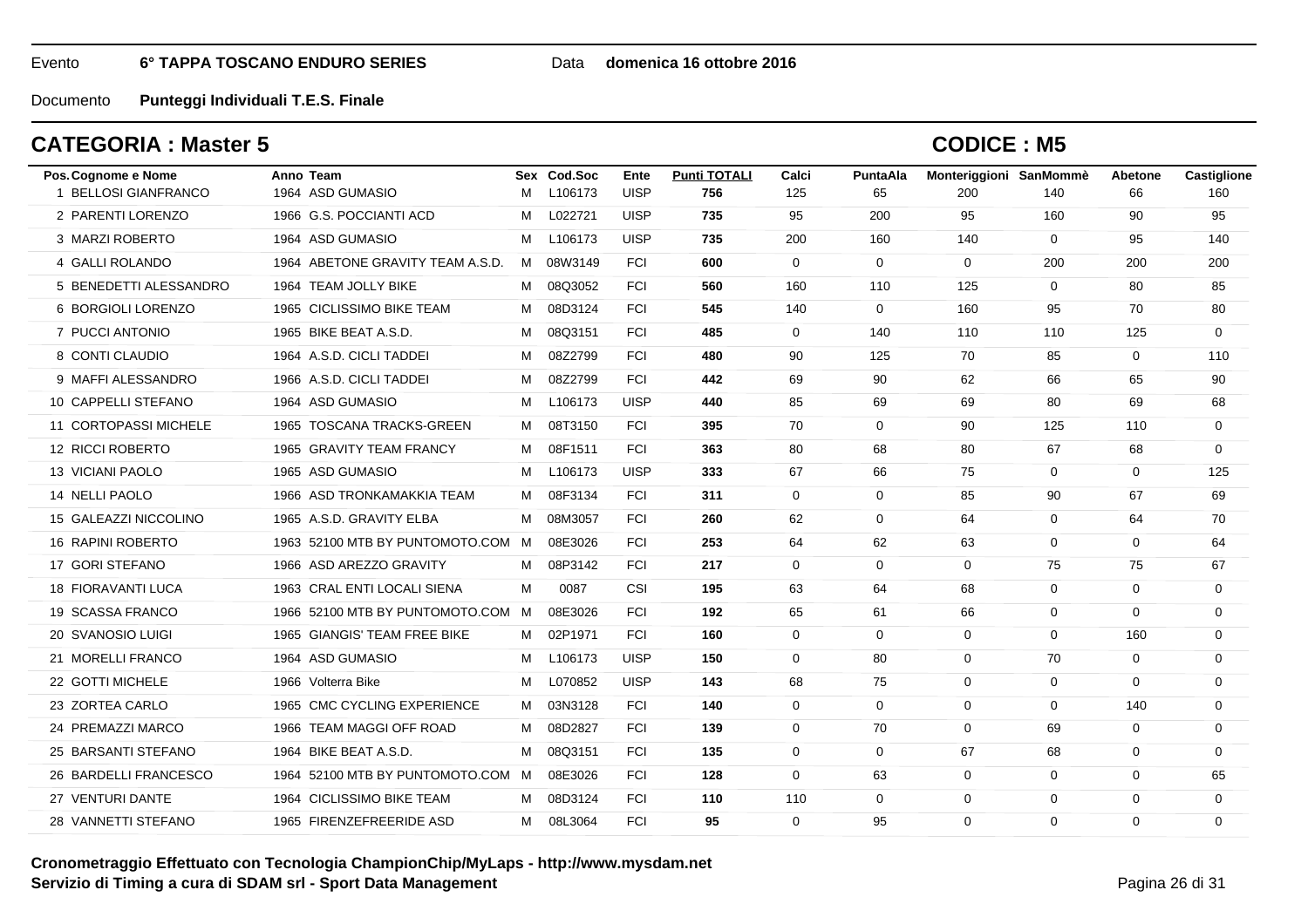Data **domenica 16 ottobre 2016**

Documento**Punteggi Individuali T.E.S. Finale**

## **CATEGORIA : Master 5**

| Pos. Cognome e Nome       | Anno Team                      |   | Sex Cod.Soc | Ente        | <b>Punti TOTALI</b> | Calci    | PuntaAla | Monteriggioni | SanMommè    | Abetone     | Castiglione |
|---------------------------|--------------------------------|---|-------------|-------------|---------------------|----------|----------|---------------|-------------|-------------|-------------|
| 29 SERRI MASSIMO          | 1964 TEAM VITAMINA             | м | 07V1806     | <b>FCI</b>  | 85                  | 0        | 85       |               | 0           | O           |             |
| 30 CECCONI ANDREA         | 1966 ASD AREZZO GRAVITY        | м | 08P3142     | <b>FCI</b>  | 85                  | 0        | $\Omega$ | $\Omega$      | $\mathbf 0$ | 85          | 0           |
| 31 MUZZARELLI MARCO       | 1965 ASD GUMASIO               | м | L106173     | <b>UISP</b> | 75                  | 0        | 0        | $\Omega$      | 0           | 0           | 75          |
| 32 CARNEVALI ENRICO       | 1965 ASD AREZZO GRAVITY        | М | 08P3142     | <b>FCI</b>  | 75                  | 75       | $\Omega$ | $\Omega$      | $\mathbf 0$ | 0           | 0           |
| 33 BALDI ALESSANDRO       | 1966 M.T.BIKE TEAM 2001 A.S.D. | M | L022150     | <b>UISP</b> | 67                  | $\Omega$ | 67       | $\Omega$      | $\mathbf 0$ | $\Omega$    | 0           |
| 34 DURASTANTI MARCO       | 1966 VELO AUDAX RM             | М | 11L3054     | <b>FCI</b>  | 66                  | 66       | 0        | $\Omega$      | 0           | 0           | 0           |
| 35 PAOLINI MASSIMO        | 1963 SOC, ELBA OVEST           | м | 08M1828     | <b>FCI</b>  | 66                  | $\Omega$ | $\Omega$ | $\Omega$      | $\Omega$    | $\Omega$    | 66          |
| 36 MESITI ANTONIO ALFONSO | 1963 M6G BIKESTORE RACING TEAM | м | 08K3138     | <b>FCI</b>  | 65                  | $\Omega$ | $\Omega$ | $\Omega$      | 65          | $\Omega$    | 0           |
| 37 CHITI GUIDO            | 1965 CRAL ENTI LOCALI SIENA    | м | 0087        | CSI         | 65                  | 0        | $\Omega$ | 65            | $\mathbf 0$ | $\mathbf 0$ | 0           |
| 38 PERA NICOLA PIETRO     | 1966 A.S.D SKATENATI BIKE      | м | L121272     | <b>UISP</b> | 61                  | 61       | $\Omega$ | $\Omega$      | $\mathbf 0$ | $\Omega$    | $\Omega$    |
| 39 CHELOTTI LUCA          | 1964 TEAM SPEED POINT          | м | 08Y2958     | <b>FCI</b>  | 61                  | $\Omega$ | 0        | 61            | $\mathbf 0$ | $\Omega$    | 0           |
| 40 PERI LUCA              | 1964 M6G BIKESTORE RACING TEAM | м | 08K3138     | <b>FCI</b>  | 60                  | 0        | 60       | $\Omega$      | $\mathbf 0$ | $\Omega$    | 0           |
| 41 PAOLINI FABIO          | 1966 A.S.D. VERAG PRATO EST    | M | L110275     | <b>UISP</b> | 59                  | $\Omega$ | 59       | $\Omega$      | $\mathbf 0$ | $\Omega$    | $\Omega$    |
|                           |                                |   |             |             |                     |          |          |               |             |             |             |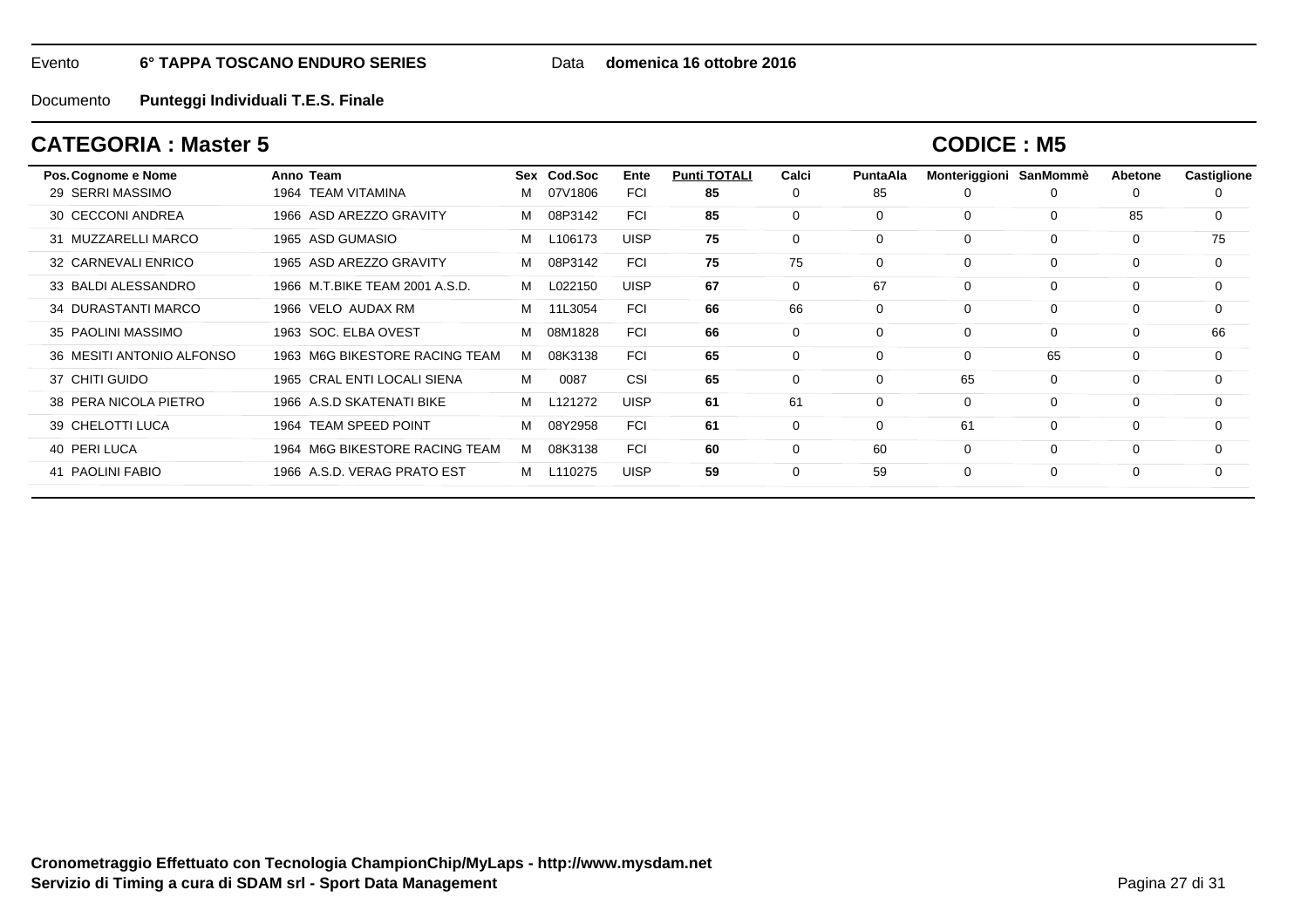Data **domenica 16 ottobre 2016**

Documento**Punteggi Individuali T.E.S. Finale**

## **CATEGORIA : Master 6+**

| Pos. Cognome e Nome          | Anno Team                          |   | Sex Cod.Soc | Ente        | <b>Punti TOTALI</b> | Calci       | <b>PuntaAla</b> | Monteriggioni | SanMommè | Abetone  | Castiglione |
|------------------------------|------------------------------------|---|-------------|-------------|---------------------|-------------|-----------------|---------------|----------|----------|-------------|
| <b>LUMINI TOMMASO</b>        | 1960 ABETONE GRAVITY TEAM A.S.D.   | M | 08W3149     | FCI         | 920                 | 200         | 160             | 200           | 200      | 160      |             |
| 2 CENNINI MAURO              | 1957 CICLISSIMO BIKE TEAM          | М | 08D3124     | <b>FCI</b>  | 795                 | 125         | 110             | 140           | 140      | 140      | 140         |
| 3 LUCIOLI LIDO               | 1958 VAIANO AUTOFAN MEDICO 2000    | M | 08L2715     | <b>FCI</b>  | 720                 | $\mathbf 0$ | 200             | 160           | 160      | $\Omega$ | 200         |
| 4 ORSINI SERGIO              | I NANI SVIZZERI VALLERIANA<br>1955 | M | L081334     | <b>UISP</b> | 425                 | 140         | 0               | 90            | 110      | 85       | 0           |
| 5 RONCALLI GIUSEPPE PATRIZIO | 1959 HUTR                          | м | 08R3053     | <b>FCI</b>  | 395                 | 160         | 125             | $\mathbf 0$   | $\Omega$ | 110      | $\Omega$    |
| 6 MORI MARCO                 | ASD TRONKAMAKKIA TEAM<br>1961      | м | 08F3134     | <b>FCI</b>  | 370                 | $\mathbf 0$ | $\Omega$        | 85            | 125      | $\Omega$ | 160         |
| PANATI MASSIMO               | 1960 NUOVA TEAM CICLOIDEA A.S.D.   | M | L080821     | <b>UISP</b> | 265                 | $\mathbf 0$ | $\Omega$        | 95            | 90       | 80       | 0           |
| 8 BENELLI GIOVANNI           | 1958 BIKE BEAT A.S.D.              | м | 08Q3151     | <b>FCI</b>  | 265                 | 90          | $\Omega$        | 80            | 95       | $\Omega$ | $\Omega$    |
| 9 BECATTINI GIANNI           | 1960 PROBIKE FIRENZE ASD           | М | L023907     | <b>UISP</b> | 230                 | $\mathbf 0$ | 140             | $\mathbf 0$   | 0        | 90       | $\Omega$    |
| 10 LENZI MARCO               | 1959 M6G BIKESTORE RACING TEAM     | M | 08K3138     | <b>FCI</b>  | 220                 | 110         | $\Omega$        | 110           | $\Omega$ | $\Omega$ | $\Omega$    |
| <b>BANCHI SERGIO</b><br>11   | 1955 M6G BIKESTORE RACING TEAM     | M | 08K3138     | <b>FCI</b>  | 220                 | $\mathbf 0$ | $\Omega$        | 125           | $\Omega$ | 95       | $\Omega$    |
| 12 BARBOLINI GIOVANNI        | 1960 A.S.D. AV BIKE RACING TEAM    | M | 07A1840     | <b>FCI</b>  | 200                 | 0           | $\Omega$        | 0             | 0        | 200      | 0           |
| 13 MORINI PIETRO             | <b>TEAM VITAMINA</b><br>1955       | M | 07V1806     | <b>FCI</b>  | 125                 | 0           | $\Omega$        | 0             | 0        | 125      | $\Omega$    |
| 14 RATTO GIAN MICHELE        | <b>TEAM SPEED POINT</b><br>1958    | м | 08Y2958     | <b>FCI</b>  | 95                  | 95          |                 | 0             | 0        | $\Omega$ | $\Omega$    |
|                              |                                    |   |             |             |                     |             |                 |               |          |          |             |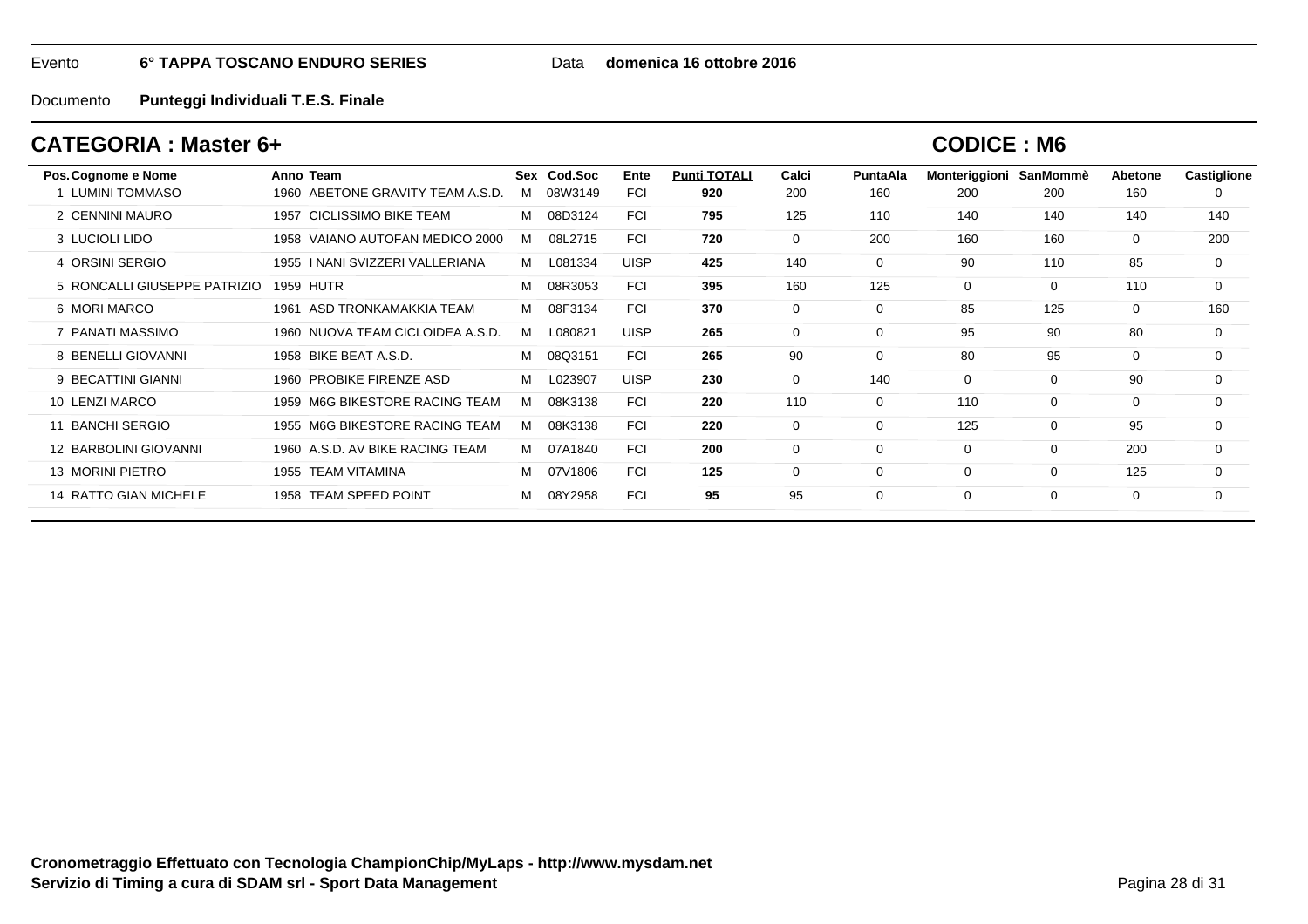Data **domenica 16 ottobre 2016**

Documento**Punteggi Individuali T.E.S. Finale**

## **CATEGORIA : Under 23**

### **CODICE : UN**

| Pos. Cognome e Nome<br>CHERUBINI MATTIA | Anno Team<br>1996 TEAM MAGGI OFF ROAD | Sex<br>M | Cod.Soc<br>08D2827 | Ente<br><b>FCI</b> | <b>Punti TOTALI</b><br>560 | Calci<br>200 | PuntaAla<br>200 | Monteriggioni SanMommè<br>160 |     | Abetone | <b>Castiglione</b><br>0 |
|-----------------------------------------|---------------------------------------|----------|--------------------|--------------------|----------------------------|--------------|-----------------|-------------------------------|-----|---------|-------------------------|
| 2 PESENTI MARCELLO                      | 1994 TEAM AIROH-ION-SANTACRUZ         | м        | 06S0882            | <b>FCI</b>         | 400                        |              |                 | 200                           |     |         | 200                     |
| 3 BONARDI NICOLO                        | 1996 MANGUSTA BIKE TEAM               | M        | 07Z1564            | <b>FCI</b>         | 360                        |              |                 |                               | 200 |         | 160                     |
| 4 VENTURI NADIR                         | 1997 A.S.D. GREEN DEVILS TEAM         | м        | 00C                | <b>FCI</b>         | 360                        |              | 160             |                               |     | 200     | 0                       |
| 5 VANNUCCHI FEDERICO                    | 1996 ABETONE GRAVITY TEAM A.S.D.      | M        | 08W3149            | <b>FCI</b>         | 160                        | 160          |                 |                               |     |         | $\Omega$                |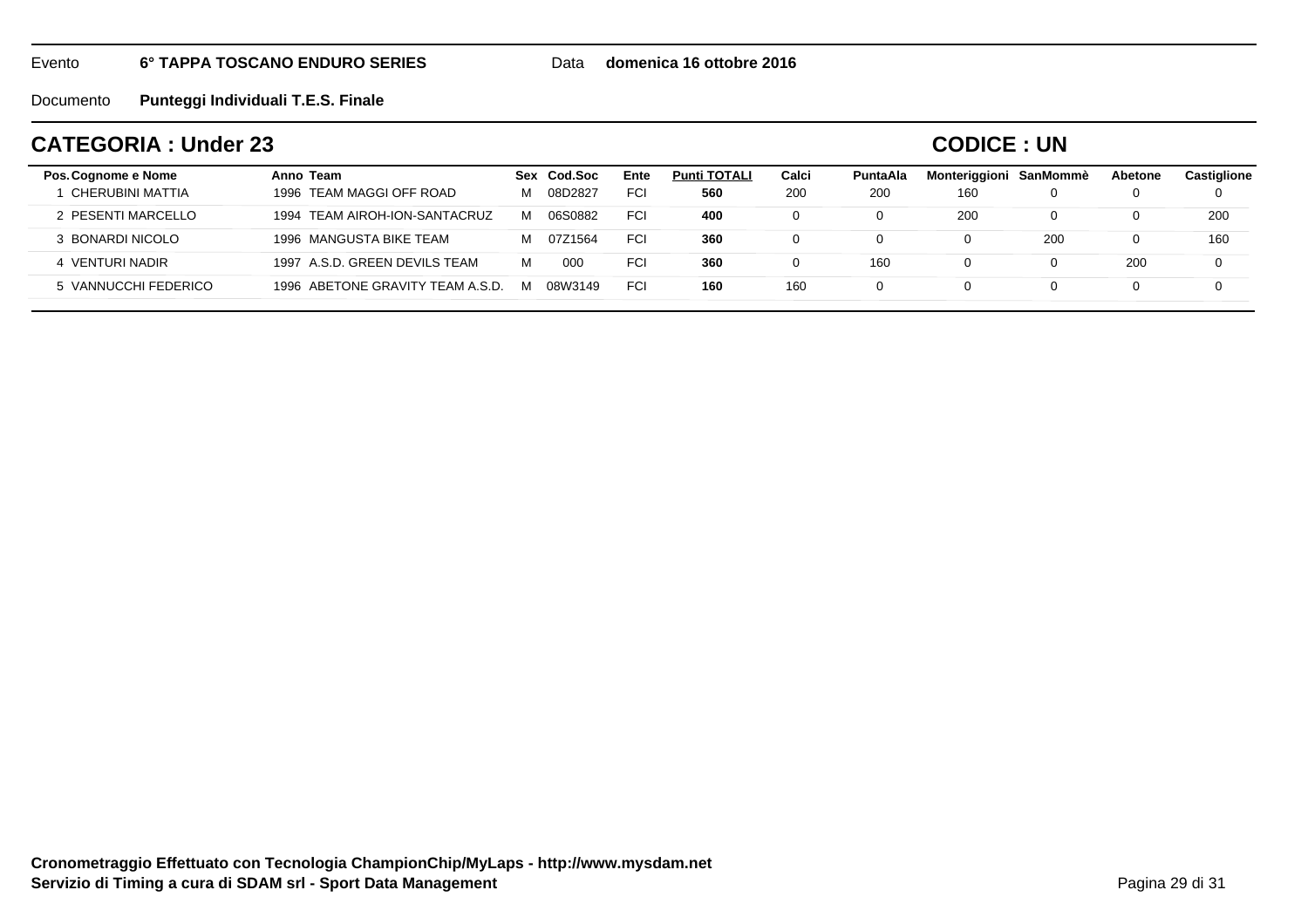Data **domenica 16 ottobre 2016**

Documento**Punteggi Individuali T.E.S. Finale**

## **CATEGORIA : Master Woman 1**

**CODICE : W1**

| Pos. Cognome e Nome<br>CASINI FEDERICA | Anno Team<br>1985 A.S.D. CICLI TADDEI | Sex Cod.Soc<br>08Z2799 | Ente<br><b>FCI</b> | <b>Punti TOTALI</b><br>1120 | Calci<br>160 | <b>PuntaAla</b><br>200 | Monteriggioni<br>200 | SanMommè<br>200 | Abetone<br>160 | <b>Castiglione</b><br>200 |
|----------------------------------------|---------------------------------------|------------------------|--------------------|-----------------------------|--------------|------------------------|----------------------|-----------------|----------------|---------------------------|
| 2 BOCCHINI ANIA                        | 1985 CICLI NERI TEAM                  | 07U1846                | <b>FCI</b>         | 560                         | 200          |                        |                      | 0               | 200            | 160                       |
| 3 DADDI STEPHANIE LEE                  | 1980 I-MTB A.S.D.                     | 08N2852                | <b>FCI</b>         | 300                         |              |                        |                      | 160             |                | 140                       |
| 4 CHIAVACCINI MARCELLA                 | 1979 I-MTB A.S.D.                     | 08N2852                | <b>FCI</b>         | 140                         | 140          |                        |                      |                 |                |                           |